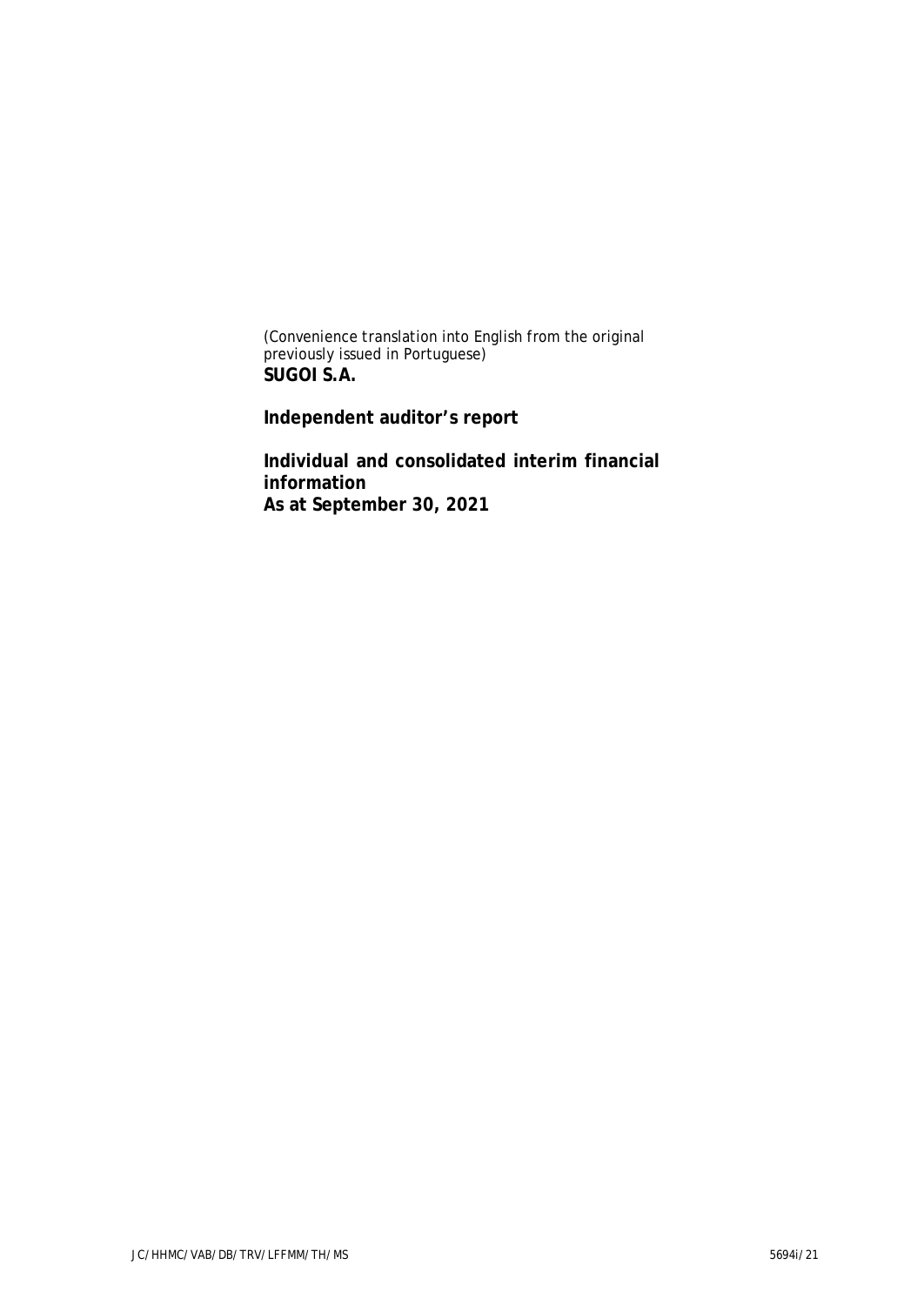**Individual and consolidated interim financial information As at September 30, 2021**

**Contents**

**Independent auditor's review report on the individual and consolidated interim financial information**

**Individual and consolidated statements of financial position**

**Individual and consolidated statements of operations**

**Individual and consolidated statements of comprehensive income (loss)**

**Individual and consolidated statements of changes in equity**

**Individual and consolidated statements of cash flows**

**Individual and consolidated statements of value added**

**Notes to the individual and consolidated interim financial information**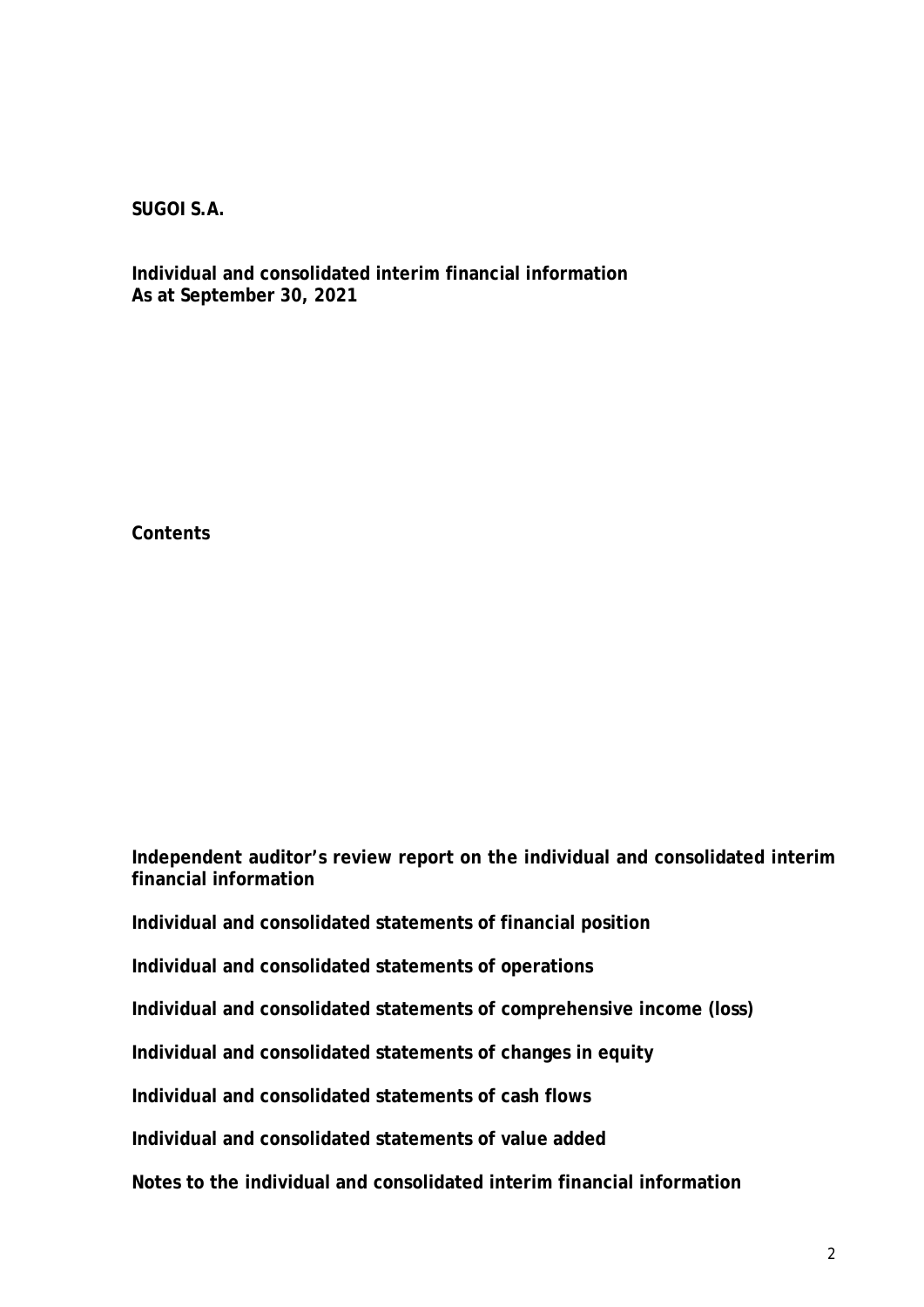

Tel.: + 55 11 3848 5880 Fax: + 55 11 3045 7363 www.bdo.com.br

Rua Major Quedinho 90 Consolação – São Paulo, SP Brasil 01050-030

# **INDEPENDENT AUDITOR'S REVIEW REPORT ON THE INDIVIDUAL AND CONSOLIDATED INTERIM FINANCIAL INFORMATION**

To the Shareholders and Management of **Sugoi S.A.** São Paulo - SP

#### **Introduction**

We have reviewed the individual and consolidated interim financial information of **Sugoi S.A. ("Company")**, included in the Quarterly Information, for the quarter ended September 30, 2021, which comprises the statement of financial position as at September 30, 2021, and the respective statements of operations and comprehensive income (loss) for the three- and nine-month periods then ended, and of changes in equity and cash flows for the nine-month period then ended, as well as the corresponding notes to the financial information.

The Company's Management is responsible for the preparation of the individual interim financial information in accordance with Technical Pronouncement CPC 21 (R1) – Interim Statements and of the consolidated interim financial information in accordance with Technical Pronouncement CPC 21 (R1) – Interim Statements and International Accounting Standard (IAS) 34 - Interim Financial Reporting, applicable to entities of real estate development in Brazil registered with the Brazilian Securities and Exchange Commission (CVM), as well as for the presentation of this information in accordance with standards issued by CVM applicable to the preparation of Quarterly Information. Our responsibility is to express a conclusion on this interim financial information based on our review.

#### **Scope of the review**

We conducted our review in accordance with Brazilian and international standards for reviewing interim information (NBC TR 2410 and ISRE 2410 *-* Review of Interim Financial Information Performed by the Independent Auditor of the Entity). An interim review consists principally of applying analytical and other review procedures and making enquiries of and having discussions with persons responsible for financial and accounting matters. An interim review is substantially less in scope than an audit conducted in accordance with auditing standards. An interim review does not provide assurance that we would become aware of any or all significant matters that might be identified in an audit. Accordingly, we do not express such an audit opinion.

#### **Conclusion on the individual interim financial information**

Based on our review, we are not aware of any fact that would lead us to believe that the individual interim financial information included in the Quarterly Information referred to above has not been prepared, in all material respects, in accordance with Technical Pronouncement CPC 21 (R1), applicable to entities of real estate development in Brazil registered with CVM, as well as for the presentation of this information in accordance with standards issued by CVM applicable to the preparation of Quarterly Information.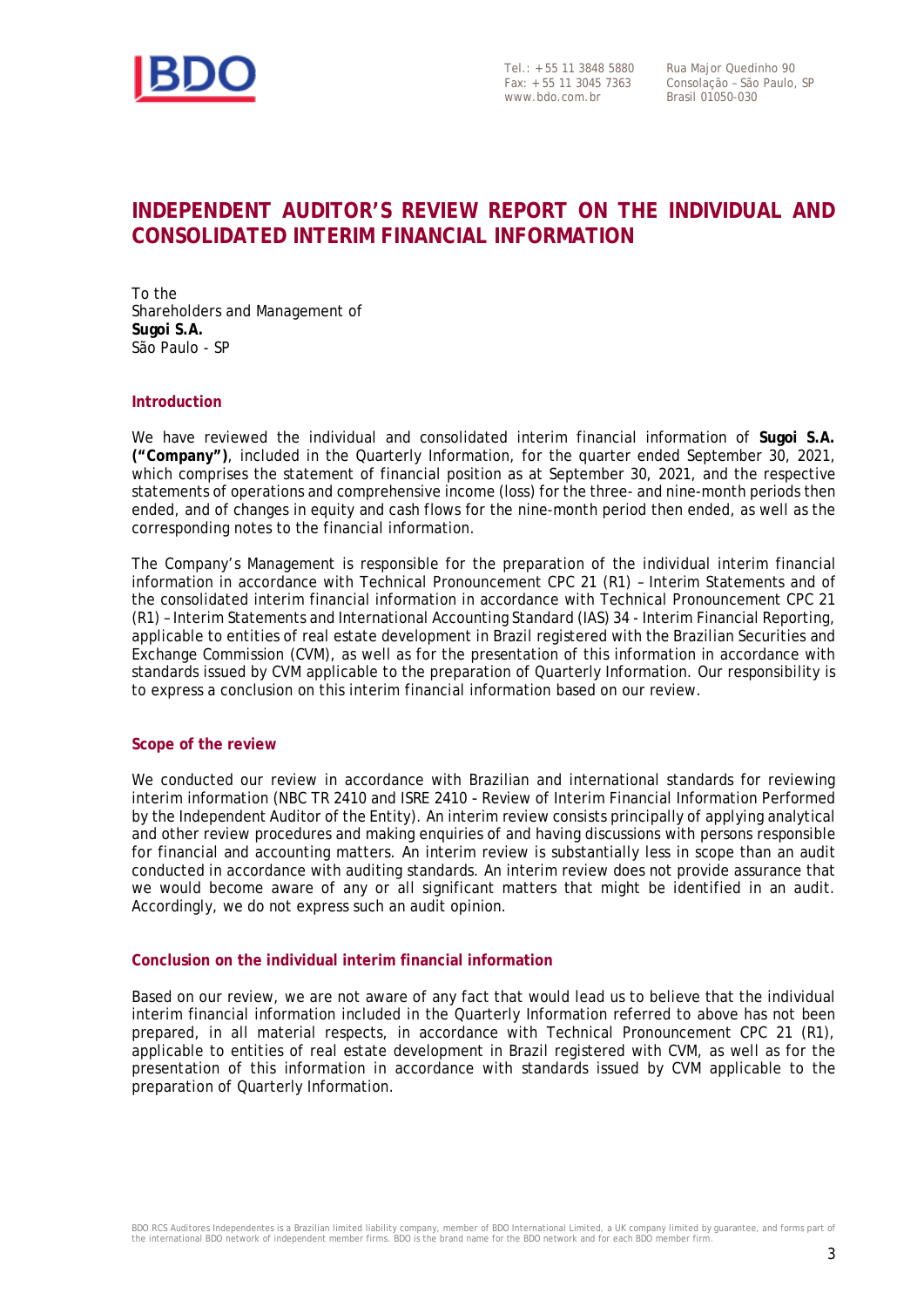

#### **Conclusion on the consolidated interim financial information**

Based on our review, we are not aware of any fact that that would lead us to believe that the consolidated interim financial information included in the Quarterly Information referred to above has not been prepared, in all material respects, in accordance with Technical Pronouncement CPC 21 (R1) and IAS 34, applicable to entities of real estate development in Brazil registered with CVM, as well as for the presentation of this information in accordance with standards issued by CVM applicable to the preparation of Quarterly Information.

#### **Emphasis**

#### **Revenue recognition**

As described in Note 2.1., the individual interim financial information included in the Quarterly Information has been prepared in accordance with Technical Pronouncement CPC 21 (R1), and the consolidated interim financial information included in the Quarterly Information has been prepared in accordance with Technical Pronouncement CPC 21 (R1) and IAS 34, applicable to entities of real estate development in Brazil registered with CVM. Accordingly, the determination of the accounting policy adopted by the Company for recognition of revenue from agreements on purchase and sale of unfinished real estate units, related to aspects of transfer of control, follows the understanding established by CVM in CVM/SNC/SEP Circular Letter No. 02/2018 on the adoption of NBC TG 47 (IFRS 15). Our conclusion is not qualified in respect of this matter.

#### **Other matters**

#### **Statements of value added**

The quarterly information referred to above includes the individual and consolidated statements of value added for the nine-month period ended September 30, 2021, prepared under the responsibility of the Company's Management and presented as supplementary information pursuant to IAS 34, applicable to entities of real estate development in Brazil registered with CVM. These statements were submitted to review procedures carried out along with the review of the quarterly information, aiming to conclude if they are in accordance with the interim financial information and accounting records, as applicable, and if their form and contents are in accordance with the criteria established in CPC 09 – Statement of Value Added.

Based on our review, we are not aware of any fact that would lead us to believe that these statements were not prepared, in all material respects, in accordance with the criteria established in this standard and consistently with the individual and consolidated interim financial information taken as whole.

The accompanying financial information has been translated into English for the convenience of readers outside Brazil.

São Paulo, November 16, 2021.

**BDO RCS Auditores Independentes SS CRC 2 SP 013846/O-1**

**Julian Clemente Accountant CRC 1 SP 197232/O-6**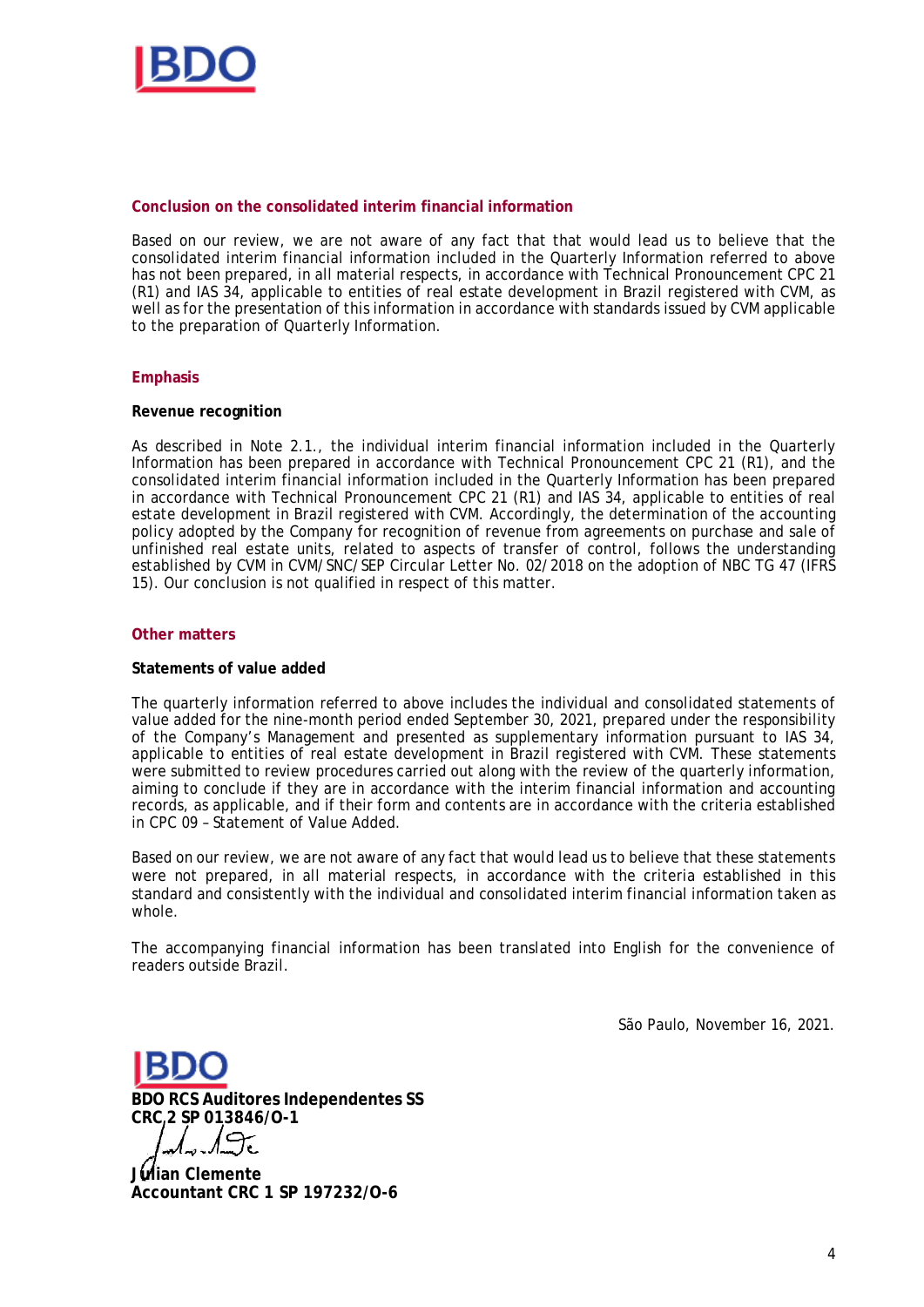# **Sugoi S.A.**

**Statements of financial position as at September 30, 2021, and December 31, 2020** (In thousands of Brazilian Reais)

#### **ASSETS**

|                                   |                | Parent company |            |            | Consolidated |  |  |
|-----------------------------------|----------------|----------------|------------|------------|--------------|--|--|
| Assets                            | Note           | 09/30/2021     | 12/31/2020 | 09/30/2021 | 12/31/2020   |  |  |
| Current                           |                |                |            |            |              |  |  |
| Cash and cash equivalents         | 3              | 18,059         | 23,679     | 23,024     | 44,078       |  |  |
| Accounts receivable               | 4              |                |            | 41,798     | 26,922       |  |  |
| Properties for sale               | 5              | 6,880          | 3,782      | 108,651    | 98,994       |  |  |
| Sundry receivables                | 6              | 2,124          | 1,845      | 7,526      | 6,892        |  |  |
| Taxes and contributions to offset |                | 288            | 228        | 586        | 519          |  |  |
| Prepaid expenses                  |                | 451            | 456        | 8,167      | 7.468        |  |  |
|                                   |                | 27,802         | 29,990     | 189,752    | 184,873      |  |  |
| Noncurrent                        |                |                |            |            |              |  |  |
| Accounts receivable               | $\overline{4}$ |                |            | 13,522     | 14,438       |  |  |
| Properties for sale               | 5              | 1,212          | 4,127      | 160,262    | 168,197      |  |  |
| Sundry receivables                | 6              |                |            | 4,142      | 4,142        |  |  |
| Related-party transactions        | 9              | 63,596         | 46,700     | 15,246     | 10,551       |  |  |
| Taxes and contributions to offset |                | 22             | 22         | 25         |              |  |  |
| Prepaid expenses                  |                |                |            |            | 427          |  |  |
|                                   |                | 64,830         | 50,849     | 193,197    | 197,755      |  |  |
| Investments                       | $\overline{7}$ | 149,712        | 130.845    | 5.192      | 2.697        |  |  |
| Fixed assets                      | 8              | 1,053          | 1,071      | 2,075      | 1,719        |  |  |
|                                   |                | 215,595        | 182,765    | 200,464    | 202,171      |  |  |
| <b>Total assets</b>               |                | 243,397        | 212,755    | 390,216    | 387,044      |  |  |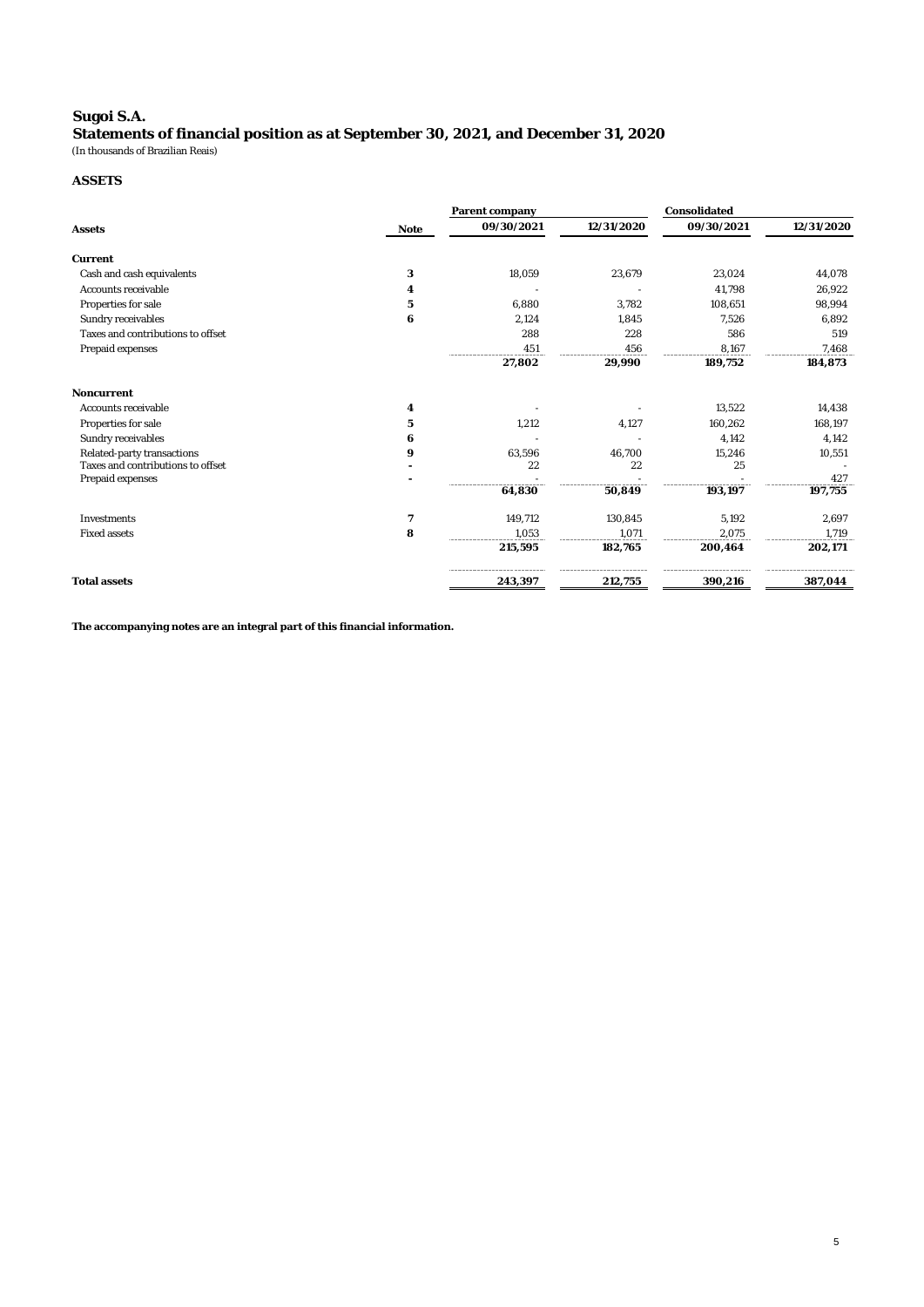#### **Sugoi S.A. Statements of financial position as at September 30, 2021, and December 31, 2020** (In thousands of Brazilian Reais)

#### **LIABILITIES**

|                                                      |                | Parent company |            | Consolidated |            |
|------------------------------------------------------|----------------|----------------|------------|--------------|------------|
| Liabilities                                          | <b>Note</b>    | 09/30/2021     | 12/31/2020 | 09/30/2021   | 12/31/2020 |
| Current                                              |                |                |            |              |            |
| Loans and financing                                  | 11             | 8,618          | 9,248      | 26,100       | 17,573     |
| <b>Debentures</b>                                    | 16             |                | 7,301      |              | 7,301      |
| Certificates of real estate receivables              | 17             | 10,000         | 7,458      | 10,000       | 7,458      |
| Trade accounts payable                               | 12             | 802            | 191        | 25,068       | 16,629     |
| Labor and tax liabilities                            | 13             | 933            | 869        | 7,252        | 4,670      |
| Accounts payable                                     | 14             | 757            | 4.033      | 866          | 4,530      |
| Advances from clients and others                     | 15             | 6,199          | 6,477      | 79,052       | 67,209     |
| Related-party transactions                           | 9              | 108,156        | 87,492     | 1,047        | 794        |
|                                                      |                | 135,465        | 123,069    | 149,385      | 126,164    |
| Noncurrent                                           |                |                |            |              |            |
| Loans and financing                                  | 11             | 7,646          | 9,325      | 16,504       | 19,662     |
| Intercompany account with Silent Partnerships (SCPs) | 10             | 1,405          | 1,405      | 1,405        | 1,405      |
| Certificates of real estate receivables              | 17             | 51,870         | 26,778     | 51,870       | 26,778     |
| Labor and tax liabilities                            | 13             |                |            | 5,806        | 1,247      |
| Accounts payable                                     | 14             | 8              |            | 508          | 500        |
| Advances from clients and others                     | 15             |                |            | 111,201      | 152,353    |
| Provisions                                           | 18             |                |            | 3,069        | 4,370      |
| Provisions for losses on investments                 | $\overline{7}$ | 7.532          | 7.492      | 3.423        | 3,423      |
|                                                      |                | 68.461         | 45.000     | 193,786      | 209,738    |
| <b>Total liabilities</b>                             |                | 203,926        | 168.069    | 343.171      | 335,902    |
| Equity                                               | 18             |                |            |              |            |
| Capital stock                                        |                | 1.000          | 1.000      | 1.000        | 1,000      |
| Statutory reserve                                    |                | 200            | 200        | 200          | 200        |
| Income reserve                                       |                | 37,845         | 43,438     | 38,270       | 43,438     |
| Cumulative translation adjustment                    |                | 426            | 48         | 219          | 48         |
|                                                      |                | 39.471         | 44,686     | 39,689       | 44,686     |
| Noncontrolling interest                              |                |                |            | 7,356        | 6,456      |
| Total equity                                         |                | 39,471         | 44,686     | 47,045       | 51,142     |
| Total liabilities and equity                         |                | 243,397        | 212,755    | 390,216      | 387,044    |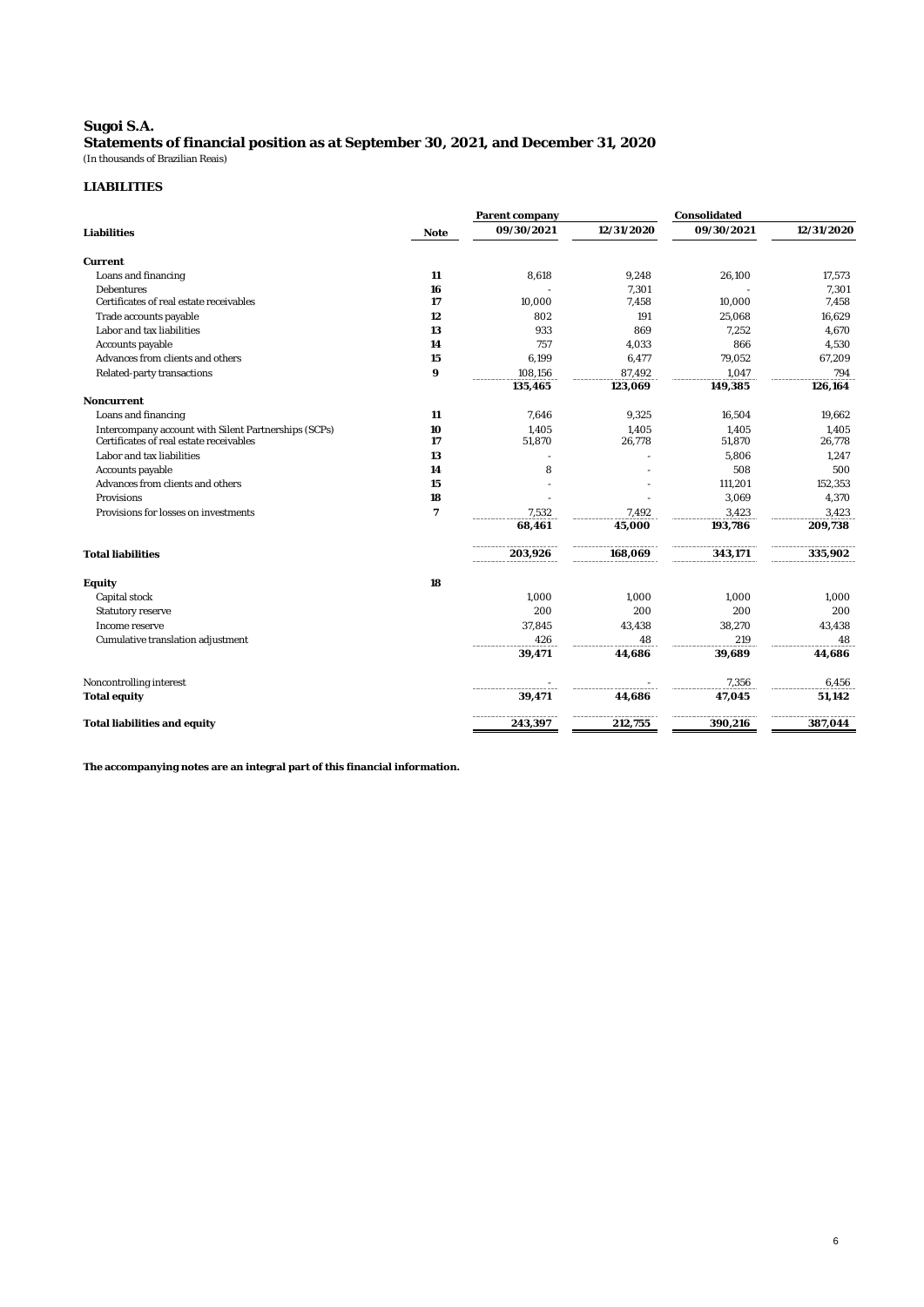#### **Sugoi S.A. Statements of operations for the periods ended September 30, 2021 and 2020** (In thousands of Brazilian Reais)

|                                                           |       | Parent company          |                                      |                         |                         |            | Consolidated  |            |                    |
|-----------------------------------------------------------|-------|-------------------------|--------------------------------------|-------------------------|-------------------------|------------|---------------|------------|--------------------|
|                                                           |       |                         | 07/01/2021 to                        |                         | 07/01/2020 to           |            | 07/01/2021 to |            | 07/01/2020 to      |
|                                                           | Notes | 09/30/2021              |                                      | 09/30/2020              |                         | 09/30/2021 |               | 09/30/2020 |                    |
|                                                           |       |                         | 09/30/2021                           |                         | 09/30/2020              |            | 09/30/2021    |            | 09/30/2020         |
| Revenue from properties                                   |       |                         |                                      |                         |                         | 151,394    | 52,339        | 138,368    | 63.119             |
| <b>Taxes levied</b>                                       |       | (0)                     |                                      |                         |                         | (5,756)    | (1, 861)      | (2,632)    | (1, 124)           |
| Continuing operations                                     |       |                         |                                      |                         |                         |            |               |            |                    |
| Net revenue                                               | 19    | (0)                     |                                      |                         |                         | 145,638    | 50,478        | 135,736    | 61,995             |
| Cost of sales                                             | 19    | $\sim$<br>------        | -------------------------            |                         |                         | (102, 352) | (34, 870)     | (88, 243)  | (42, 044)          |
| Gross profit                                              | 19    | (0)                     |                                      |                         |                         | 43,286     | 15,608        | 47,493     | 19,951             |
| Operating revenues (expenses)                             |       |                         |                                      |                         |                         |            |               |            |                    |
| General and administrative expenses                       | 20    | (11, 937)               | (4, 163)                             | (8, 252)                | (3,090)                 | (16, 077)  | (5,058)       | (11, 918)  | (4,895)            |
| Selling expenses                                          | 21    | (2,933)                 | (860)                                | (192)                   | (117)                   | (15, 488)  | (5, 291)      | (7,669)    | (3,746)            |
| Other operating revenues (expenses), net                  |       |                         |                                      |                         |                         | (725)      | (1, 342)      | (999)      | 136                |
| Equity in earnings (losses) of controlled companies       |       | 16,571                  | 5,506                                | 29,945                  | 11,825                  | (952)      | (2)           | (41)       | (67)               |
|                                                           |       | 1.701                   | 483                                  | 21,501                  | 8,618                   | (33, 242)  | (11,693)      | (20, 627)  | (8, 572)           |
|                                                           |       |                         |                                      |                         |                         |            |               |            |                    |
| Income (loss) before financial income (loss)              |       | 1,701                   | 483                                  | 21,501                  | 8,618                   | 10,044     | 3,915         | 26,866     | 11,379             |
| Financial expenses                                        |       | (7, 147)                | (4, 255)                             | (3, 754)                | (2, 226)                | (10, 251)  | (5,689)       | (5, 249)   | (3, 381)           |
| Financial revenues                                        | 22    | 278                     | 245                                  | 51                      | (2)                     | 402        | 259           | 219        | 73                 |
| Net financial income (loss)                               |       | (6,869)                 | (4,010)                              | (3,703)                 | (2, 228)                | (9,849)    | (5, 430)      | (5,030)    | (3,308)            |
|                                                           |       |                         |                                      |                         |                         |            |               |            |                    |
| Income (loss) before Income and Social Contribution taxes |       | (5, 168)                | (3,527)                              | 17,798                  | 6,390                   | 195        | (1, 515)      | 21,836     | 8,071              |
| Current Income and Social Contribution taxes              |       |                         |                                      |                         |                         | (3, 499)   | (1, 717)      | (1,954)    | (1, 295)           |
| Deferred Income and Social Contribution taxes             |       |                         |                                      |                         |                         | (911)      | $\sim$        | (476)      | 257                |
|                                                           |       |                         |                                      |                         |                         |            |               |            |                    |
| Net income (loss) for the period                          |       | -----------<br>(5, 168) | ------------------------<br>(3, 527) | -------------<br>17,798 | -------------<br>6,390  | (4, 215)   | (3, 232)      | 19,406     | ---------<br>7,033 |
| Attributable to                                           |       |                         |                                      |                         |                         |            |               |            |                    |
| Controlling shareholders of the Company                   |       |                         |                                      |                         |                         | (5, 168)   | (3,527)       | 17,798     | 6,390              |
| Noncontrolling interest                                   |       |                         |                                      |                         |                         | 953        | 295           | 1,608      | 643                |
|                                                           |       |                         |                                      |                         |                         |            |               |            |                    |
| Basic and diluted earnings (losses) per share             | 18 c  | (5.168)                 | ----------<br>(3.527)                | -----------<br>17.798   | --------------<br>6.390 |            |               |            |                    |
|                                                           |       |                         |                                      |                         |                         |            |               |            |                    |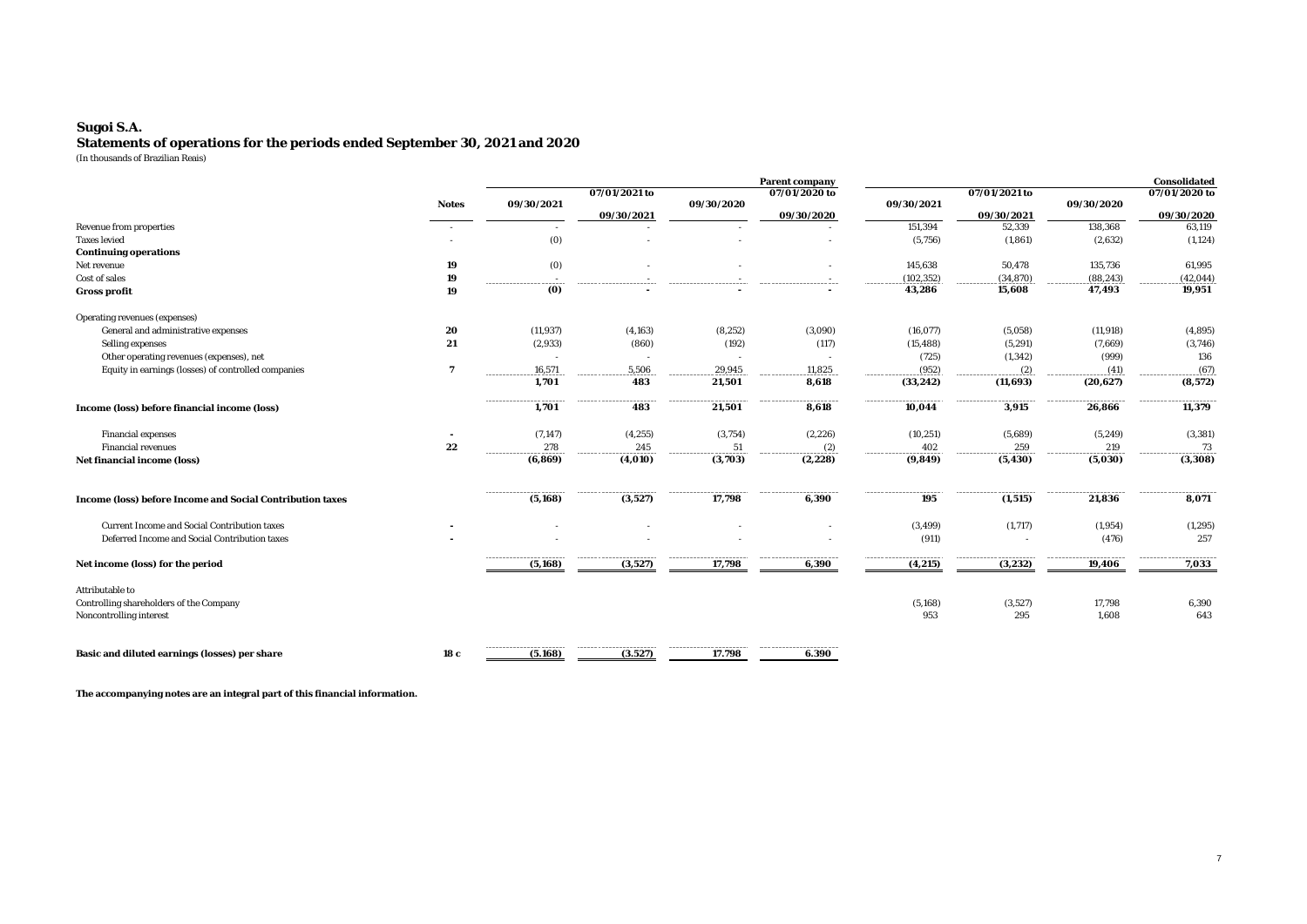**Sugoi S.A. Statements of comprehensive income (loss) for the periods ended September 30, 2021 and 2020** (In thousands of Brazilian Reais)

|                                                            | Parent company |               |            |               |            | Consolidated  |            |               |
|------------------------------------------------------------|----------------|---------------|------------|---------------|------------|---------------|------------|---------------|
|                                                            | 09/30/2021     | 07/01/2021 to | 09/30/2020 | 07/01/2020 to | 09/30/2021 | 07/01/2021 to | 09/30/2020 | 07/01/2020 to |
|                                                            |                | 09/30/2021    |            | 09/30/2020    |            | 09/30/2021    |            | 09/30/2020    |
| Net income (loss) for the period                           | (5.168)        | (2.991)       | 17.798     | 11.787        | (4, 215)   | (2,365)       | 19.406     | 12,877        |
| Translation adjustment in controlled companies             | 426            |               | 48         | 48            | 219        | (206)         | 48         | (137)         |
| (=) Comprehensive income (loss) for the period             | (4.742)        | (2.990)       | 17.846     | 11.835        | (3.996)    | (2.571)       | 19.454     | 12.740        |
| Attributable to<br>Controlling shareholders of the Company |                |               |            |               | (4,949)    | (3.196)       | 17.846     | 11.650        |
| Noncontrolling interest                                    |                |               |            |               | 953        | 625           | 1.608      | 1.090         |
|                                                            |                |               |            |               | (3.996)    | (2.571)       | 19.454     | 12.740        |

8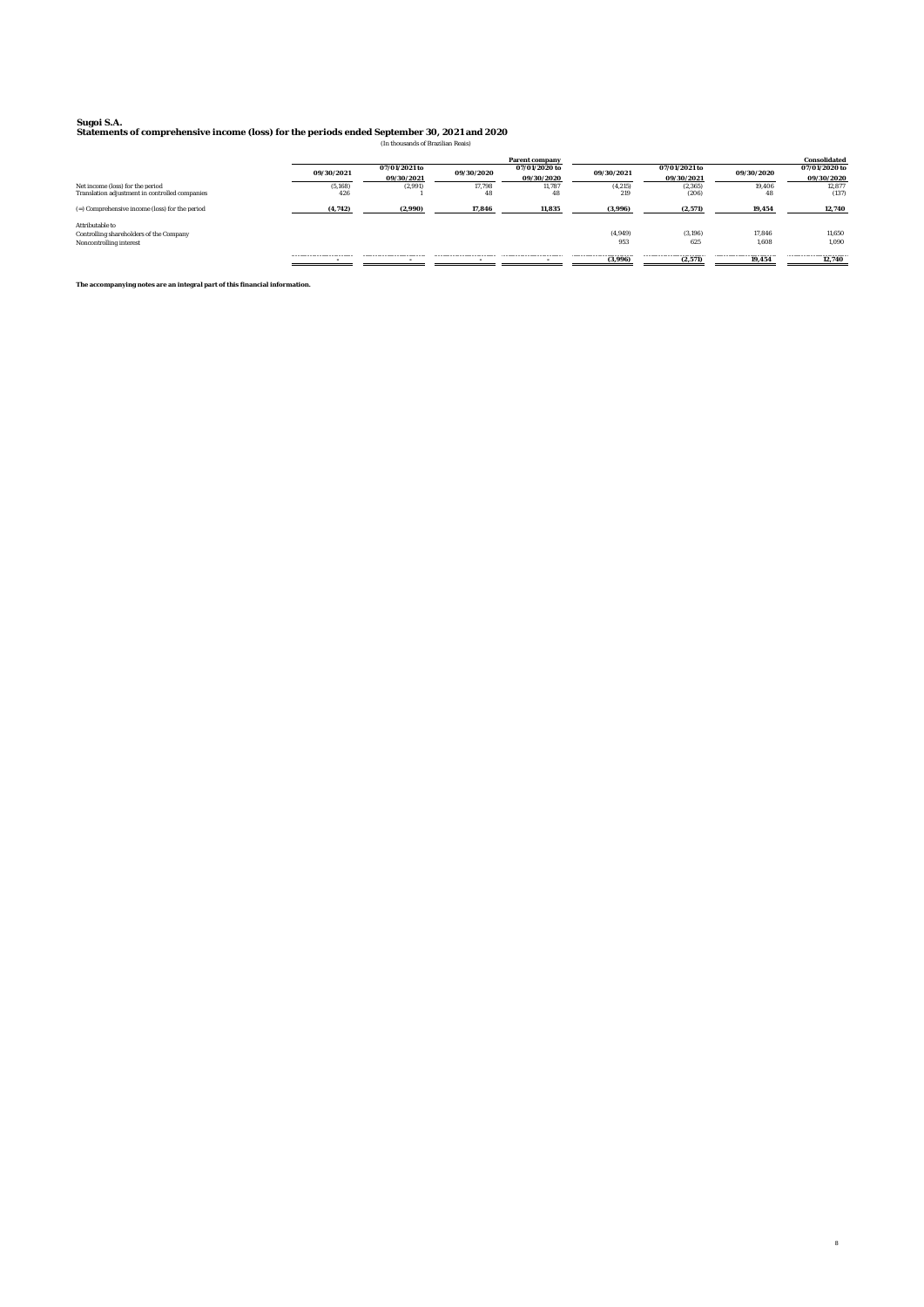### **Statements of changes in equity** (In thousands of Brazilian Reais) **Sugoi S.A.**

|                                                                                                  |                                    | Attributable to controlling shareholders of the Company |                    |                                         |                  |                            |                        |
|--------------------------------------------------------------------------------------------------|------------------------------------|---------------------------------------------------------|--------------------|-----------------------------------------|------------------|----------------------------|------------------------|
|                                                                                                  | Paid-in capital<br>stock           | Statutory<br>reserve                                    | Income<br>reserves | Cumulative<br>translation<br>adjustment | Total            | Noncontrolling<br>interest | Consolidated<br>equity |
| Balance as at January 01, 2020                                                                   | 1,000                              | 200                                                     | 33,383             | 90                                      | 34,673           | 4,544                      | 39,217                 |
| Profit distribution<br>Net income for the period                                                 |                                    | $\overline{\phantom{a}}$                                | 17,798             | $\overline{\phantom{a}}$                | 17.798           | 1,609                      | 19,407                 |
| Balances as at September 30, 2020                                                                | 1,000                              | 200                                                     | 51,181             | 389                                     | 52,770           | 6,153                      | 58,923                 |
| Balance as at January 01, 2021                                                                   | 1,000                              | 200                                                     | 43,438             | 48                                      | 44,688           | 6,456                      | 51,144                 |
| Profit distribution<br>Translation adjustment in controlled companies<br>Net loss for the period | $\sim$<br>$\overline{\phantom{a}}$ | $\sim$<br>$\overline{\phantom{0}}$                      | (426)<br>(5, 168)  | 377<br>$\overline{\phantom{a}}$         | (49)<br>(5, 168) | (55)<br>220<br>953         | (55)<br>171<br>(4,215) |
| Balances as at September 30, 2021                                                                | 1,000                              | 200                                                     | 37,844             | 425                                     | 39,471           | 7,574                      | 47,045                 |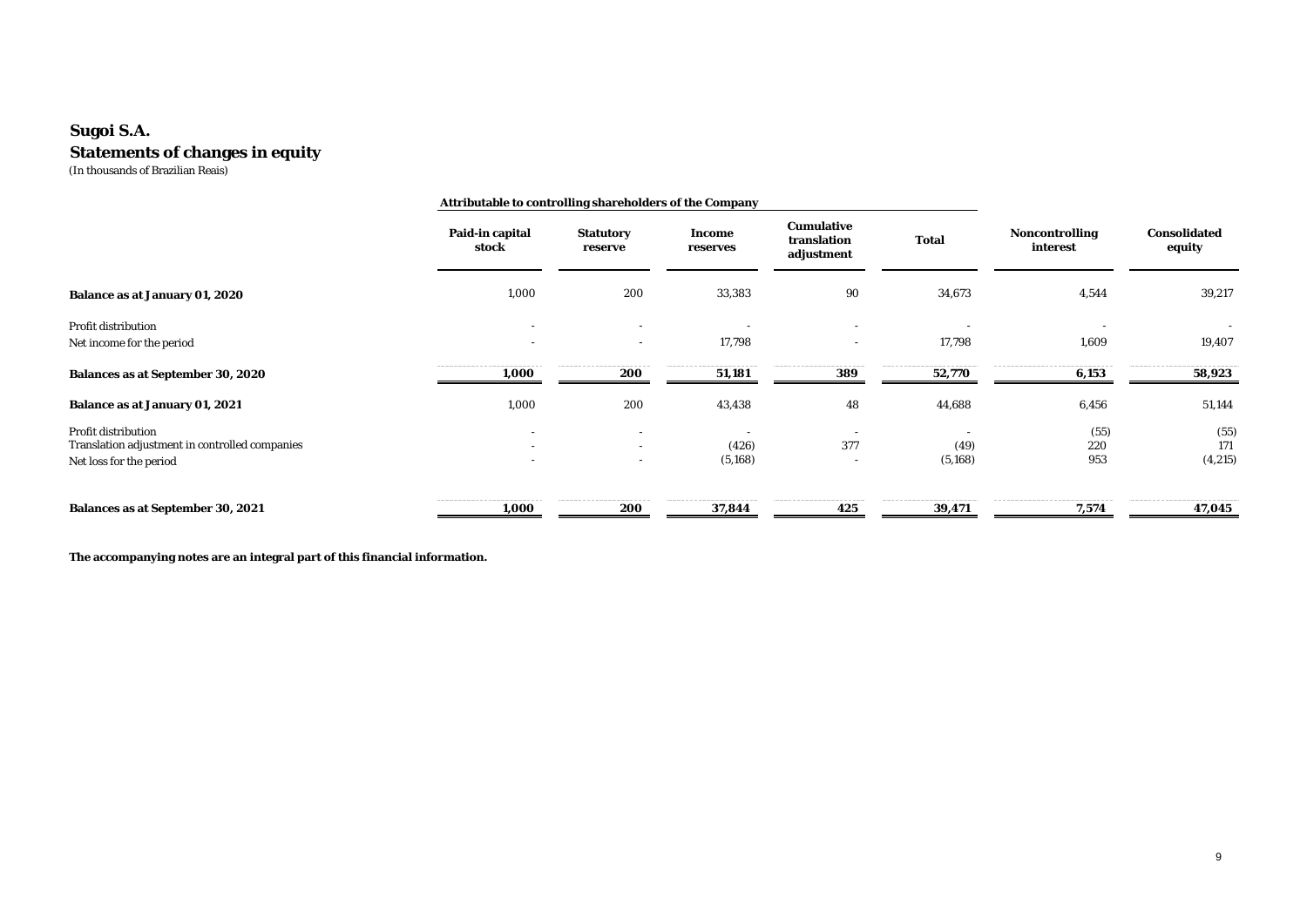#### **Sugoi S.A.**

(In thousands of Brazilian Reais) **Statements of cash flows for the periods ended September 30, 2021 and 2020**

|                                                             |                 |                |            |            | Parent company |  | Consolidated |  |
|-------------------------------------------------------------|-----------------|----------------|------------|------------|----------------|--|--------------|--|
|                                                             | Notes           | 09/30/2021     | 09/30/2020 | 09/30/2021 | 09/30/2020     |  |              |  |
|                                                             |                 |                |            |            |                |  |              |  |
| From operating activities                                   |                 |                |            |            |                |  |              |  |
| Net income (loss) for the period                            | 18 <sub>c</sub> | (5, 168)       | 11,408     | (4,215)    | 12,373         |  |              |  |
| Adjustments to reconcile income (loss)                      |                 |                |            |            |                |  |              |  |
| with cash and cash equivalents from operating activities    |                 |                |            |            |                |  |              |  |
| Depreciation and amortization                               | 8               | 100            | 232        | 103        | 234            |  |              |  |
| Provision for construction warranty and contingencies       | 18              |                |            | 649        | 1,614          |  |              |  |
| Deferred taxes                                              | 13              |                |            | 911        | 265            |  |              |  |
| Discount to present value                                   | $\overline{4}$  |                |            | 735        |                |  |              |  |
| Asset and liability translation adjustment                  |                 | (49)           |            | 170        |                |  |              |  |
| Equity in earnings (losses) of controlled companies         | $\overline{7}$  | (16, 571)      | (18, 120)  | 952        | (26)           |  |              |  |
|                                                             |                 | (21,688)       | (6, 480)   | (695)      | 14,460         |  |              |  |
|                                                             |                 |                |            |            |                |  |              |  |
| Changes in assets and liabilities                           |                 |                |            |            |                |  |              |  |
| (Increase)/decrease in asset accounts                       |                 |                |            |            |                |  |              |  |
| Accounts receivable                                         | $\overline{4}$  |                |            | (13,960)   | (3,601)        |  |              |  |
| Properties for sales                                        | 5               | (183)          | (11)       | (1, 722)   | (7, 561)       |  |              |  |
| Taxes and contributions to offset                           | 13              | (60)           | (1)        | (92)       | (48)           |  |              |  |
| Sundry receivables                                          | 6               | (279)          | (92)       | 634        | (4,616)        |  |              |  |
| Unrecognized selling expenses                               |                 | $\overline{7}$ | (100)      | (272)      | 52             |  |              |  |
| Increase/(decrease) in liability accounts                   |                 |                |            |            |                |  |              |  |
|                                                             |                 |                | 69         | 6,230      | 2,436          |  |              |  |
| Labor and tax liabilities                                   | 13              | 64             |            |            |                |  |              |  |
| Trade accounts payable                                      | 12              | 611            | (55)       | 8,439      | 5,663          |  |              |  |
| Accounts payable                                            | 14              | (3, 268)       | 2,972      | (3,656)    | 2,916          |  |              |  |
| Advances from clients                                       | 15              | (278)          |            | (29, 309)  | (7, 190)       |  |              |  |
|                                                             |                 | (25, 074)      | (3,698)    | (34, 403)  | 2,511          |  |              |  |
|                                                             |                 |                |            |            |                |  |              |  |
| Paid Income and Social Contribution taxes                   | 13              |                |            | (3, 499)   | (659)          |  |              |  |
| Net cash from operating activities                          |                 | (25, 074)      | (3,698)    | (37,902)   | 1,852          |  |              |  |
| From investing activities                                   |                 |                |            |            |                |  |              |  |
| (Increase)/decrease in capital of controlled companies, net | 18              | (2, 256)       | (284)      | (3, 447)   |                |  |              |  |
| Translation adjustment in controlled companies              |                 |                |            |            | $\overline{7}$ |  |              |  |
| In fixed assets                                             | 8               | (82)           | (232)      | (459)      | (343)          |  |              |  |
| In intangible assets                                        |                 |                | 205        | (0)        | 205            |  |              |  |
|                                                             |                 |                |            |            |                |  |              |  |
| Net cash from investing activities                          |                 | (2, 338)       | (311)      | (3,906)    | (131)          |  |              |  |
| From financing activities                                   |                 |                |            |            |                |  |              |  |
| Raising of Ioans, financing and others                      | 11              | 45,573         | 1,466      | 60,795     | 13,889         |  |              |  |
|                                                             |                 |                |            |            |                |  |              |  |
| Payment of loans, financing and others                      | 11              | (27, 549)      | (9, 552)   | (35,093)   | (19, 147)      |  |              |  |
| Related-party transactions                                  | 9               | 3,768          | 8,048      | (4,948)    | (3)            |  |              |  |
| Net cash from financing activities                          |                 | 21,792         | (38)       | 20,754     | (5, 261)       |  |              |  |
|                                                             |                 |                |            |            |                |  |              |  |
| Decrease in cash and cash equivalents                       |                 | (5,620)        | (4, 047)   | (21, 054)  | (3,540)        |  |              |  |
| Cash and cash equivalents                                   |                 |                |            |            |                |  |              |  |
|                                                             |                 |                |            |            |                |  |              |  |
| Cash and cash equivalents balance at beginning of period    |                 | 23,679         | 4,399      | 44,078     | 23,464         |  |              |  |
| Cash and cash equivalents balance at end of period          |                 | 18,059         | 352        | 23,024     | 19,924         |  |              |  |
| Decrease in cash and cash equivalents                       |                 | (5,620)        | (4, 047)   | (21, 054)  | (3,540)        |  |              |  |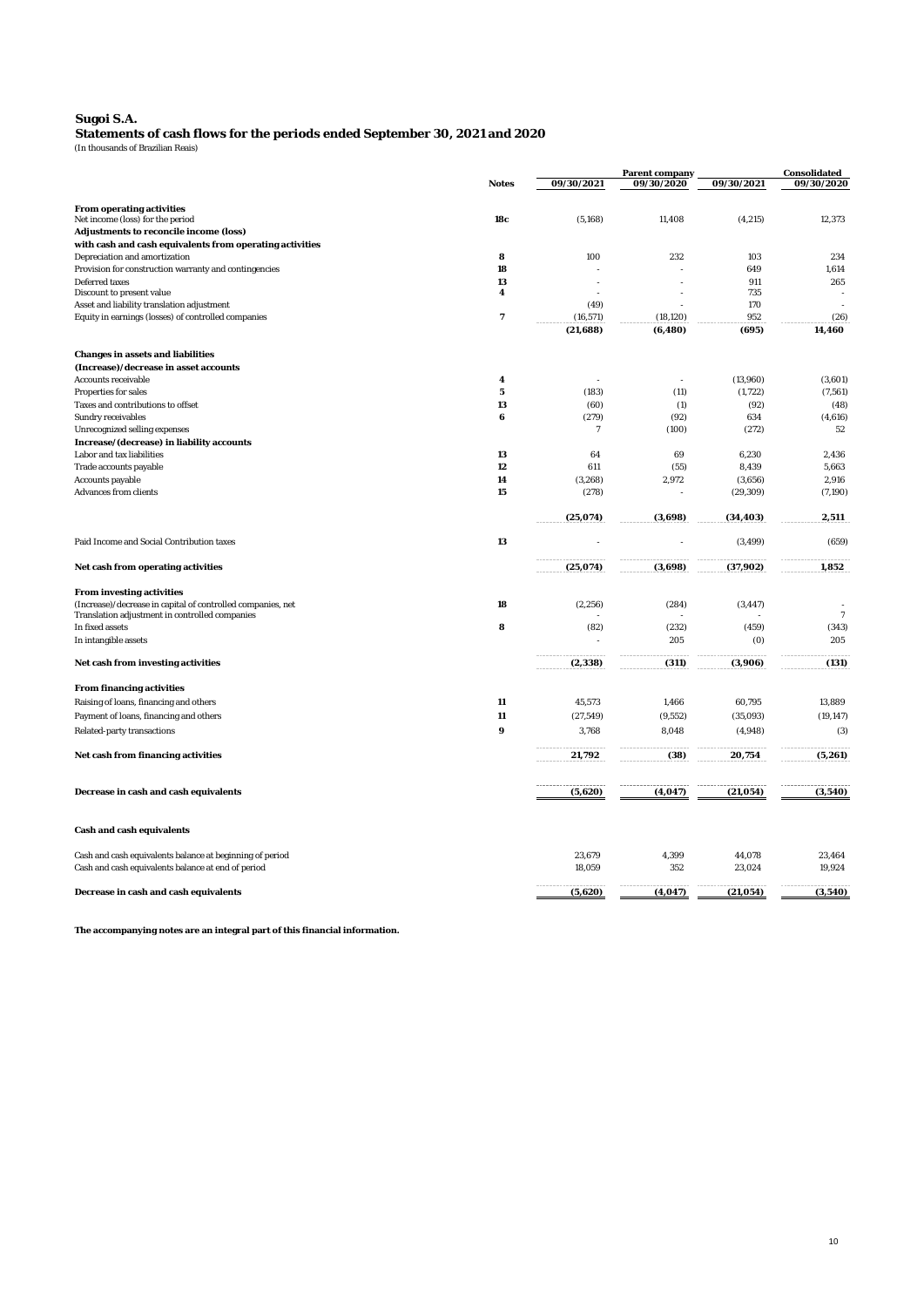# **Statements of value added for the periods ended September 30, 2021 and 2020** (In thousands of Brazilian Reais) **Sugoi S.A.**

|                                                             | Parent company | Consolidated |            |            |
|-------------------------------------------------------------|----------------|--------------|------------|------------|
|                                                             | 09/30/2021     | 09/30/2020   | 09/30/2021 | 09/30/2020 |
| Revenue                                                     |                |              |            |            |
| Sales and services                                          |                |              | 151,394    | 138,368    |
| Other revenue                                               |                |              | (725)      | (999)      |
|                                                             |                |              | 150,669    | 137,369    |
| Inputs acquired from third parties                          |                |              |            |            |
| Cost of goods, merchandise and services sold                |                |              | (102, 353) | (88, 243)  |
| Materials, energy, third-party and other operating services | (11, 574)      | (5, 419)     | (21, 826)  | (13,060)   |
|                                                             | (11, 574)      | (5, 419)     | (124, 179) | (101, 303) |
| Gross value added                                           | (11, 574)      | (5, 419)     | 26,490     | 36,066     |
| Depreciation, amortization and depletion, net               | (100)          | (255)        | (103)      | (255)      |
| Net value added generated by the Company                    | (11, 674)      | (5,674)      | 26,387     | 35,811     |
| Value added received through transfer                       |                |              |            |            |
| Equity in earnings (losses) of controlled companies         | 16,571         | 29,945       | (952)      | (41)       |
| Financial revenue                                           | 278            | 51           | 403        | 219        |
|                                                             | 16,849         | 29,996       | (549)      | 178        |
| Total value added to be distributed                         | 5,175          | 24,322       | 25,838     | 35,989     |
| Distribution of value added                                 |                |              |            |            |
| Personnel                                                   |                |              |            |            |
| Payroll and charges                                         | 2,652          | 2,678        | 2,778      | 2,678      |
| Commissions on sales                                        |                |              | 6,295      | 3,126      |
| Management fees                                             | 62             | 25           | 62         | 25         |
| Taxes, fees and contributions                               |                |              |            |            |
| Federal                                                     | 0              |              | 10,166     | 5,062      |
| Return on debt capital                                      |                |              |            |            |
| Interest                                                    | 7,147          | 3,754        | 10,251     | 5,249      |
| Rent                                                        | 482            | 67           | 501        | 443        |
| Return on equity capital                                    |                |              |            |            |
| Net income (loss) for the period                            | (5, 168)       | 17,798       | (5, 168)   | 17,798     |
| Noncontrolling interest in retained earnings                |                |              | 953        | 1,608      |
|                                                             | 5,175          | 24,322       | 25,838     | 35,989     |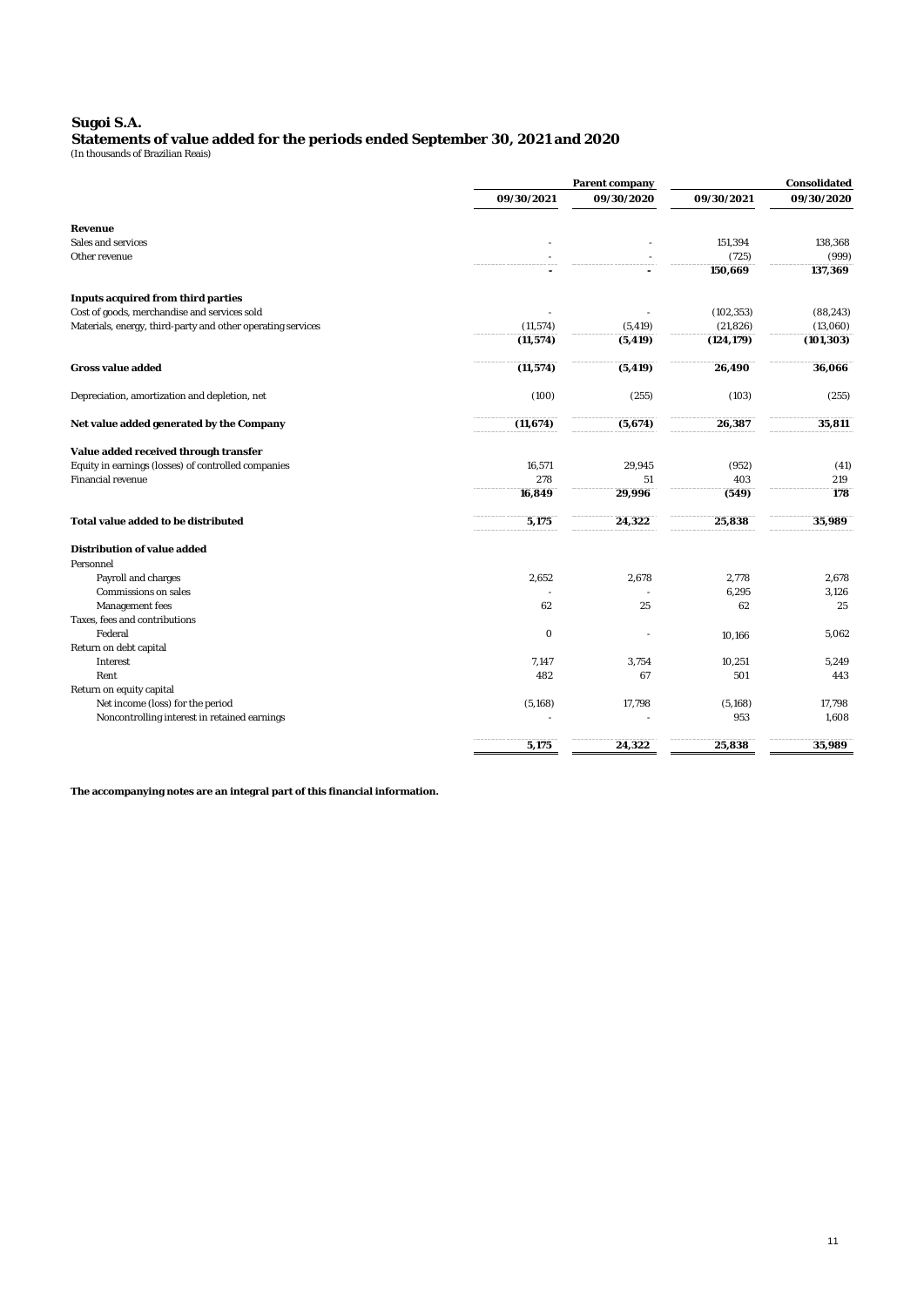**Notes to the quarterly information As at September 30, 2021, and December 31, 2020 In thousands of Brazilian Reais, unless otherwise stated**

### **1 Operations**

Sugoi S.A. and its controlled companies ("Company") are primarily engaged in managing the Company's assets; developing, constructing and selling real estate; and holding interest in other companies, as shareholder. The development of ventures and construction of real estate are carried out directly by the Company, its controlled companies or other partners. The interest of partners in the ventures occurs directly by means of interest held in Silent Partnerships (SCP) or Special-Purpose Entities (SPE) created for their development, as well as by means of strategic partnerships involving barter of land for development of the real estate activity.

The Company, established on April 04, 2011, is a publicly-held company, with headquarters at Avenida Chedid Jafet, nº 222, bloco C, 5º andar, Conjunto 52, in the city of São Paulo, state of São Paulo, enrolled under Corporate Tax ID (CNPJ/MF) No. 13.584.310/0001-42, which has as main focus the segment of first homes with management and administration of residential properties of middle-class standard, aiming to offer products with excellent quality and the best cost-benefit ratio in the market, as well as intelligent ventures grounded in security, comfort, innovation, and affordable prices.

The Company's Management has over 40 years of experience in the real estate market and offices in various Brazilian capitals, which allows it to easily survey and seize distinguished business opportunities in the market. The Company aims to ensure that its corporate governance remains transparent in its relations with the market, clients and investors, conducting inspections at each stage of the venture and monitoring the physical and financial processes of construction.

Currently, the Company is present in the cities of São Paulo, Guarulhos, Itapetininga, Francisco Morato, Campinas, Paulínia, Salto, São José do Rio Preto, Mauá, Franco da Rocha, Caçapava, Sumaré, Santo André, Mirassol and Rio Branco, in the states of São Paulo and Acre, with approximately 24,000 units under development, execution and concluded.

Since 2013, the Company has been assessed by the risk department of Caixa Econômica Federal - (GERIC), which currently covers the production of all its pipeline of ventures.

The Company has important certifications, such as the Brazilian Housing Quality and Productivity Program (PBQPH Level A) and ISO 9001, which further qualifies it for carrying out all stages of the entire cycle of the construction process and attests to the effectiveness of its processes, contributing to better cost management and control.

On July 19, 2016, the Company was registered with the Brazilian Securities and Exchange Commission (CVM), falling into Category A, with private ownership control. This process is very important to the Company and reinforces Management's commitment to good practices and corporate governance.

### **2 Summary of main accounting policies**

The main accounting policies applied in preparing this individual and consolidated interim financial information are presented below. These policies were applied consistently in relation to the previous year, unless otherwise stated.

### **2.1 Statement of compliance**

The individual and consolidated interim financial information was prepared in accordance with Brazilian accounting practices and with the International Financial Reporting Standards (IFRS) applicable to entities of real estate development in Brazil registered with CVM.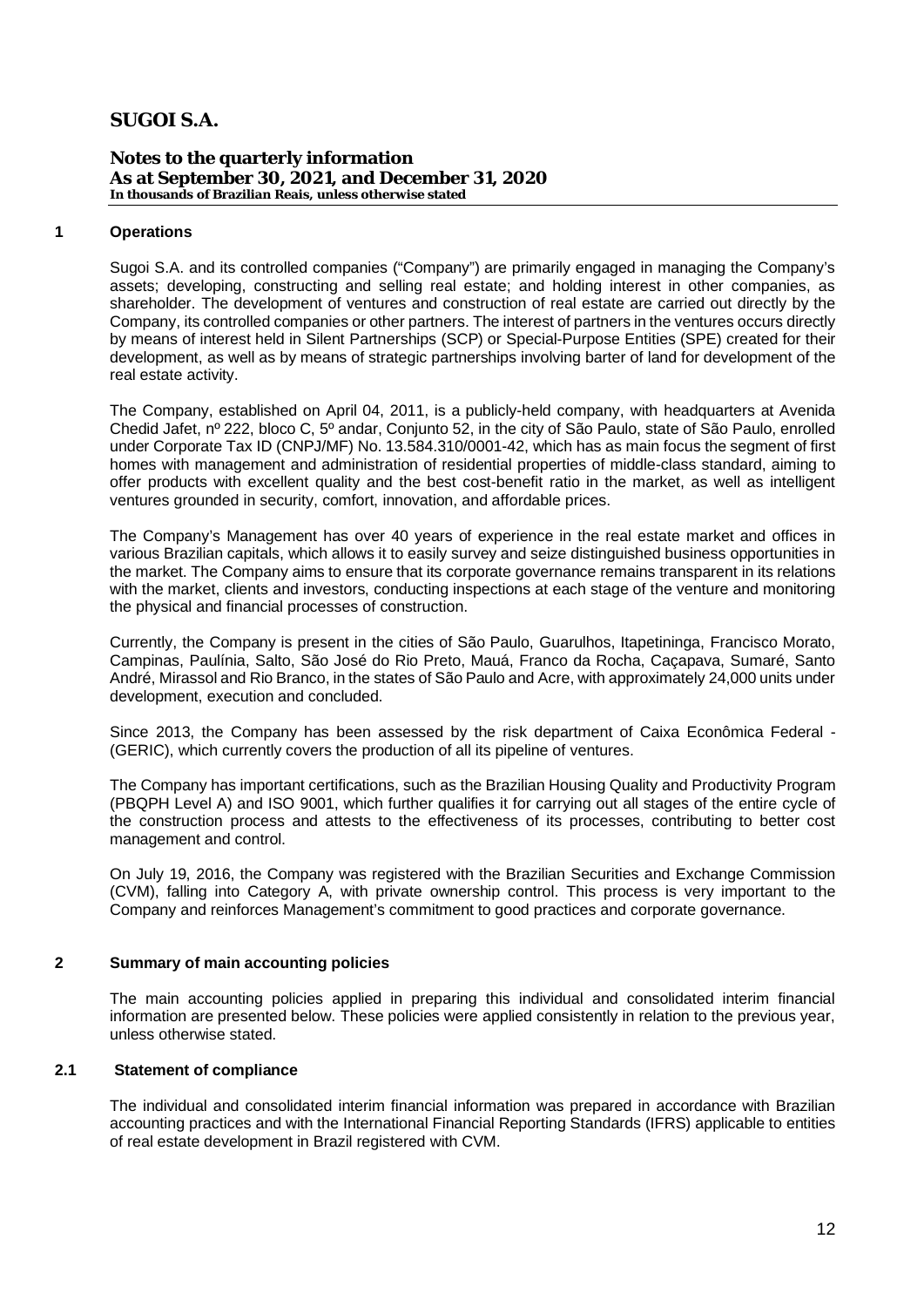**Notes to the quarterly information As at September 30, 2021, and December 31, 2020 In thousands of Brazilian Reais, unless otherwise stated**

Aspects related to transfer of control in the sale of real estate units follow the understanding of the Company's Management, aligned with that of CVM in CVM/SNC/SEP Circular Letter No. 02/18 on the adoption of NBC TG 47 (IFRS 15).

The individual and consolidated interim financial information was approved by the Company's Management on November 16, 2021.

#### **2.2 Basis of preparation**

The individual quarterly information was prepared in accordance with standard NBC TG 21 (R4) - Interim Statements, and the consolidated quarterly information was prepared in accordance with standard NBC TG 21 (R4) and International Accounting Standard (IAS) 34 – Interim Financial Reporting, applicable to real estate development entities registered with CVM and presented in compliance with the standards issued by it.

The individual and consolidated interim financial information was prepared considering historical cost as base value and certain financial assets measured at fair value. The Company operates in Brazil, and the Brazilian Real is its functional and presentation currency.

The individual and consolidated quarterly information was prepared in the normal course of operations, assuming that the Company will continue as a going concern. Management evaluates the Company's ability to continue as a going concern in preparing the individual and consolidated quarterly information.

The individual and consolidated quarterly information is presented in thousands of Brazilian Reais (R\$) and the amounts are rounded to the next unit, unless otherwise stated.

The preparation of individual and consolidated quarterly information requires that the Company's Management uses critical accounting estimates and assumptions in implementing its accounting policies. Among other purposes, the estimates are used to determine the useful lives of assets and equipment, the necessary provisions for contingent liabilities, adjustments to the allowance for doubtful accounts, budgeted costs of ventures, taxes and other similar charges. Accordingly, actual results may differ from those estimates.

Transaction settlement involving them may result in amounts significantly different from those recorded in the individual and consolidated quarterly information, due to the inherent inaccuracy of the process. The Company reviews its estimates and assumptions periodically, in not more than a year.

More complex areas requiring a greater level of judgment by the Company's Management in the process of applying accounting policies, as well as the areas in which assumptions and estimates are significant for preparing the individual and consolidated quarterly information, are continually evaluated and considered reasonable in the circumstances based on historical experience and other factors, including expectations of future events.

### **2.2.1 Individual quarterly information**

In the individual quarterly information, the controlled and jointly-controlled companies are accounted for under the equity method. The same adjustments are made to both the individual quarterly information and the consolidated quarterly information to achieve the same income (loss) and equity attributable to the parent company's shareholders.

Following the equity method, the quarterly information of the controlled and jointly-controlled companies is prepared for the same disclosure period and, where required, adjusted so that the accounting policies are in accordance with those adopted by the Company.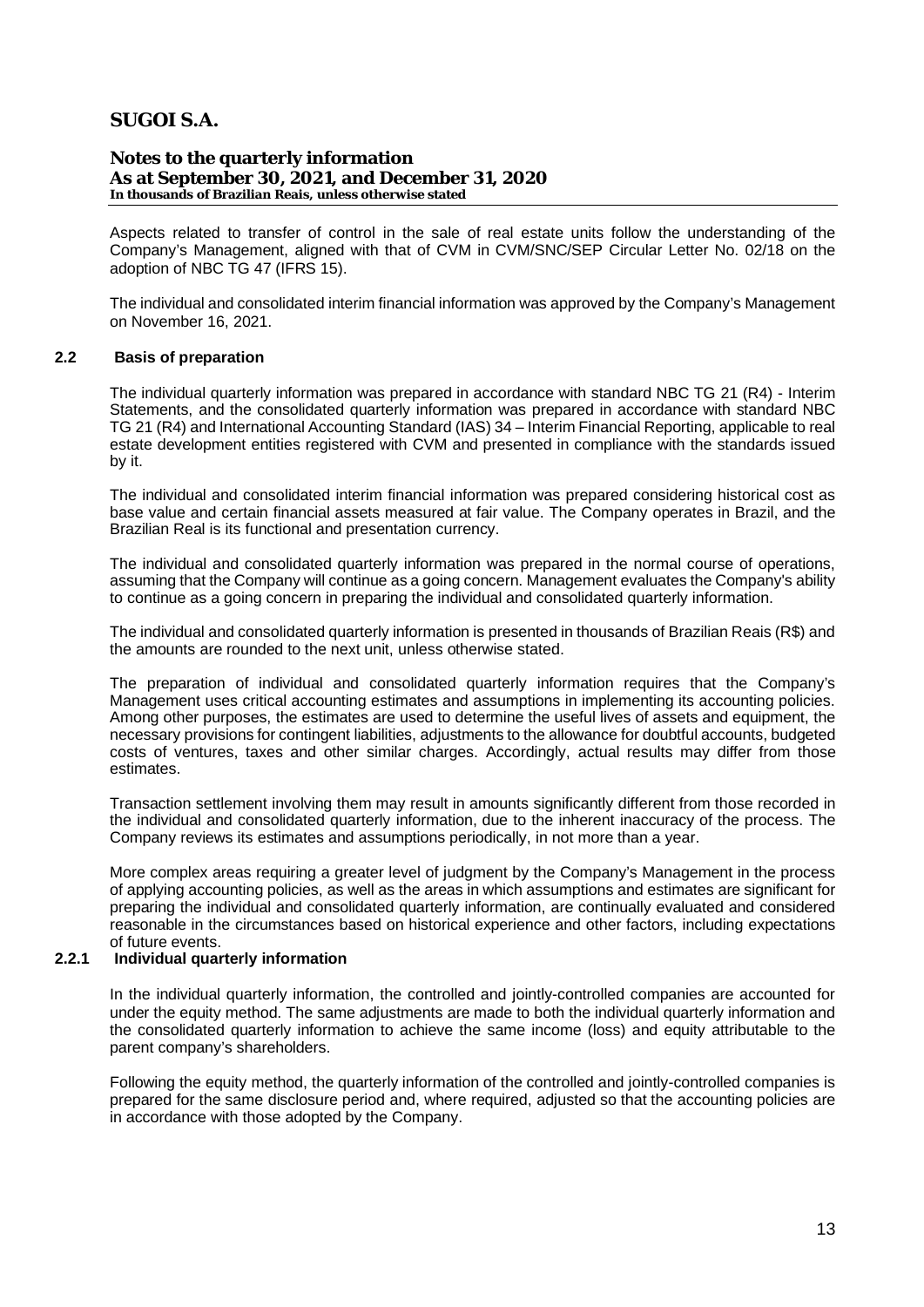**Notes to the quarterly information As at September 30, 2021, and December 31, 2020 In thousands of Brazilian Reais, unless otherwise stated**

Ownership interest in income (loss) of the controlled and jointly-controlled companies is stated in income (loss) of the parent company as equity in earnings (losses) of the controlled company, representing net income of the investees attributable to controlling shareholders.

After applying the equity method, the Company determines if it is necessary to recognize additional impairment of the investments in its controlled and jointly-controlled companies, and determines whether there is objective evidence of impairment as at the reporting date. If so, it calculates impairment loss as the difference between the recoverable value of the controlled and jointly-controlled companies and their book value, and also recognizes the amount in the parent company's statement of operations.

### **2.2.2 Consolidation**

The following accounting practices are applied in preparing the consolidated quarterly information:

#### **(a) Controlled companies**

Controlled companies are all entities (including SPEs) which the Company has control over. The Company controls an entity when it is exposed or entitled to variable returns from its involvement with said entity, and it has the capacity to interfere in these returns because of the power it exercises over the entity. The controlled companies are fully consolidated as from the date control is transferred to the Company. Consolidation is interrupted as from the date the Company no longer has such control.

|                                                      | Percentage of ownership interest |            |  |  |
|------------------------------------------------------|----------------------------------|------------|--|--|
| Directly controlled and jointly-controlled companies | 09/30/2021                       | 12/31/2020 |  |  |
| Vista Cantareira Empreendimentos Imobiliários Ltda.  | 95%                              | 95%        |  |  |
| Condomínio Varandas Jardim do Lago Ltda.             | 95%                              | 95%        |  |  |
| Residencial Monte Serrat SPE Ltda.                   | 95%                              | 95%        |  |  |
| Haifa Investimentos e Participações Ltda.            | 100%                             | 100%       |  |  |
| Residencial São Mateus SPE Ltda.                     | 95%                              | 95%        |  |  |
| Residencial Colina Francisco Morato SPE Ltda         | 95%                              | 95%        |  |  |
| Residencial Bom Retiro SPE Ltda                      | 95%                              | 95%        |  |  |
| Residencial Jacú-Pessego II SPE Ltda                 | 95%                              | 95%        |  |  |
| Residencial Colina Guarapiranga SPE Ltda             | 95%                              | 95%        |  |  |
| Residencial Paulínia I SPE Ltda                      | 95%                              | 95%        |  |  |
| Residencial Parque do Carmo SPE Ltda.                | 95%                              | 95%        |  |  |
| Residencial Idemori SPE Ltda                         | 95%                              | 95%        |  |  |
| Sugoi Projeto SPE Ltda                               | 95%                              | 95%        |  |  |
| Residencial Sports Gardens da Amazônia Ltda.         | 95%                              | 95%        |  |  |
| Sugoi N Empreendimentos Imobiliários Ltda            | 50%                              | 50%        |  |  |
| Residencial Portal do Belo Horizonte SPE Ltda        | 95%                              | 95%        |  |  |
| Residencial Barcelona SPE Ltda.                      | 95%                              | 95%        |  |  |
| Condomínio Varandas Jardim do Lago II SPE Ltda.      | 95%                              | 95%        |  |  |
| Residencial Isabel Ferrari SPE Ltda.                 | 95%                              | 95%        |  |  |
| Residencial São Jose SPE Ltda.                       | 95%                              | 95%        |  |  |
| Residencial Jacú-Pessego I SPE Ltda.                 | 95%                              | 95%        |  |  |
| Sugoi Residencial I SPE Ltda.                        | 95%                              | 95%        |  |  |
| Sugoi Residencial II SPE Ltda.                       | 95%                              | 95%        |  |  |
| Sugoi Residencial III SPE Ltda.                      | 95%                              | 95%        |  |  |
| Residencial Via Verde SPE Ltda                       | 95%                              | 95%        |  |  |
| Sugoi Residencial IV SPE Ltda.                       | 95%                              | 95%        |  |  |
| Sugoi Residencial V SPE Ltda.                        | 95%                              | 95%        |  |  |
| Sugoi Residencial VI SPE Ltda.                       | 95%                              | 95%        |  |  |
| Sugoi Residencial VII SPE Ltda                       | 95%                              | 95%        |  |  |
| Sugoi Residencial VIII SPE Ltda                      | 95%                              | 95%        |  |  |
| Sugoi Residencial IX SPE Ltda                        | 95%                              | 95%        |  |  |
| Sugoi Development USA, LLC                           | 100%                             | 100%       |  |  |
| Sugoi Residencial X SPE Ltda.                        | 95%                              | 95%        |  |  |
| Sugoi Residencial XI SPE Ltda.                       | 95%                              | 95%        |  |  |
| Sugoi Residencial XII SPE Ltda.                      | 95%                              | 95%        |  |  |
| Sugoi Residencial XIII SPE Ltda.                     | 95%                              | 95%        |  |  |
| Sugoi Residencial XIV SPE Ltda.                      | 95%                              | 95%        |  |  |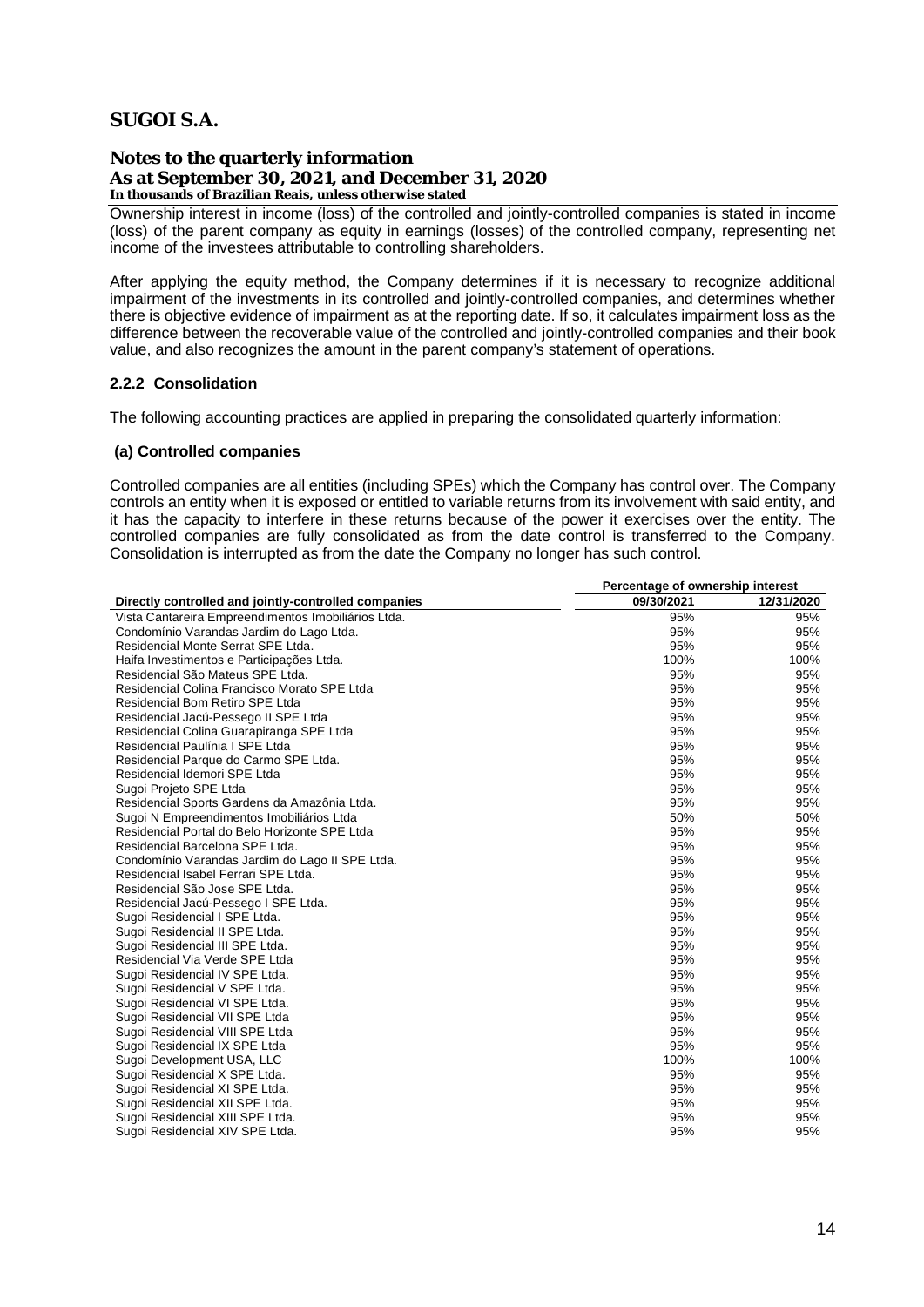**Notes to the quarterly information As at September 30, 2021, and December 31, 2020 In thousands of Brazilian Reais, unless otherwise stated**

|                                                      | Percentage of ownership interest |            |
|------------------------------------------------------|----------------------------------|------------|
| Directly controlled and jointly-controlled companies | 09/30/2021                       | 12/31/2020 |
| Sugoi Residencial XV SPE Ltda.                       | 95%                              | 95%        |
| Sugoi Residencial XVI SPE Ltda.                      | 95%                              | 95%        |
| Sugoi Residencial XVII SPE Ltda.                     | 95%                              | 95%        |
| Sugoi Residencial XVIII SPE Ltda                     | 95%                              | 95%        |
| Sugoi Residencial XIX SPE Ltda                       | 95%                              | 95%        |
| Sugoi Residencial XX SPE Ltda                        | 95%                              | 95%        |
| Sugoi Residencial XXI Ltda                           | 95%                              | 95%        |
| Sugoi Residencial XXII SPE Ltda                      | 95%                              | 95%        |
| Sugoi Residencial XXIII SPE Ltda                     | 95%                              | 95%        |
| Sugoi Residencial XXIV SPE Ltda                      | 95%                              | 95%        |
| Sugoi Residencial XXV SPE Ltda.                      | 95%                              | 95%        |
| Residencial Vila União SPE Ltda.                     | 50%                              | 50%        |
| Residencial Atibaia SPE Ltda.                        | 50%                              | 50%        |
| Residencial Bragança SPE Ltda.                       | 50%                              | 50%        |
| HTG Infraestrutura e Participações Ltda              | 33.33%                           | 33.33%     |

#### **(b) Transactions with noncontrolling interest**

The Company considers transactions with noncontrolling interest to be transactions with owners of the Group's assets. For purchases of noncontrolling interest, the difference between any consideration paid and the acquired portion of the book value of the controlled company's net assets is recorded in equity. Gains from or losses on disposals of noncontrolling interest are also directly recorded in equity, under "Accumulated losses/retained earnings".

When the Company no longer has control over the entity, any interest held in said entity is measured at fair value, and the change in book value is recognized in the statement of operations. Fair value is the initial book value for subsequent accounting of interest held in a SPE or in a financial asset.

Minority interest is stated in equity.

#### **(c) Jointly-controlled ventures**

Investments in SPEs are accounted for under the equity method and are initially recognized at cost value.

Unrealized gains from SPEs are eliminated proportionally to the Company's ownership interest. Unrealized losses are also eliminated, unless the transaction shows evidence of impairment of the transferred asset. The accounting policies of jointly-controlled companies are changed when necessary, to guarantee consistency with the Company's accounting policies.

#### **2.3 Cash and cash equivalents**

Cash and cash equivalents are stated at cost and include cash and bank deposits that are readily convertible into a known amount of cash and subject to an insignificant risk of change in value.

### **2.4 Discount to present value**

Monetary assets and liabilities are discounted to present value according to the effective interest method when arising from short-term transactions, if material, and from long-term transactions, not bearing interest or subject to: (i) fixed interest rates; (ii) interest rates that are clearly below market rates for similar transactions; and (iii) inflation adjustments only, not subject to interest. The Company periodically evaluates the effect of discount to present value on the quarterly information.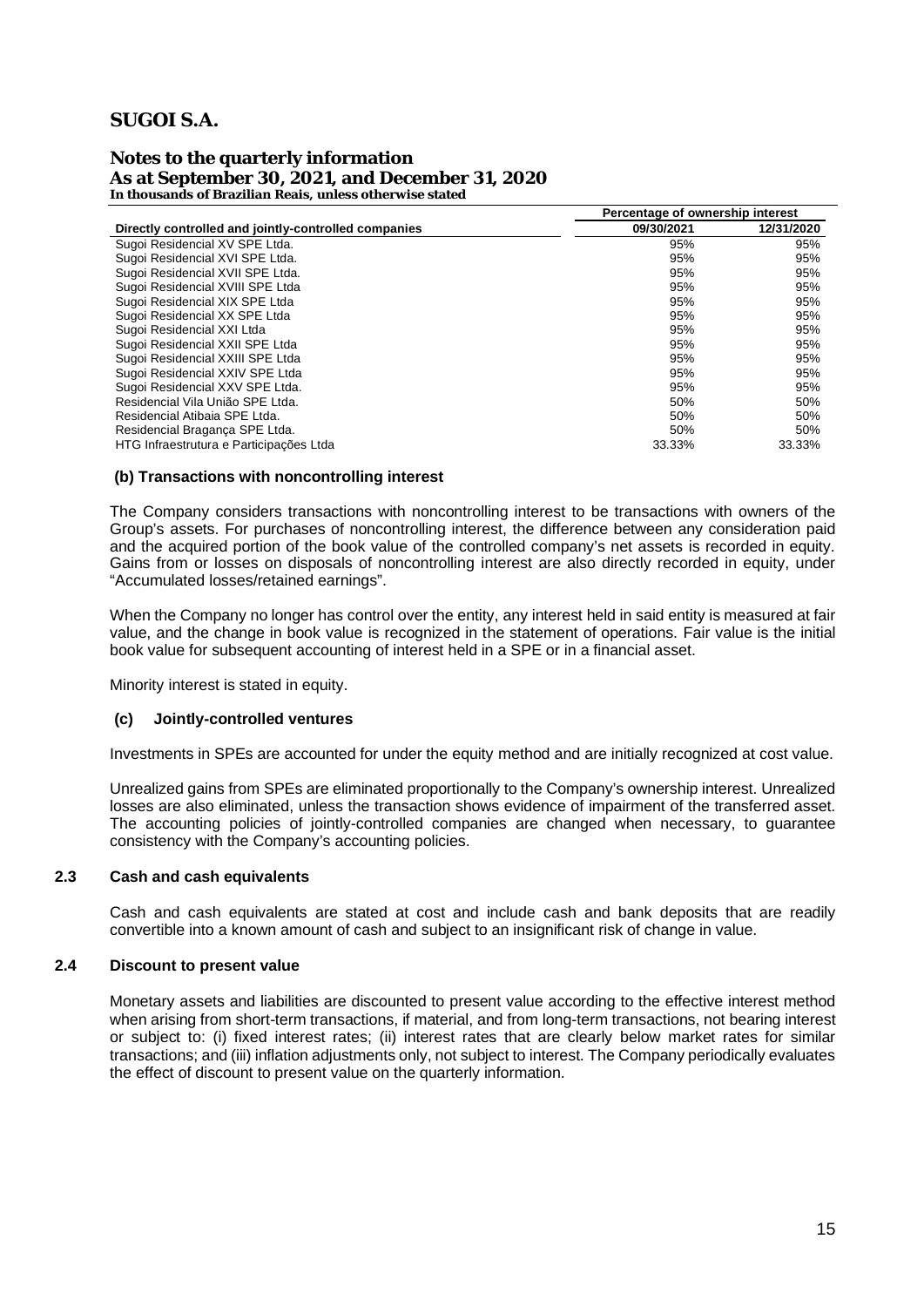**Notes to the quarterly information As at September 30, 2021, and December 31, 2020 In thousands of Brazilian Reais, unless otherwise stated**

### **2.5 Financial instruments**

#### **Classification and measurement of financial assets and liabilities**

According to NBC TG 48, at initial recognition, a financial asset is classified as follows: at amortized cost; at fair value through other comprehensive income (loss) ("VJORA") - debt instrument; at VJORA - equity instrument; and at fair value through income (loss) ("VJR"). The classification of financial assets is mostly based on the business model in which a financial asset is managed and on the characteristics of its contractual cash flows. The new significant accounting policies are described below:

Financial assets at amortized cost – These assets are subsequently measured at amortized cost using the effective interest method. Amortized cost is reduced by impairment losses. Interest revenues, exchange rate gains and losses are recognized in income (loss). Any gains from or losses on derecognition are recognized in income (loss).

A financial asset is measured at amortized cost if it meets both of the following conditions and when not designated as measured at VJR:

• It is held within a business model, whose purpose is to maintain financial assets in order to receive contractual cash flows; and

• Its contractual terms generate, on specific dates, cash flows related to the payment of principal and interest on the outstanding principal amount.

A debt instrument is measured at VJORA if it meets both of the following conditions and is not designated as measured at VJR:

• It is held in a business model whose objective is achieved by collecting contractual cash flows and selling financial assets; and

• Its contractual terms generate, on specific dates, cash flows solely related to the payment of principal and interest on the outstanding principal amount.

The Company's financial assets are mainly represented by cash and cash equivalents (Note 3), classified as measured at fair value through income (loss), and by accounts receivable (Note 4), sundry receivables (Note 6) and related-party transactions (Note 9), classified as measured at amortized cost.

Financial liabilities were classified as measured at amortized cost or at VJR. A financial liability is classified as measured at fair value through income (loss) if it is a derivative instrument, classified as held for trading or designated as such at initial recognition. Financial liabilities measured at VJR are measured at fair value and net income, including interest, is recognized in income (loss). Other financial liabilities are subsequently measured at amortized cost using the effective interest method. Interest expenses, exchange rate gains and losses are recognized in income (loss). Any gains from or losses on derecognition are also recognized in income (loss).

The Company's financial liabilities are substantially represented by related-party transactions (Note 9), loans and financing (Note 11), trade accounts payable (Note 12), accounts payable (Note 14), debentures (Note 16) and Real Estate Receivables Certificates – CRI (Note 17), classified as measured at amortized cost.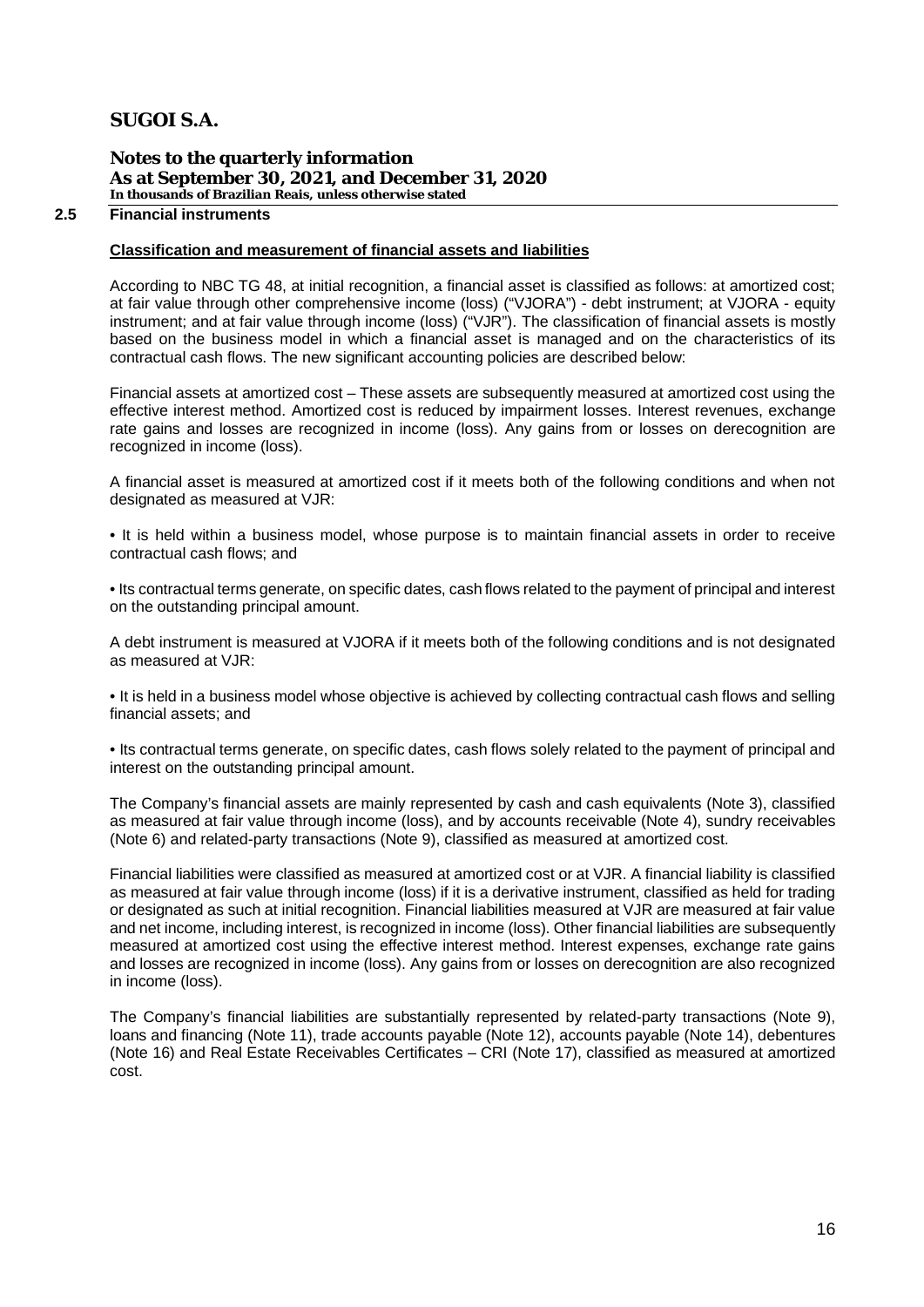**Notes to the quarterly information As at September 30, 2021, and December 31, 2020 In thousands of Brazilian Reais, unless otherwise stated**

#### **Impairment**

Expected credit losses are estimates weighted by the likelihood of credit losses considering historical credit loss experience and projections of related assumptions, measured at present value based on all cash deficiencies (i.e., the difference between cash flows that the Company is due according to the contract, and cash flows the Company expects to receive). They are discounted at the effective interest rate of the financial asset.

#### **2.6 Accounts receivable**

Units are usually sold during the ventures' launch and construction phases. Accounts receivable are recognized based on the Percentage of Completion (POC) of the construction applied to revenues from units sold and adjusted according to the provisions of sales contracts, thus determining the amount of accumulated revenues to be recognized, which is then deducted from the installments received.

Accounts receivable are initially recognized at fair value and subsequently measured at amortized cost using the effective interest rate method.

If the accumulated amount of revenue recognized, less received installments, is lower than the expected amount receivable from the total receivables portfolio in a year or less, it is recorded under current assets. Otherwise, the exceeding portion is recorded under noncurrent assets.

#### **2.7 Properties for sale**

The amount recorded in the inventory corresponds to costs incurred in the current phase of construction of real estate units not yet sold that are lower than net realizable value.

Net realizable value is the estimated selling price in the ordinary course of business, less estimated costs of completion and estimated expenses incurred to make the sale.

Cost comprises land, materials, (third-party) workforce and other expenses related to construction.

The practice adopted for segregation between current and noncurrent under the caption Property for sale takes into consideration the expected launch date. Ventures expected to be launched in less than one year are recorded under current assets, and the remaining ventures are recorded under noncurrent assets. Such projections are periodically reviewed by the Company's Management.

#### **2.8 Fixed assets**

These are valued at acquisition cost, combined with the deduction of their depreciation, which was calculated using the straight-line method, at the rates mentioned in Note 8.

#### **2.9 Impairment of nonfinancial assets**

The Company evaluates, at least annually, its fixed assets for any indication of impairment. No indication was found that these assets may be impaired; therefore, it was not necessary to recognize impairment losses.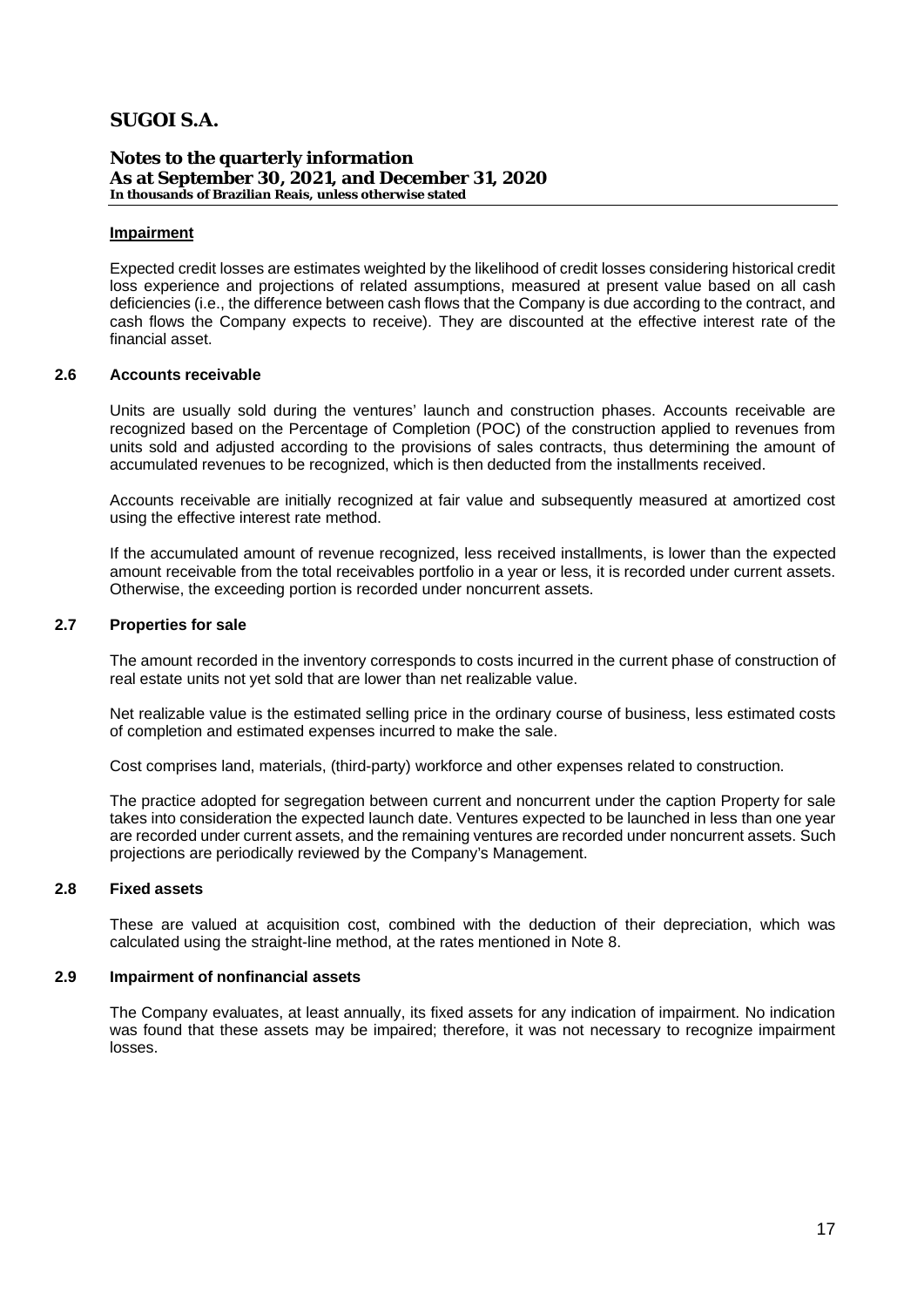**Notes to the quarterly information As at September 30, 2021, and December 31, 2020 In thousands of Brazilian Reais, unless otherwise stated**

### **2.10 Trade accounts payable**

Trade accounts payable are obligations payable for assets or services acquired from suppliers in the ordinary course of business. These obligations are classified as current liabilities if their payments are due in less than one year; if not, they are presented as noncurrent liabilities.

They are initially recognized at fair value and subsequently measured at amortized cost using the effective interest rate method. In practice, they are normally recognized at the corresponding amount billed.

### **2.11 Provisions**

Provisions are recognized when: (i) the Company has a present or constructive obligation as a result of past events, (ii) it is probable that an outflow of funds is required to settle the obligation, and (iii) the amount can be reliably estimated.

Estimates and assumptions involved in determining the amounts provisioned to cover future disbursements during the guarantee period of units present a significant risk of material adjustment to subsequent periods. Accordingly, accounting estimates and assumptions are continuously reviewed based on historic experience and other factors, including expectations of future events considered reasonable in the circumstances.

#### **2.12 Current and deferred Income and Social Contribution taxes**

Income and Social Contribution tax expenses in the period include current and deferred taxes. Income taxes are recognized in the statement of operations.

Current Income and Social Contribution tax charges are calculated according to tax laws enacted as at reporting date. Management periodically assesses the positions assumed by the Company in Income tax returns in relation to the situations in which applicable tax laws permit interpretations. They establish provisions, where appropriate, based on the estimated values of payment to tax authorities.

As permitted by tax legislation, the Company adopts the deemed profit regime, whereby Income tax is calculated at the rate of 8% and Social Contribution tax is calculated at the rate of 12% charged on gross revenue (32% when it derives from services rendered and 100% in the case of financial revenues), to which the regular tax rates of 15% plus a 10% surtax for Income tax and 9% for Social Contribution tax are applied. In ventures under construction, the Company adopts the special tax regime (RET), in which the tax burden is 4% considering federal taxes (Taxes on Sales – PIS/COFINS) (Income and Social Contribution taxes – IRPJ and CSLL).

Deferred Income and Social Contribution Taxes are calculated based on temporary differences arising from real estate revenues taxed on a cash basis, and the amount is recognized on the accrual basis (Note 2.13).

### **2.13 Recognition of revenues, costs and expenses**

### **(a) Revenue recognition process**

In the process of recognizing revenue from contracts with clients, the precepts introduced by NBC TG 47 were adopted as from January 01, 2018, also including the guidelines contained in CVM/SNC/SEP Circular Letter No. 02/2018, of December 12, 2018, which establishes accounting procedures related to the recognition, measurement and disclosure of certain types of transactions arising from agreements for purchase and sale of unfinished real estate units with listed Brazilian companies of the segment of real estate development.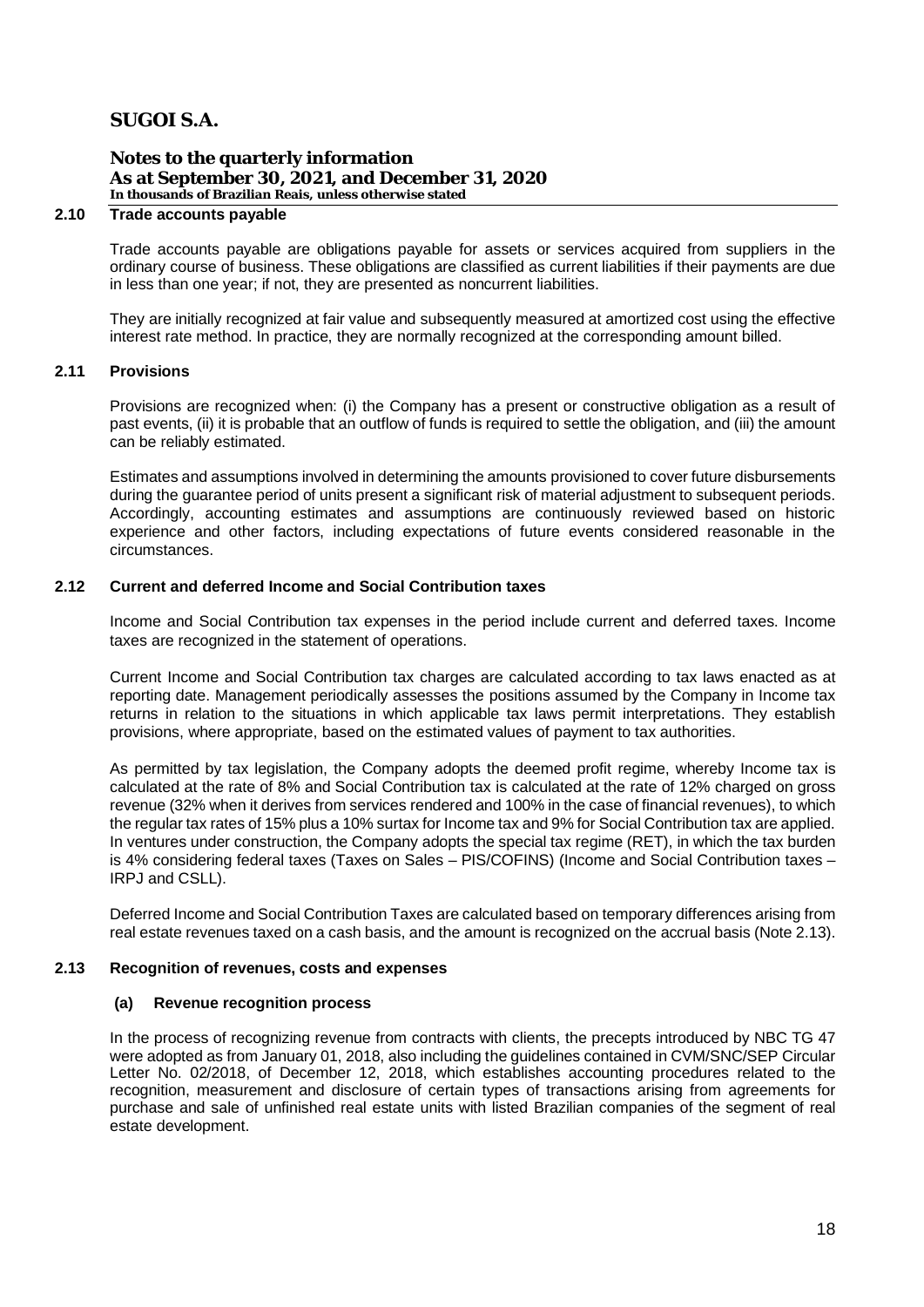**Notes to the quarterly information As at September 30, 2021, and December 31, 2020 In thousands of Brazilian Reais, unless otherwise stated**

According to NBC TG 47, the recognition of revenue from contracts with clients has new regulatory procedures, based on transfer of control over the asset or service promised, whether at a point in time or over time, as per the fulfillment, or not, of contractual performance obligations. Revenue is measured at the amount that reflects the consideration to which the Company expects to be entitled, and is based on a fivestep model, as follows: 1) identification of the contract; 2) identification of performance obligations; 3) determination of transaction price; 4) allocation of transaction price to performance obligations; 5) recognition of revenue.

The Company's business model is mainly based on real estate purchase and sale contracts with "off-plan financing". In this model, generally aimed at the low-income population, the client enters into an "off-plan property purchase and sale contract" with the real estate developer, already establishing payment conditions, as follows: (i) Direct payments to the developer; (ii) Bank financing; (iii) Funds from the Severance Pay Fund (FGTS); and (iv) Possible subsidies from government housing programs.

Amounts paid directly to the real estate developer (item (i) above) represent approximately 10% to 15% of the property's value, and the remaining amount derives from bank financing, FGTS funds and possible subsidies (items from (ii) to (iv) above). After that, the client enters into a bank financing agreement ("private agreement, with deed-like characteristics") with a financial institution, including the amounts of bank financing, FGTS funds and possible subsidies from government housing programs. The disbursement of these funds will depend on the progress of the construction work, according to the percentage set forth in the Venture Progress Report and the physical-finance schedule approved by the financial institution. This monitoring for the purpose of disbursement of financing installments is carried out by the financial institution's engineering department. At the moment the bank financing agreement is entered into, ownership of the property is transferred to the client, pledged to the respective financial institution.

Below is a summary of contracts entered into of the "off-plan financing" type, parties involved, guarantees and existing risks:

| Agreement                | <b>Parties</b>                                                                              | Real<br>estate<br>guarantee      | <b>Credit risk</b>                                               | <b>Market risk</b> | <b>Cancellation risk</b>                                                                                                                                                                                                                                                                                                                                                                                                  |
|--------------------------|---------------------------------------------------------------------------------------------|----------------------------------|------------------------------------------------------------------|--------------------|---------------------------------------------------------------------------------------------------------------------------------------------------------------------------------------------------------------------------------------------------------------------------------------------------------------------------------------------------------------------------------------------------------------------------|
| <b>Bank</b><br>financing | Developer<br>(Sellers);<br>Buyer and<br>Financial<br>Institution<br>(Fiduciary<br>Creditor) | Financial<br>institution<br>(FI) | 10% to 15%<br>of the<br>Developer<br>and 85% to<br>90% of the FI | Buyer and<br>FI    | Not applicable.<br>In the event of<br>default by the client,<br>the FI may<br>consolidate the real<br>estate unit on the<br>client's behalf for<br>subsequent sale of<br>the property to third<br>parties, in<br>accordance with the<br>procedures set forth<br>in article 27 of Law<br>9.514/97. The<br>amount collected will<br>have settlement of<br>the balance owed by<br>the client to the FI as<br>main objective. |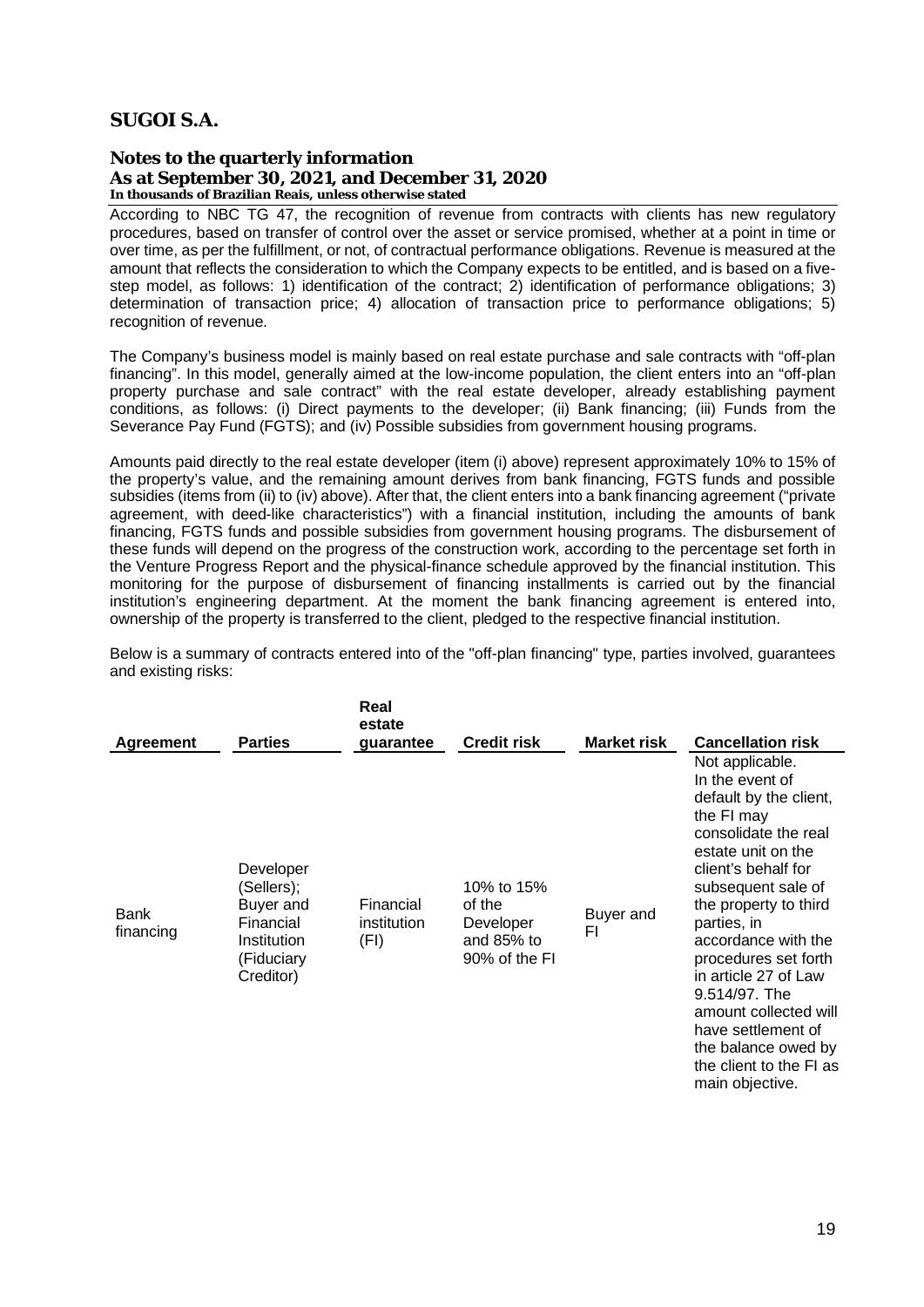**Notes to the quarterly information As at September 30, 2021, and December 31, 2020 In thousands of Brazilian Reais, unless otherwise stated**

### **(b) Result of operations of development and sale of real estate**

The procedures below are followed for sales of unfinished units:

- Sales revenues are recognized in income (loss) when there is continuous transfer of control to a financial institution or client, using the PoC of each venture, which is measured at the cost incurred in relation to the venture's total budgeted cost. In the event that, during the period of approval of disbursement, there are indications that the client's contractual part will not be complied with, a provision for cancellation of the contract with the FI in its full amount is established.
- The amounts of sales revenues recognized in excess of the amounts actually received from clients are recorded in current assets or long-term assets under the caption "Accounts receivable". The amounts received related to sale of units in excess of the amounts recognized as revenues are recorded under "Advances from clients";
- · Monetary variation in the balance of accounts receivable until delivery of the keys, as well as discount to present value of the balance of accounts receivable, are recognized in income from (loss on) properties sold when incurred, according to the accrual period on a pro rata basis;
- Expenses (including the cost of land and other expenses directly related to the purchase of inventory) on units sold are fully recognized in income (loss). For real estate units not yet sold, costs incurred are allocated to the inventory (Note 2.7);
- Finance charges of accounts payable for acquisition of plots of land and those directly associated with financing for the construction are capitalized and recorded in inventories of properties for sale and allocated to expenses on units under construction until their conclusion, using the same recognition criteria for costs of real estate development proportional to units under construction sold;
- Deferred taxes levied on differences between revenues earned from real estate development and accumulated revenue subject to taxation are calculated and reflected in accounting upon recognition of this difference in revenue;
- · Other expenses, including advertising and publicity, are recorded in income (loss) when incurred.

### **2.14 Basic and diluted earnings per share**

Basic and diluted earnings (losses) per share are calculated based on income (loss) attributable to shareholders of the Company and the weighted average of outstanding shares in the respective period, taking into consideration, when applicable, the splitting process for the period or events that took place following the preparation of the interim financial information.

#### **2.15 New pronouncements issued**

The International Accounting Standards Board (IASB) issued/revised some IFRS standards to be adopted after 2021, which have not yet been properly amended in Brazilian accounting standards and respective pronouncements. The Company presents below its evaluation of the impacts of the adoption of these standards on its quarterly information: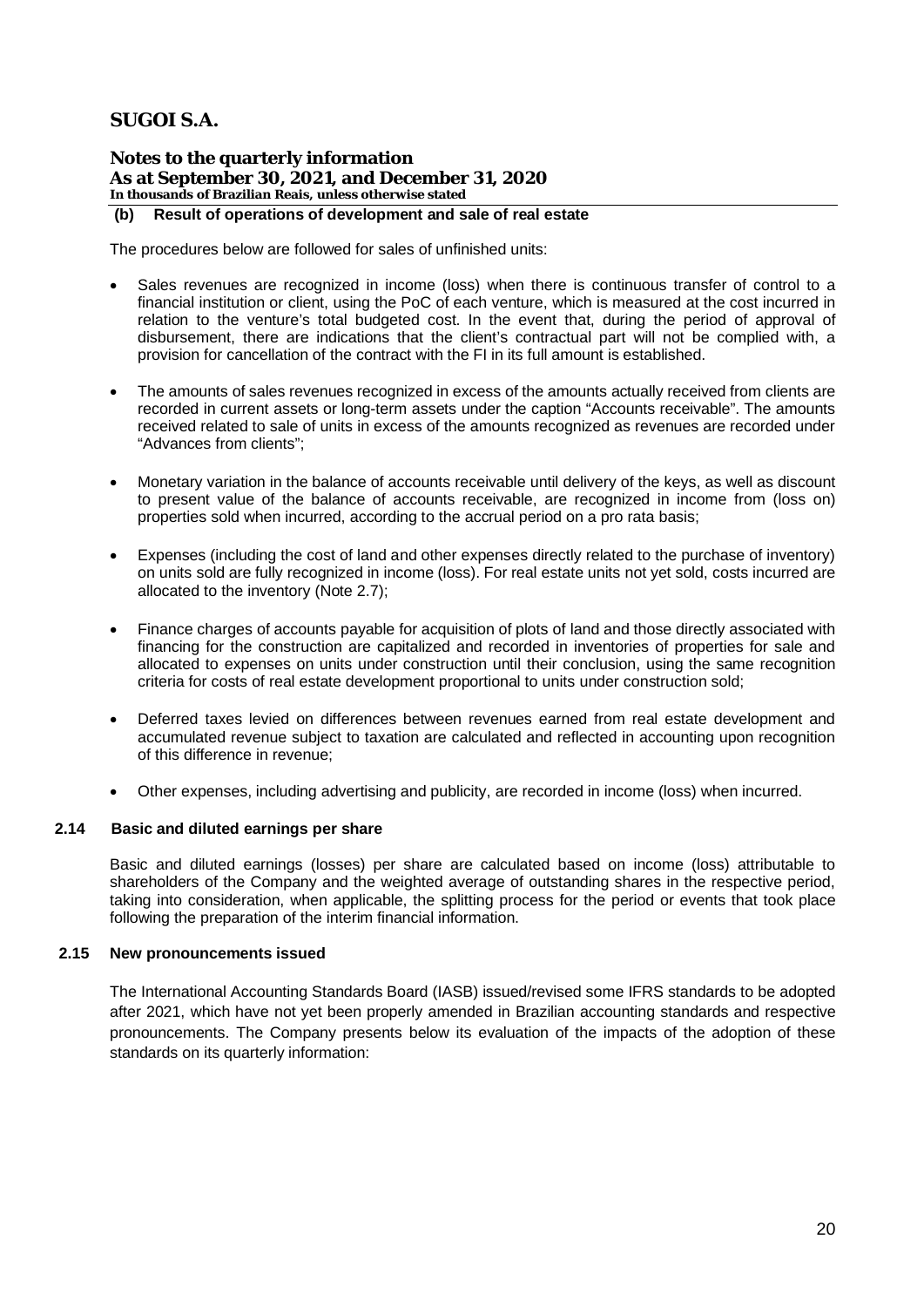**Notes to the quarterly information As at September 30, 2021, and December 31, 2020 In thousands of Brazilian Reais, unless otherwise stated**

- § Amendment to IAS 16 Property, Plant and Equipment Proceeds Before Intended Use. It elucidates aspects to be considered for the classification of items produced before fixed assets are in the conditions of use projected. This amendment is effective for years beginning on or after 01/01/2022;
- § Annual improvements to IFRS 2018-2020, effective for periods beginning on or after January 01, 2022. It changes IFRS 1, addressing aspects of first adoption in a controlled company; IFRS 9, addressing the 10% criterion for reversing financial liabilities; IFRS 16, addressing illustrative examples of lease; and IAS 41, addressing aspects of measurement at fair value. These amendments are effective for years beginning on or after 01/01/2022;
- Amendment to IFRS 3 It includes conceptual alignment of this standard with the conceptual structure of IFRS standards. This amendment is effective for years beginning on or after 01/01/2022;
- § Amendment to IFRS 17 It includes elucidation of aspects related to insurance contracts. This amendment is effective for years beginning on or after 01/01/2023;
- § Amendment to IAS 1 Classification of Liabilities as Current or Noncurrent. This amendment elucidates aspects to be considered for classification of liabilities as current or noncurrent. It is effective for years beginning on or after 01/01/2023;
- § Amendment to IFRS 4 Extension of the Temporary Exemption from Applying IFRS 9. It elucidates aspects related to insurance contracts and the temporary exemption from application of IFRS 9 to insurance companies. This amendment is effective for years beginning on or after 01/01/2023; and

### **3 Cash and cash equivalents**

|                                    | <b>Parent company</b> | <b>Consolidated</b>  |                       |                      |
|------------------------------------|-----------------------|----------------------|-----------------------|----------------------|
| <b>Description</b>                 | September 30,<br>2021 | December 31,<br>2020 | September 30,<br>2021 | December 31,<br>2020 |
| Cash and banks - checking account  | 1.680                 | 4.303                | 6.653                 | 24.607               |
| Bank Certificates of Deposit (CDB) | 16.379                | 19.376               | 16.371                | 19.471               |
|                                    | 18,059                | 23,679               | 23.024                | 44,078               |

CDBs are automatic investments made by financial institutions with immediate liquidity, bearing average interest of 98% of the Interbank Deposit Rate (CDI).

As established by accounting standards in effect, the Company's Management presents the sensitivity analysis of material balances, considering:

- § Probable scenario of interest rate fluctuation estimated by Management:
	- o Estimated interest rate: 8% per year.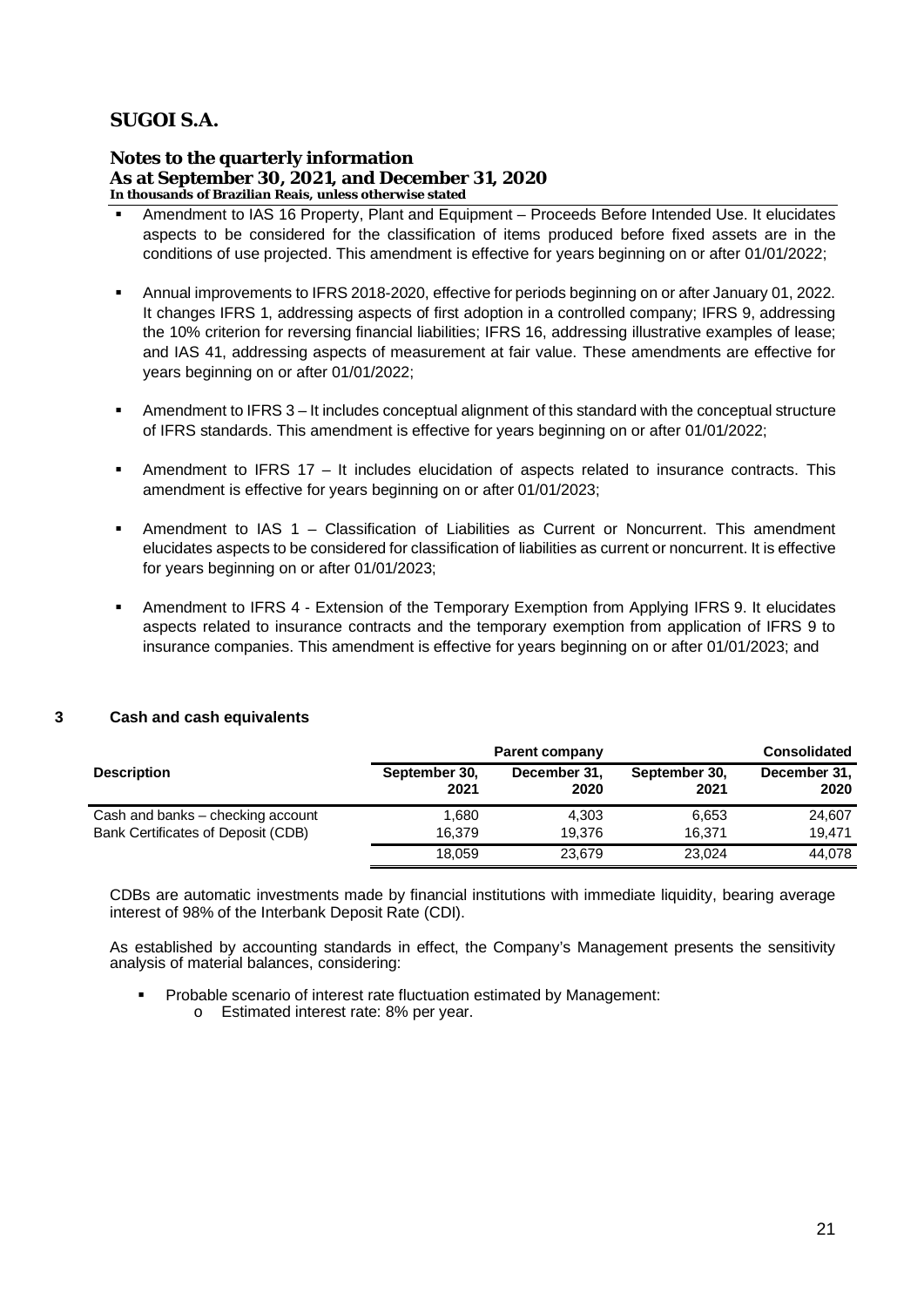**Notes to the quarterly information As at September 30, 2021, and December 31, 2020 In thousands of Brazilian Reais, unless otherwise stated**

- Possible scenario of interest rate fluctuation, with deterioration of twenty-five percent (25%) in the risk variable considered as probable:
	- o Estimated interest rate: Decrease to 7% per year.
- § Remote scenario of interest rate fluctuation, with deterioration of fifty percent (50%) in the risk variable considered as probable:
	- o Estimated interest rate: Decrease to 6% per year.

The impacts presented in the table below refer to the total cash balance of the Company for the period.

|                |                                   | <b>Parent company</b>      |                            |                   |
|----------------|-----------------------------------|----------------------------|----------------------------|-------------------|
| <b>Balance</b> | Risk of increase in interest rate | 8% p.a.                    | 7% p.a.                    | 6% p.a.           |
|                |                                   | Probable                   | <b>Possible</b>            | Remote            |
| 18,059         | Accounting effect (cost/expense)  | 1.445                      | 1.264                      | 1.084             |
|                |                                   | <b>Consolidated</b>        |                            |                   |
| <b>Balance</b> | Risk of increase in interest rate | 8% p.a.<br><b>Probable</b> | 7% p.a.<br><b>Possible</b> | 6% p.a.<br>Remote |
| 23.024         | Accounting effect (cost/expense)  | 1.842                      | 1.612                      | 1,381             |

### **4 Accounts receivable**

|                           |                       | <b>Consolidated</b>  |
|---------------------------|-----------------------|----------------------|
| <b>Description</b>        | September 30,<br>2021 | December 31,<br>2020 |
| Recognized sales revenue  | 639,593               | 488,870              |
| Discount to present value | (2,668)               | (1, 135)             |
| (-) Amount received       | (582, 321)            | (447, 113)           |
|                           | 54,604                | 40,622               |
| Other accounts receivable | 716                   | 738                  |
| Current amounts           | 41.798                | 26,922               |
| Noncurrent amounts        | 13,522                | 14,438               |

Discount to present value was calculated at the rate of 5.26% in 2021 (3.10% in 2020).

|                                           |                       | <b>Consolidated</b>  |
|-------------------------------------------|-----------------------|----------------------|
|                                           | September 30,<br>2021 | December 31,<br>2020 |
| Accounts receivable from sales recognized | 639,593               | 488,870              |
| Total received                            | (582, 321)            | (447,113)            |
| Unrecognized sales revenue (*)            | 143,827               | 178,941              |
| Total accounts receivable                 | 201,099               | 220,698              |
| Advances from clients (Note 15)           | (8, 141)              | (9, 450)             |
|                                           |                       |                      |
| Total net portfolio receivable            | 192,958               | 211,248              |
|                                           |                       |                      |

(\*) Subject to effects of discount to present value related to recognition.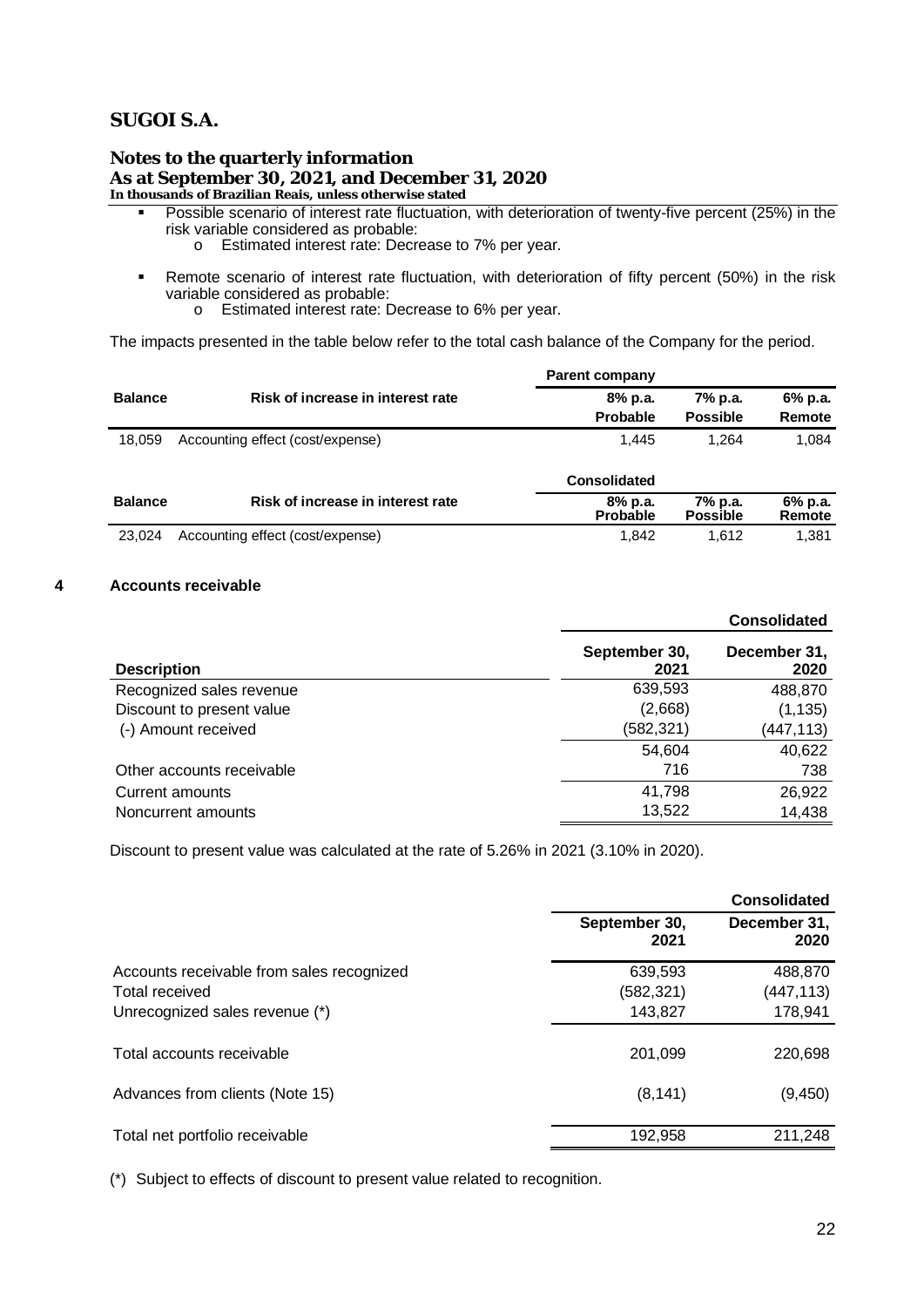#### **Notes to the quarterly information As at September 30, 2021, and December 31, 2020 In thousands of Brazilian Reais, unless otherwise stated**

As established in the sales agreements, accounts receivable are collateralized by the related real estate units. Moreover, the delivery of the keys occurs only if the client is compliant with the contractual obligations. Therefore, Management considers credit risk in the construction period to be immaterial.

## **5 Properties for sale**

|                               |                              | <b>Parent company</b> |                       | <b>Consolidated</b>  |
|-------------------------------|------------------------------|-----------------------|-----------------------|----------------------|
| <b>Description</b>            | <b>September</b><br>30, 2021 | December 31,<br>2020  | September 30,<br>2021 | December 31,<br>2020 |
| Land for development (i)      | 8,092                        | 7.909                 | 236,960               | 220,237              |
| Properties under construction |                              |                       | 31,189                | 44,624               |
| Capitalized interest          |                              |                       |                       | 1,525                |
| Finished properties           |                              |                       | 764                   | 805                  |
|                               | 8.092                        | 7.909                 | 268.913               | 267,191              |
| Current amounts               |                              |                       |                       |                      |
|                               | 6,880                        | 3,782                 | 108,651               | 98,994               |
| Noncurrent amounts            | 1.212                        | 4,127                 | 160.626               | 168,197              |

(i) Inventory balances in current assets refer to land for development whose real estate units are expected to be launched in less than one year, which is periodically reviewed by Management.

|                                    | <b>September 30, 2021</b> | December 31,<br>2020 |
|------------------------------------|---------------------------|----------------------|
| Total cost incurred                | 457,305                   | 341,631              |
| Recognized cost of units sold      | (425, 352)                | (296, 202)           |
| Cost of real estate units for sale | 31,953                    | 45.429               |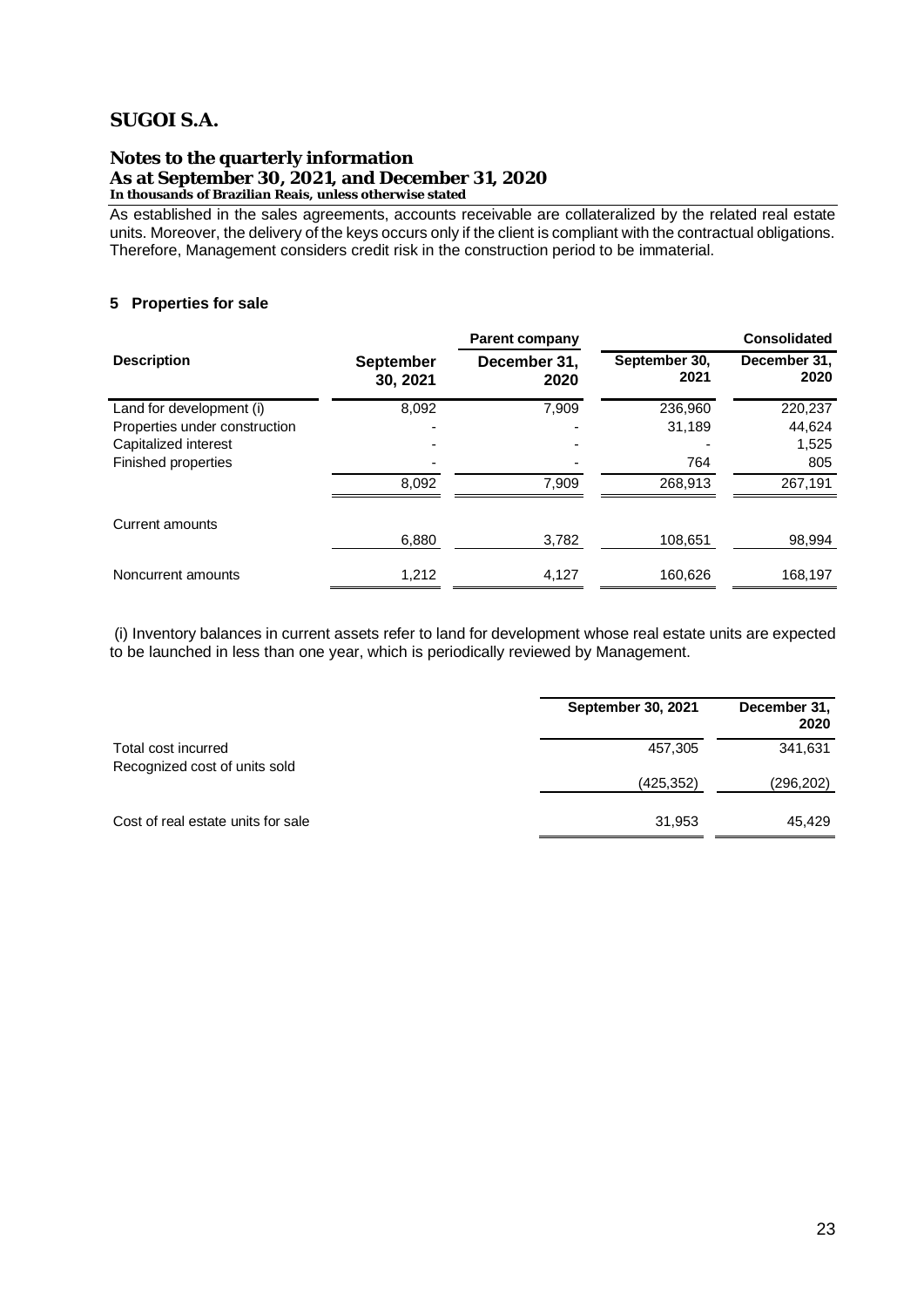### **Notes to the quarterly information As at September 30, 2021, and December 31, 2020 In thousands of Brazilian Reais, unless otherwise stated**

### **6 Sundry receivables**

|                                       | <b>Parent company</b> | <b>Consolidated</b>  |                       |                      |
|---------------------------------------|-----------------------|----------------------|-----------------------|----------------------|
| <b>Description</b>                    | September 30,<br>2021 | December 31,<br>2020 | September 30,<br>2021 | December 31,<br>2020 |
| Advances to suppliers                 | 1,233                 | 939                  | 6,635                 | 5,984                |
| Brasinco Incorporações Ltda.<br>(i)   | 831                   | 830                  | 830                   | 830                  |
| Willian Gadelha (ii)                  |                       |                      | 4,143                 | 4,143                |
| Brasinco Incorporações Ltda.<br>(iii) | 7,034                 | 5,498                | 7,034                 | 5,499                |
| Other                                 | 890                   | 906                  | 890                   | 906                  |
| Allowance for doubtful account        | (7, 864)              | (6,328)              | (7, 864)              | (6,328)              |
| <b>Total</b>                          | 2,124                 | 1,845                | 11,668                | 11,034               |
| Current amounts                       | 2,124                 | 1,845                | 7,526                 | 6,892                |
| Noncurrent amounts                    |                       |                      | 4,142                 | 4,142                |

- (i) The Company is guarantor of a loan obtained by Brasinco Incorporações Ltda. In view of such commitment, payments in this amount were made. Other than the refund of amounts by Brasinco Incorporações Ltda., there is no other amount payable to the financial institution.
- (ii) This refers to a third-party debt that was subrogated by Sugoi to clear a real estate venture, which will be later collected from the respective debtor.
- (iii)This refers to advances made for future acquisition of the company Brasinco.

### **7 Investments**

The balance of investments in the consolidated statements refers to interest held in new businesses obtained by means of its controlled company Sugoi LLC Development in a real estate venture. The Company has no control over the mentioned company, and its investment is measured according to the equity method.

|                                                            | <b>Parent company</b> |                      |  |  |
|------------------------------------------------------------|-----------------------|----------------------|--|--|
| <b>Description</b>                                         | September 30,<br>2021 | December 31,<br>2020 |  |  |
| Investments in controlled and jointly-controlled companies | 149,712               | 130,845              |  |  |
| Provision for unsecured liabilities (b)                    | (7, 532)              | (7, 492)             |  |  |
| Investments (a)                                            | 142,180               | 123,353              |  |  |
| Cumulative translation adjustment                          |                       |                      |  |  |
| Reclassification as liabilities (b)                        | 7,532                 | 7,492                |  |  |
|                                                            | 149,712               | 130,845              |  |  |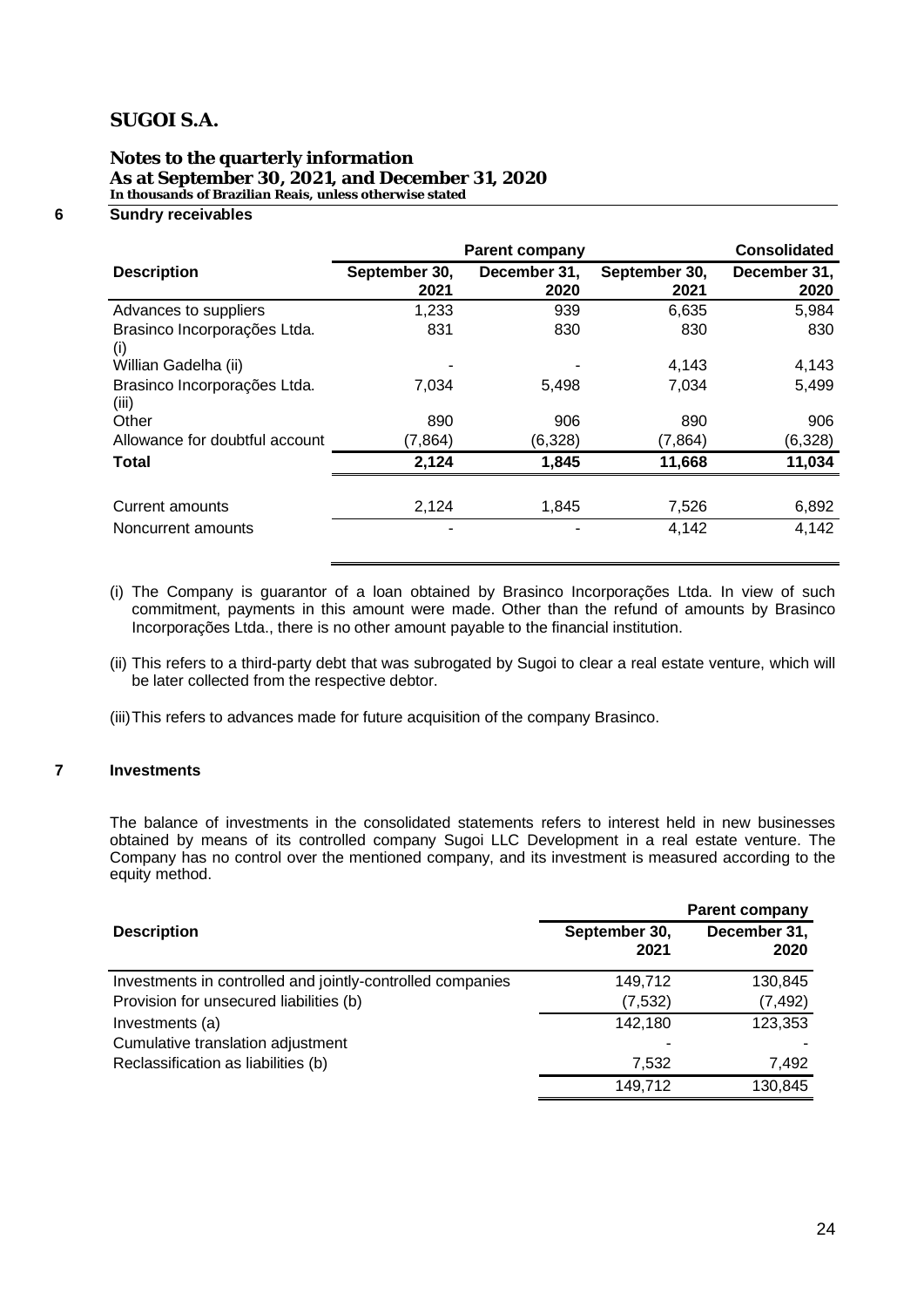#### **Notes to the quarterly information As at September 30, 2021, and December 31, 2020 In thousands of Brazilian Reais, unless otherwise stated**

### **(a) Changes in investments**

| <b>Controlled company</b>                                                     | <b>Balance as at</b><br>December 31, 2020 | Equity in<br>earnings (losses)<br>of controlled<br>companies | Increase (decrease)<br>in investments | <b>Balance as at</b><br>September 30, 2021 |
|-------------------------------------------------------------------------------|-------------------------------------------|--------------------------------------------------------------|---------------------------------------|--------------------------------------------|
| Vista Cantareira Empreendimentos                                              | 5,926                                     | 358                                                          |                                       | 6,284                                      |
| Imobiliários Ltda<br>Condomínio Varandas Jardim do Lago                       | 12,338                                    | 63                                                           |                                       | 12,401                                     |
| Ltda                                                                          |                                           |                                                              |                                       |                                            |
| Residencial Monte Serrat SPE Ltda<br>Haifa Investimentos e Participações Ltda | 1,231<br>(12)                             | 386                                                          |                                       | 1,617<br>(12)                              |
| Residencial São Mateus SPE Ltda<br>Residencial Colina Francisco Morato        | 53,582<br>(374)                           | (0)<br>6,659                                                 | (950)                                 | 59,291<br>(407)                            |
| SPE Ltda<br>Residencial Bom Retiro SPE Ltda                                   | 42,847                                    | (33)                                                         |                                       | 41,820                                     |
|                                                                               |                                           | (1,027)                                                      |                                       |                                            |
| Residencial Jacú-Pessego II SPE Ltda.                                         | (215)                                     |                                                              |                                       | (216)                                      |
|                                                                               |                                           | (1)                                                          |                                       |                                            |
| Residencial Colina Guarapiranga SPE<br>Ltda                                   | (40)                                      |                                                              |                                       | (44)                                       |
| Residencial Paulínia I SPE Ltda                                               | (25)                                      | (4)                                                          |                                       | (135)                                      |
|                                                                               |                                           | (110)                                                        |                                       |                                            |
| Residencial Parque do Carmo SPE Ltda                                          | 7,532                                     | 9,605                                                        |                                       | 17,137                                     |
| Residencial Idemori SPE Ltda                                                  | (547)                                     |                                                              |                                       | (548)                                      |
|                                                                               |                                           | (1)                                                          |                                       |                                            |
| Sugoi Projeto SPE Ltda<br>Residencial Sports Gardens da                       | (93)<br>3,505                             | 8<br>5,979                                                   |                                       | (85)<br>9,484                              |
| Amazônia Ltda                                                                 |                                           |                                                              |                                       |                                            |
| Sugoi Inovare Empreendimentos                                                 | (8)                                       |                                                              |                                       | (8)                                        |
| Imobiliários Ltda.                                                            |                                           | (0)                                                          |                                       |                                            |
| Residencial Portal do Belo Horizonte                                          | (33)                                      |                                                              |                                       | (34)                                       |
| SPE Ltda.<br>Residencial Barcelona SPE Ltda.                                  | (1,501)                                   | (1)                                                          |                                       | (2, 494)                                   |
|                                                                               |                                           | (993)                                                        |                                       |                                            |
| Condomínio Varandas Jardim do Lago II                                         | (382)                                     |                                                              |                                       | (1, 316)                                   |
| SPE Ltda.                                                                     |                                           | (934)                                                        |                                       |                                            |
| Residencial Isabel Ferrari SPE Ltda.                                          | (11)                                      |                                                              |                                       | (38)                                       |
| Residencial São Jose SPE Ltda                                                 | (19)                                      | (27)                                                         |                                       | (1,010)                                    |
|                                                                               |                                           | (991)                                                        |                                       |                                            |
| Residencial Jacú-Pessego I SPE Ltda.                                          | (26)                                      |                                                              |                                       | (27)                                       |
|                                                                               |                                           | (1)                                                          |                                       |                                            |
| Sugoi Residencial I SPE Ltda                                                  | (11)                                      |                                                              |                                       | (21)                                       |
|                                                                               |                                           | (10)                                                         |                                       |                                            |
| Sugoi Residencial II SPE Ltda                                                 | (10)                                      | (3)                                                          |                                       | (13)                                       |
| Sugoi Residencial III SPE Ltda                                                | (9)                                       |                                                              |                                       | (10)                                       |
|                                                                               |                                           | (1)                                                          |                                       |                                            |
| Residencial Via Verde SPE Ltda                                                | (1)                                       |                                                              |                                       | (1)                                        |
| Sugoi Residencial IV SPE Ltda.                                                | (3)                                       |                                                              |                                       | (4)                                        |
| Sugoi Residencial V SPE Ltda.                                                 | 821                                       | (1)                                                          |                                       | (114)                                      |
|                                                                               |                                           | (935)                                                        |                                       |                                            |
| Sugoi Residencial VI SPE Ltda.                                                | (175)                                     |                                                              |                                       | (194)                                      |
|                                                                               |                                           | (19)                                                         |                                       |                                            |
| Sugoi Residencial VII SPE Ltda                                                | (2)                                       | (1)                                                          |                                       | (3)                                        |
|                                                                               |                                           |                                                              |                                       |                                            |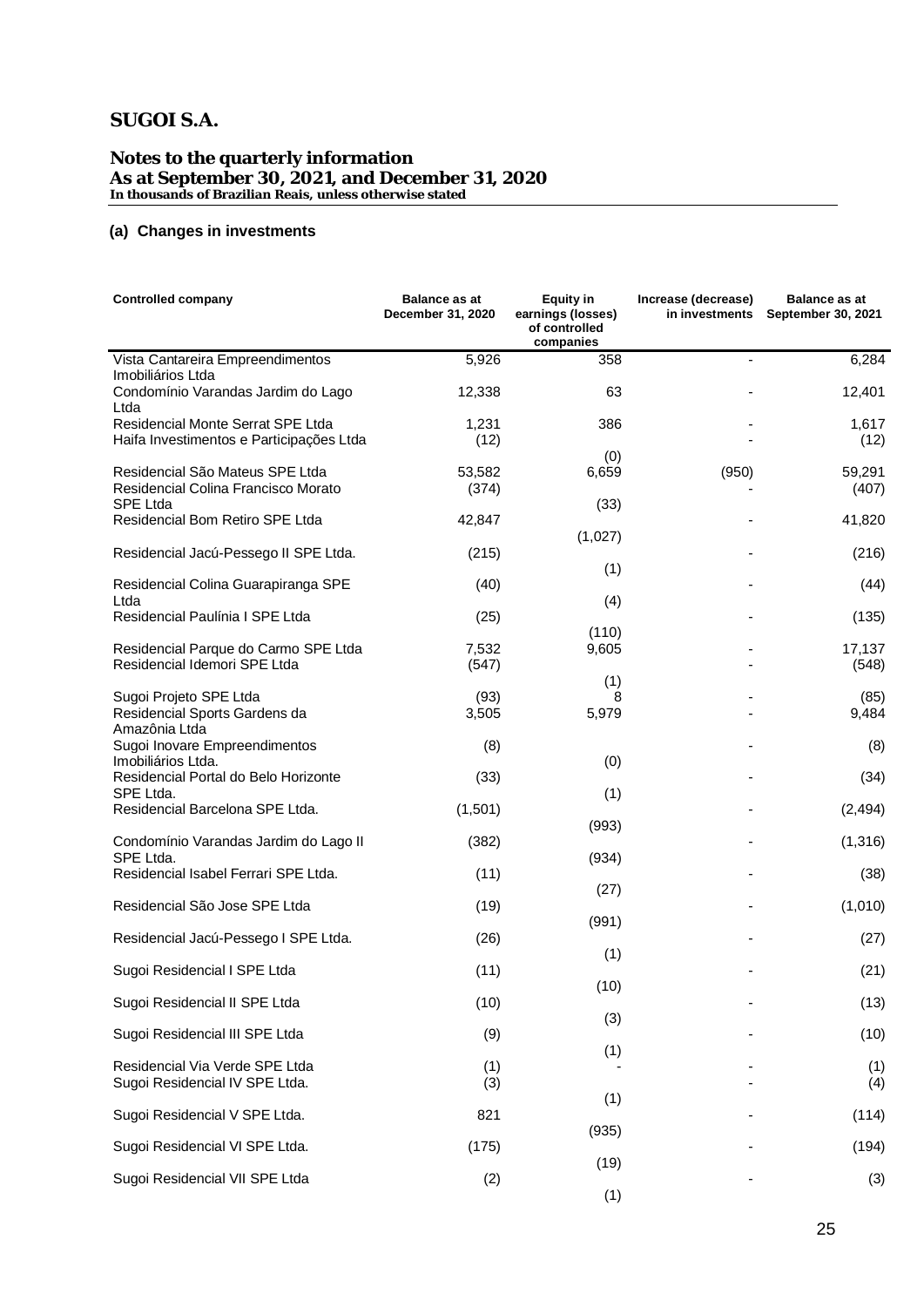|                                                                                             | 130,845 | 17,295     | 1,572 | 149,712 |
|---------------------------------------------------------------------------------------------|---------|------------|-------|---------|
| Sugoi LLC                                                                                   | 3,782   | (625)      | 2,522 | 5,679   |
| HTG Infraestrutura e Participação Ltda.<br>HTG Infraestrutura e Participação Ltda.          | 3,389   | 34         |       | 3,423   |
| Residencial Bragança SPE Ltda                                                               |         | (1)        |       | (1)     |
| Residencial Atibaia SPE Ltda                                                                |         | (1)        |       | (1)     |
| Residencial Vila União SPE LTDA                                                             |         | (1)        |       | (1)     |
| Sugoi Residencial XXIV SPE Ltda                                                             | (2)     | (0)        |       | (2)     |
| Sugoi Residencial XXIII SPE Ltda                                                            | (2)     | (0)        |       | (2)     |
| Sugoi Residencial XXII SPE Ltda                                                             | (2)     | (2)        |       | (4)     |
| Sugoi Residencial XXI SPE Ltda                                                              | (213)   | (0)<br>(1) |       | (214)   |
| Sugoi Residencial XX SPE Ltda                                                               | (12)    | (1)        |       | (12)    |
| Sugoi Residencial XIX SPE Ltda                                                              | (2)     |            |       | (3)     |
| Sugoi Residencial XVIII SPE Ltda                                                            | (11)    | (0)<br>(9) |       | (20)    |
| Sugoi Residencial XVII SPE Ltda                                                             | (2)     | (7)        |       | (2)     |
| Sugoi Residencial XVI SPE LTDA                                                              | (11)    | (1)        |       | (18)    |
| Sugoi Residencial XV SPE LTDA                                                               | (36)    | (1)        |       | (37)    |
| Sugoi Residencial XII SPE LTDA                                                              | (5)     | (1)        |       | (6)     |
| Sugoi Residencial X SPE LTDA                                                                | (25)    | (0)        |       | (26)    |
| Sugoi Residencial XIV SPE Ltda                                                              | (2)     | (11)       |       | (2)     |
| Sugoi Residencial XIII SPE Ltda                                                             | (247)   | (4)        |       | (258)   |
| Sugoi Residencial XI SPE Ltda                                                               | (15)    | (37)       |       | (19)    |
| Sugoi Residencial IX SPE Ltda                                                               | (21)    | (2)        |       | (58)    |
| In thousands of Brazilian Reais, unless otherwise stated<br>Sugoi Residencial VIII SPE Ltda | (3)     |            |       | (5)     |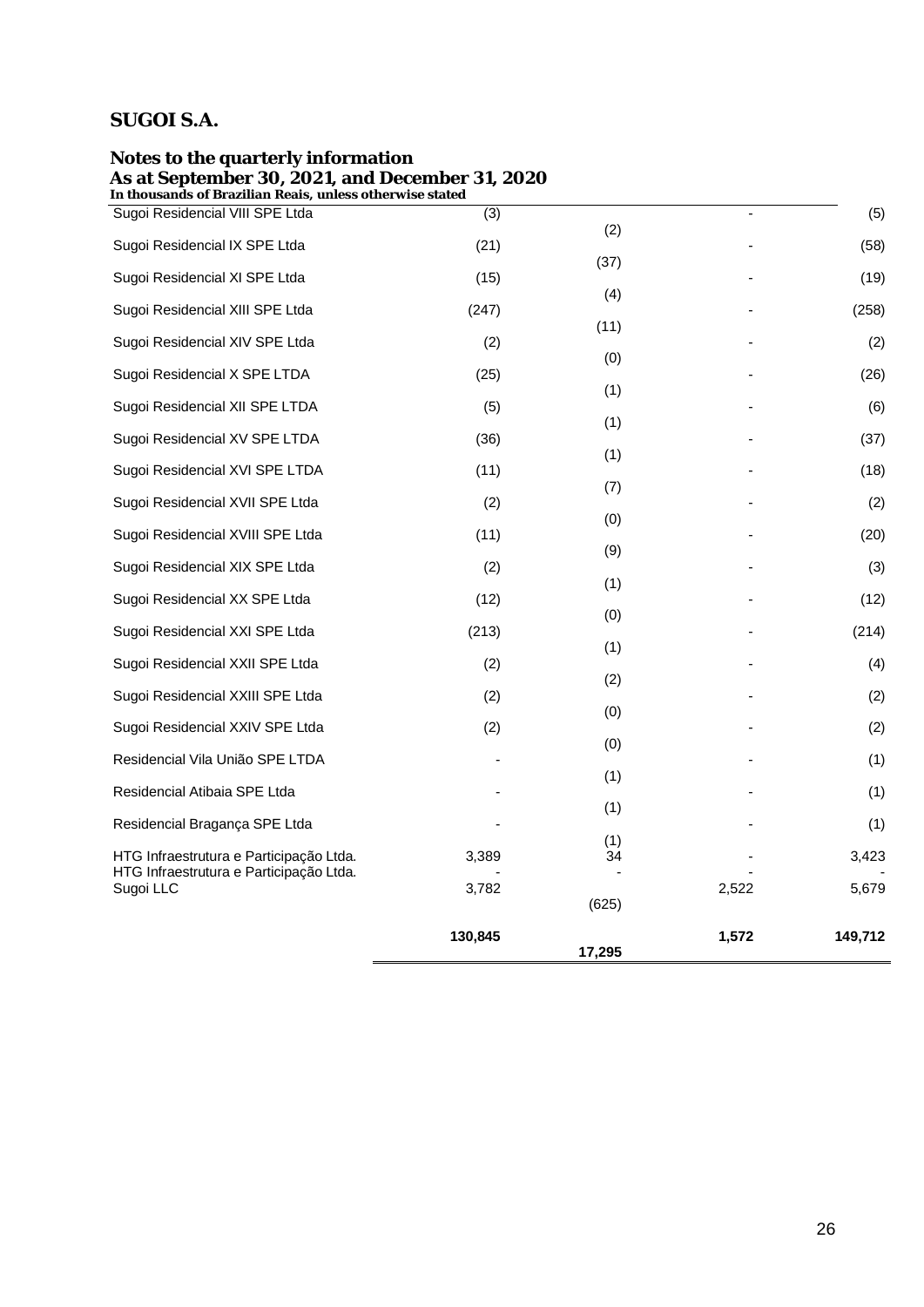### **Notes to the quarterly information As at September 30, 2021, and December 31, 2020 In thousands of Brazilian Reais, unless otherwise stated**

# **8 Fixed assets**

|                               |                              |                       | <b>Parent</b><br>company |             | <b>Consolidated</b>             |
|-------------------------------|------------------------------|-----------------------|--------------------------|-------------|---------------------------------|
| <b>Description</b>            | <b>Depreciatio</b><br>n rate | September 30,<br>2021 | December 31,<br>2020     | 2021        | September 30, December 31, 2020 |
| <b>Facilities</b>             | 10% p.a.                     | 44                    | 44                       | 44          | 44                              |
| <b>Furniture and fixtures</b> | 10% p.a.                     | 125                   | 123                      | 193         | 213                             |
| Machinery and<br>equipment    | 20% p.a.                     | 210                   | 128                      | 238         | 148                             |
| Improvements                  | 20% p.a.                     | 30                    | 27                       | 30          | 28                              |
| Telephone lease               | 20% p.a.                     | 72                    | 72                       | 72          | 72                              |
| Vehicles                      | 20% p.a.                     |                       |                          | 640         | 422                             |
| Properties                    | 4% p.a.                      | 84                    | 59                       | 365         | 235                             |
| IT equipment                  |                              |                       |                          |             |                                 |
| Use rights                    |                              | 8<br>1,594            | 2,038                    | 55<br>1,594 | 2,038                           |
| Sales stands (*)              |                              |                       |                          | 618         | 636                             |
|                               |                              | 2,167                 | 2,491                    | 3,879       | 3,836                           |
| Accumulated depreciation      |                              | (1, 114)              | (1,420)                  | (1,804)     | (2, 117)                        |
|                               |                              | 1,053                 | 1,071                    | 2,075       | 1,719                           |

(\*) Sales stands – The depreciation of sales stands is calculated for the period in which they are expected to be used by the Company until their closing.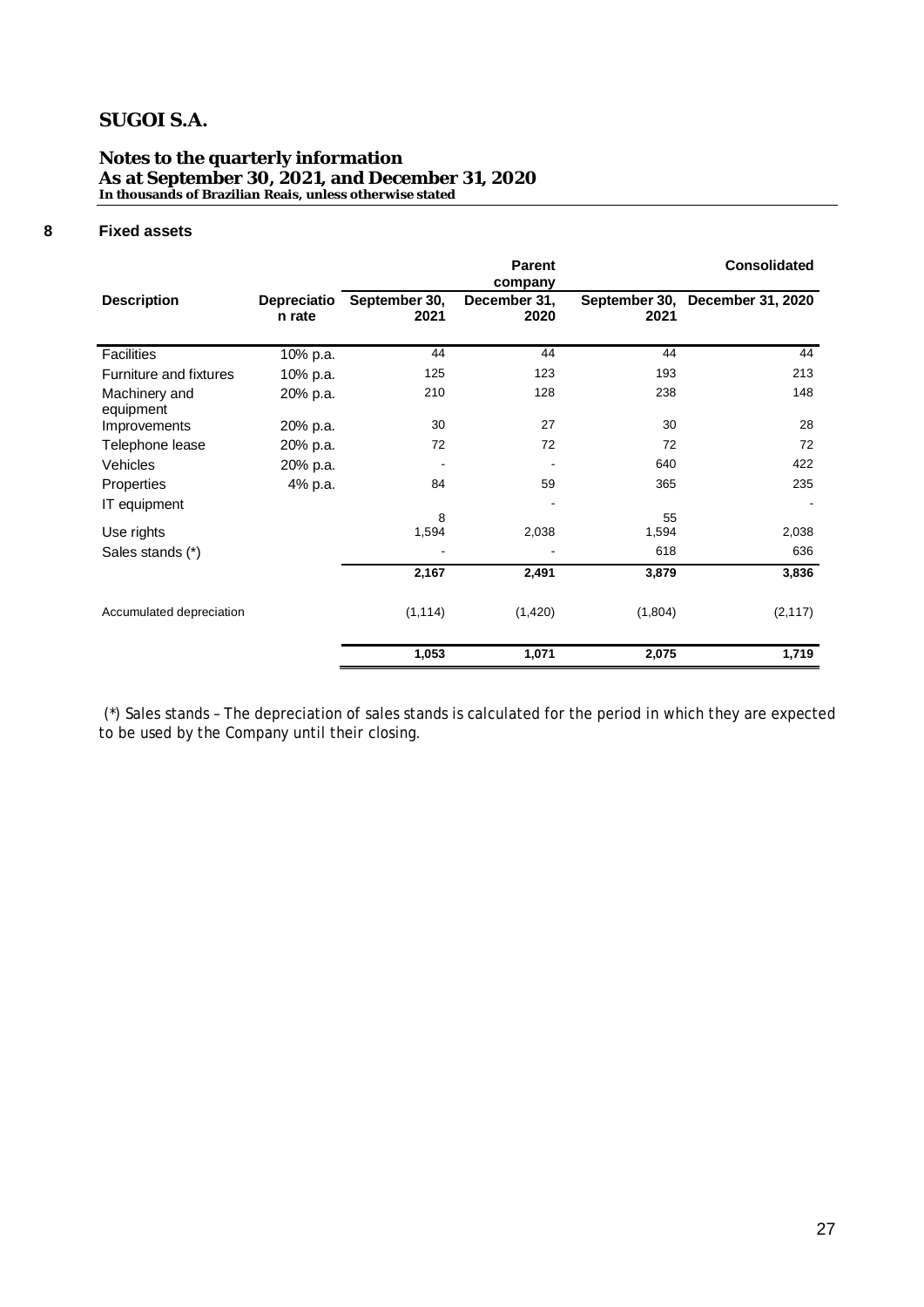**Notes to the quarterly information As at September 30, 2021, and December 31, 2020 In thousands of Brazilian Reais, unless otherwise stated**

### **(a) Changes in fixed assets**

|                          |                      |                  |                | Parent company        |                      |                  |                          | Consolidated          |
|--------------------------|----------------------|------------------|----------------|-----------------------|----------------------|------------------|--------------------------|-----------------------|
| <b>Description</b>       | December 31,<br>2020 | <b>Additions</b> | Write-offs     | September 30,<br>2021 | December 31,<br>2020 | <b>Additions</b> | Write-offs               | September 30,<br>2021 |
| IT equipment             |                      | 8                |                |                       | ٠                    | 55               | $\ddot{\phantom{1}}$     |                       |
| Facilities               |                      |                  |                | 8                     |                      |                  |                          | 55                    |
| Furniture and fixtures   | 44<br>123            | $\overline{2}$   |                | 44<br>125             | 44<br>213            | 68               | (88)                     | 44<br>193             |
| Machinery and equipment  | 128                  | 83               | (1)            | 210                   | 148                  | 90               | $\overline{\phantom{a}}$ | 238                   |
| Improvements             | 27                   | 3                | $\blacksquare$ | 30                    | 28                   | 5                | (3)                      | 30                    |
| Telephone lease          | 72                   |                  | $\blacksquare$ | 72                    | 72                   |                  | $\blacksquare$           | 72                    |
| Vehicles                 |                      |                  | $\overline{a}$ |                       | 422                  | 218              |                          | 640                   |
| Properties               | 59                   | 25               |                | 1,295                 | 235                  | 160              |                          | 1,606                 |
| Sales stands             |                      | ٠                |                |                       | 636                  | 71               | (89)                     | 618                   |
| Right of use of property | 2,038                |                  | (444)          | 1,594                 | 2,038                |                  | (444)                    | 1,594                 |
|                          | 2,491                | 121              | (445)          | 3,378                 | 3,836                | 1,878            | (624)                    | 5,090                 |
|                          |                      |                  |                |                       |                      |                  |                          |                       |
| Accumulated depreciation | (1,420)              | 306              |                | (1, 114)              | (2, 117)             | 313              |                          | (1,804)               |
|                          | 1,071                | 427              | (445)          | 1,053                 | 1,719                | 980              | (624)                    | 2,075                 |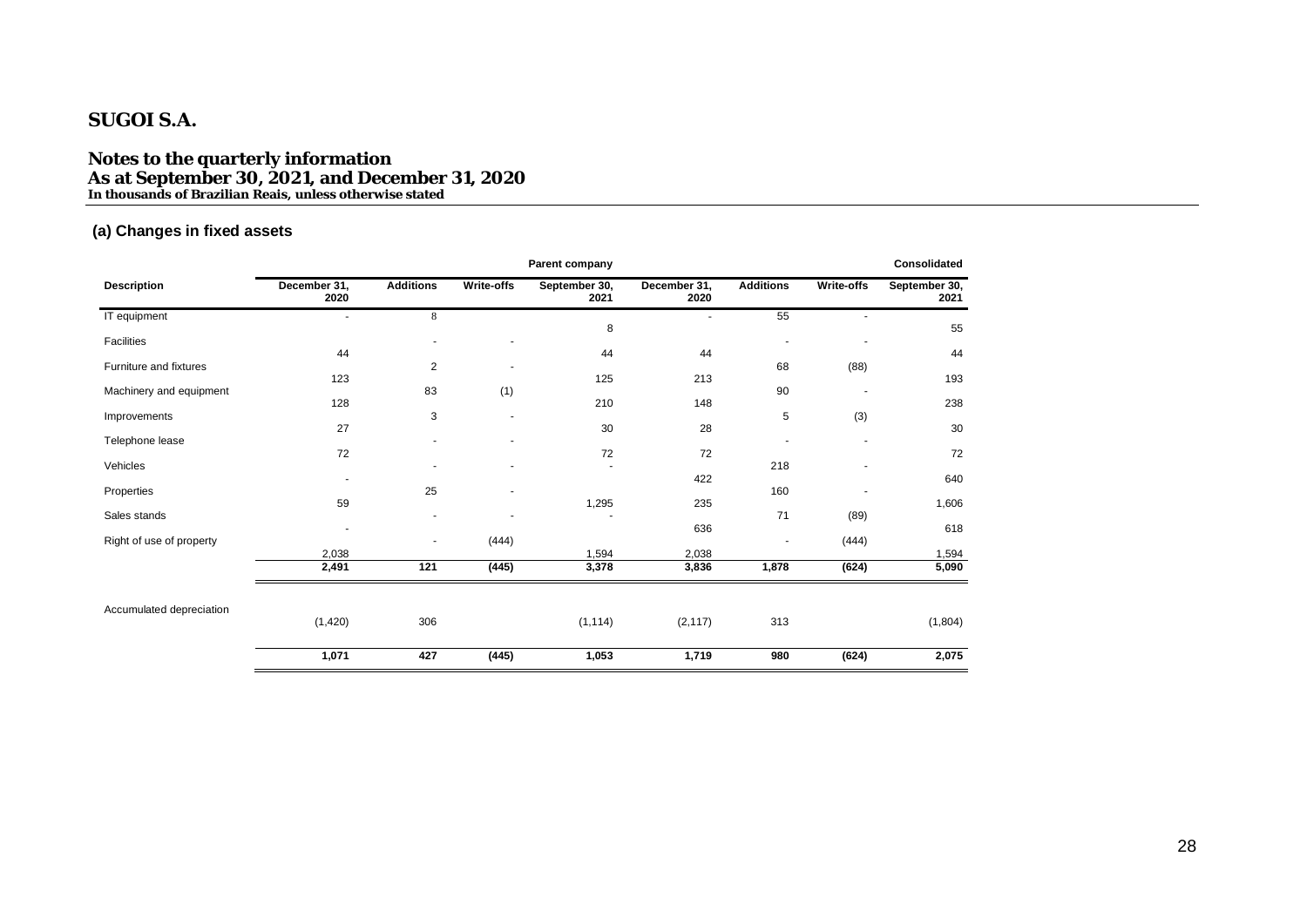#### **Notes to the quarterly information As at September 30, 2021, and December 31, 2020 In thousands of Brazilian Reais, unless otherwise stated**

### **9 Related-party transactions**

|                     |                           | Consolidated      |                           |                   |
|---------------------|---------------------------|-------------------|---------------------------|-------------------|
| Description         | <b>September 30, 2021</b> | December 31, 2020 | <b>September 30, 2021</b> | December 31, 2020 |
| Noncurrent assets   | 63.596                    | 46.700            | 15,246                    | 10.551            |
| Current liabilities | (108,156)                 | (87, 492)         | (1.047)                   | (794)             |
|                     | (44.560)                  | (40,792)          | 14.199                    | 9.757             |
|                     |                           |                   |                           |                   |

|                                                                                    | Parent company        |                      | <b>Consolidated</b>   |                      |  |
|------------------------------------------------------------------------------------|-----------------------|----------------------|-----------------------|----------------------|--|
| <b>Description (Assets)</b>                                                        | September 30,<br>2021 | December 31,<br>2020 | September 30,<br>2021 | December 31,<br>2020 |  |
| Haifa Investimentos e Participações Ltda                                           | 24                    | 23                   |                       |                      |  |
| Dahab Brasil S.A                                                                   |                       |                      | 223                   | 222                  |  |
| Dahab Participações Ltda                                                           | 7                     | 7                    | $\overline{7}$        | $\overline{7}$       |  |
| Residencial São Mateus SPE Ltda                                                    |                       |                      | 1,739                 | 1,701                |  |
| Residencial Colina Francisco Morato SPE<br>Ltda                                    | 1,594                 | 1,461                |                       |                      |  |
| Residencial Bom Retiro SPE Ltda                                                    |                       |                      | 9,970                 | 8,052                |  |
| Residencial José Vigna Talhado SPE Ltda                                            | 570                   | 479                  |                       |                      |  |
| Residencial Colina Guarapiranga SPE Ltda                                           | 1,084                 | 907                  | 31                    |                      |  |
| Residencial Paulínia I SPE Ltda                                                    | 141                   | 139                  |                       |                      |  |
| Residencial Parque do Carmo SPE Ltda                                               | 1,582                 | 14,591               | 369                   |                      |  |
| Residencial Idemori SPE Ltda                                                       | 586                   | 588                  |                       |                      |  |
| Sugoi Projeto SPE Ltda                                                             | 92                    | 92                   |                       |                      |  |
| Residencial Sports Gardens da Amazônia<br>Ltda.                                    | 18,099                | 12,621               |                       |                      |  |
| Sugoi N Empreendimentos Imobiliários Ltda.                                         | 516                   | 515                  |                       |                      |  |
| Residencial Portal do Belo Horizonte SPE<br>Ltda<br>Residencial Barcelona SPE Ltda | 602<br>2,687          | 580<br>2,819         |                       |                      |  |
| Condomínio Varandas Jardim do Lago II                                              |                       | 1,239                |                       |                      |  |
| Residencial Isabel Ferrari SPE Ltda                                                | 3,285                 |                      |                       |                      |  |
| Tsuri Brasil Ltda.                                                                 | 269<br>98             | 254                  |                       |                      |  |
| Residencial São José SPE Ltda.                                                     |                       |                      | 98<br>4               |                      |  |
|                                                                                    | 2,921                 | 802                  |                       |                      |  |
| Residencial Jacú-Pessego I SPE Ltda.                                               | 526                   | 337                  |                       |                      |  |
| Sugoi Residencial I SPE Ltda                                                       | 373                   | 261<br>410           |                       |                      |  |
| Sugoi Residencial II SPE Ltda                                                      | 613<br>556            | 492                  |                       |                      |  |
| Sugoi Residencial III SPE Ltda                                                     | 2                     | 1                    |                       |                      |  |
| Sugoi Residencial Via Verde SPE Ltda<br>Sugoi Residencial IV SPE Ltda              | 73                    | 73                   |                       |                      |  |
| Sugoi Residencial V SPE Ltda                                                       | 1,421                 |                      |                       |                      |  |
|                                                                                    |                       |                      |                       |                      |  |
| Sugoi Residencial VI SPE Ltda                                                      | 15,735                | 1,755                |                       |                      |  |
| Vercelli Gestão de Negócios Eireli                                                 |                       |                      |                       | 1                    |  |
| Sugoi Residencial VII SPE Ltda                                                     | 3                     | 2                    |                       |                      |  |
| Sugoi Residencial VIII SPE Ltda                                                    | 810                   | 809                  |                       |                      |  |
| Sugoi Residencial IX SPE Ltda                                                      | 2,832                 | 2,142                |                       |                      |  |
| Tsuri Acre Ltda                                                                    | 16                    | 16                   | 16                    | 16                   |  |
| Sugoi Residencial XI SPE Ltda                                                      | 644                   | 546                  |                       |                      |  |
| Sugoi Residencial XIII SPE Ltda                                                    | 2,473                 | 2,075                |                       |                      |  |
| Sugoi Residencial XIV SPE Ltda                                                     | 2                     | 3                    |                       |                      |  |
| Sugoi Residencial X SPE Ltda                                                       | 27                    | 26                   |                       |                      |  |
| Sugoi Residencial XII SPE Ltda                                                     | 25                    | 26                   |                       |                      |  |
| Sugoi Residencial XVI SPE Ltda                                                     | 119                   | 112                  |                       |                      |  |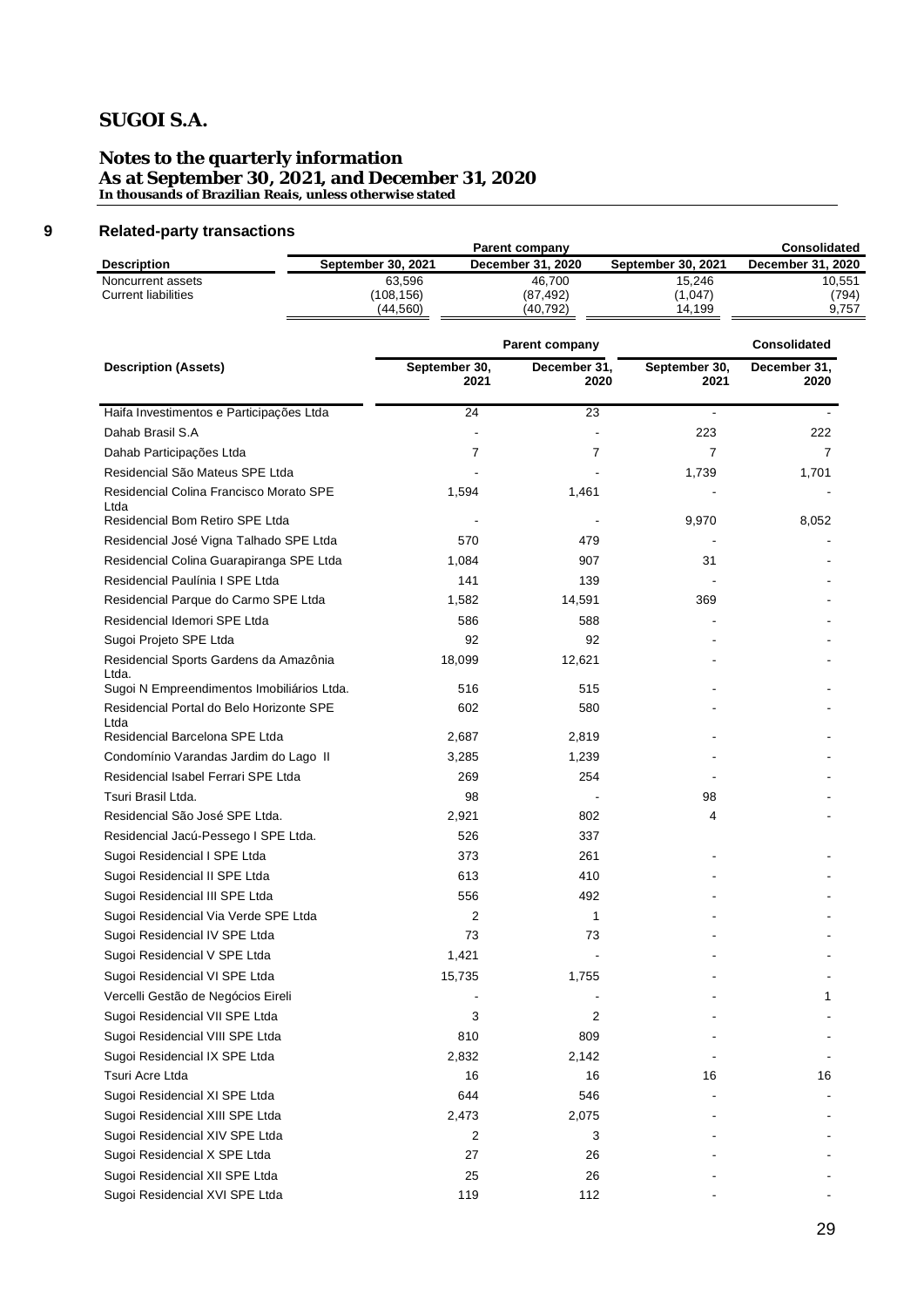### **Notes to the quarterly information As at September 30, 2021, and December 31, 2020**

**In thousands of Brazilian Reais, unless otherwise stated**

|                                                | 63,596 | 46,700         | 15,246 | 10,551 |
|------------------------------------------------|--------|----------------|--------|--------|
| Other                                          |        |                | 552    | 552    |
| Ronaldo Yoshio Akagui                          | 1,128  |                | 1,128  |        |
| THIAGO DE OLIVEIRA ANDRADE<br><b>PAZINATTO</b> | 1,109  |                | 1,109  |        |
| Residencial Vila União SPE LTDA                | 38     |                |        |        |
| Sugoi Residencial XVIII SPE Ltda               | 462    | 201            |        |        |
| Sugoi Residencial XVII SPE Ltda                |        | $\overline{2}$ |        |        |
| Sugoi Residencial XXI Ltda                     | 224    | 223            |        |        |
| Sugoi Residencial XX SPE Ltda                  | 35     | 2              |        |        |
| Sugoi Residencial XIX SPE Ltda                 | 135    | 17             |        |        |
| Sugoi Residencial XXII SPE Ltda                | 4      |                |        |        |
| Sugoi Residencial XXIII SPE Ltda               | 12     | 12             |        |        |
| Sugoi Residencial XXIV SPE Ltda                | 2      |                |        |        |
| Sugoi Residencial XV SPE Ltda                  | 39     | 38             |        |        |

|                                                       |                       | Parent company       |                       | <b>Consolidated</b>  |  |
|-------------------------------------------------------|-----------------------|----------------------|-----------------------|----------------------|--|
| <b>Description (Liabilities)</b>                      | September 30,<br>2021 | December 31,<br>2020 | September 30,<br>2021 | December 31,<br>2020 |  |
| Condomínio Varandas Jardim do Lago (fee)              |                       |                      |                       |                      |  |
| Condomínio Varandas Jardim do Lago                    | 11,367                | 11,376               |                       |                      |  |
| Vista Cantareira Empreendimentos<br>Imobiliários Ltda | 6,402                 | 6,491                |                       |                      |  |
| Residencial Monte Serrat Ltda                         | 410                   | 337                  | 926                   |                      |  |
| Residencial Parque do Carmo SPE Ltda                  |                       |                      | 4                     |                      |  |
| Residencial São Mateus SPE Ltda                       | 60,672                | 41,644               |                       |                      |  |
| Residencial Guarapiranga SPE Ltda                     |                       |                      |                       | 31                   |  |
| Residencial Bom Retiro SPE Ltda                       | 29,188                | 27,048               |                       |                      |  |
| Residencial Sports Gardens da Amazônia<br>Ltda.       |                       |                      |                       | 210                  |  |
| Sugoi Residencial V SPE Ltda                          |                       | 43                   |                       |                      |  |
| Dahab Brasil S.A.                                     | 116                   | 117                  | 117                   | 117                  |  |
| <b>MONTANHA VERMELHA</b><br>PARTICIPACOES S.A         |                       | 436                  |                       | 436                  |  |
| Total                                                 | 108,156               | 87,492               | 1,047                 | 794                  |  |
| <b>Current amounts</b>                                | 108,156               | 87,492               | 1,047                 | 794                  |  |
| Noncurrent amounts                                    |                       |                      |                       |                      |  |

The balances of accounts held with controlled and jointly-controlled companies represent current intercompany loans transactions with no levy of finance charges and no previously defined maturity.

The balances receivable by the parent company refer to funds transferred to its controlled and jointlycontrolled companies for real estate development ventures in those companies. The liability balances refer to receipts of funds from controlled and jointly-controlled companies, resulting from payments made by clients for sale of real estate units.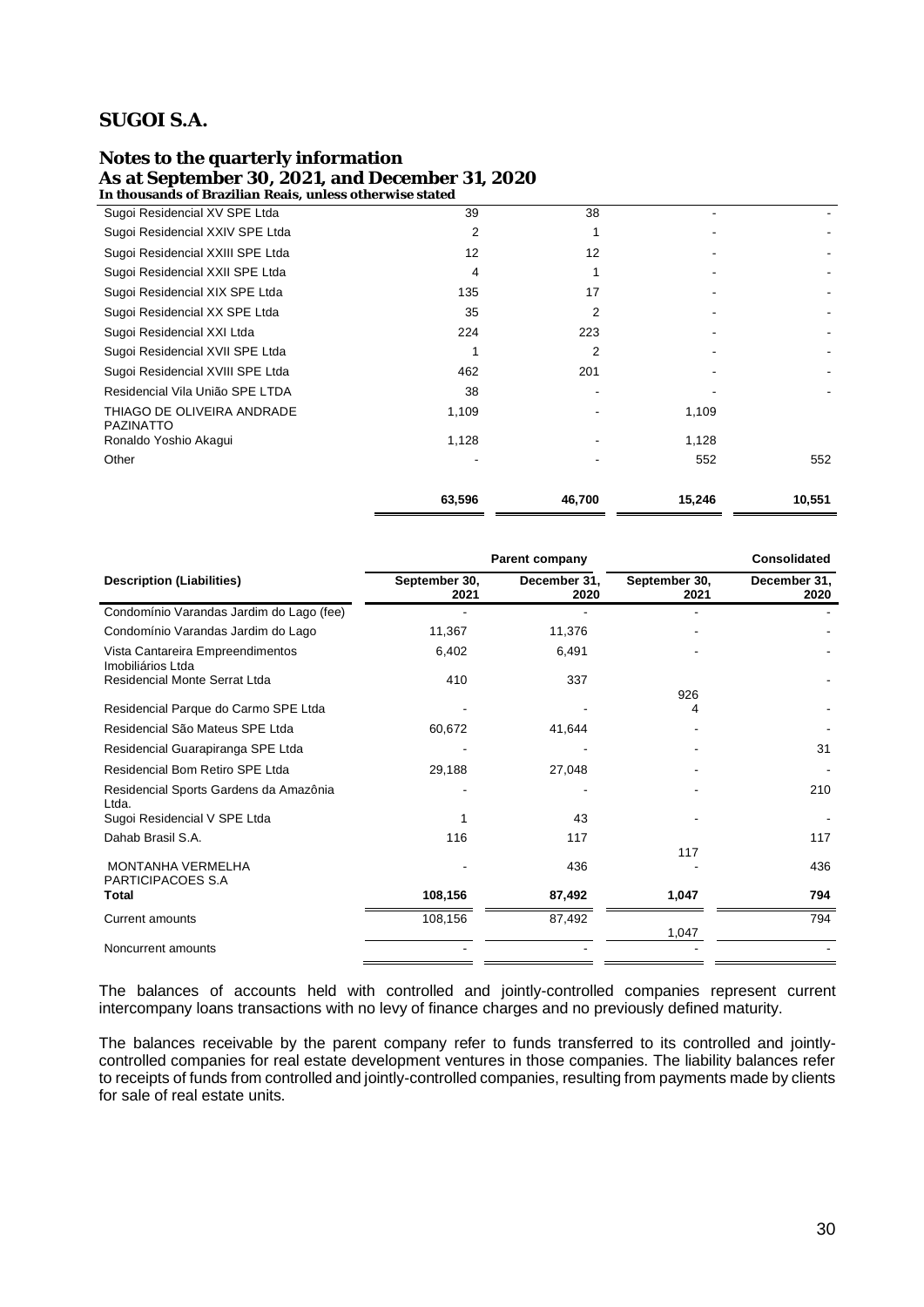#### **Notes to the quarterly information As at September 30, 2021, and December 31, 2020 In thousands of Brazilian Reais, unless otherwise stated**

# **10 Intercompany accounts with Silent Partnerships (SCPs)**

|                                                         | Parent company        |                   |                    | <b>Consolidated</b> |
|---------------------------------------------------------|-----------------------|-------------------|--------------------|---------------------|
| <b>Description</b>                                      | September 30,<br>2021 | December 31, 2020 | September 30, 2021 | December 31, 2020   |
| Intercompany account with Silent Partnerships<br>(SCPs) | .405                  | 1.405             | 1.405              | 1.405               |
|                                                         | 1,405                 | .405              | .405               | .405                |

Transactions involving SCPs are presented alongside the Company's operations on a consolidated basis. Acquisitions from silent partners are presented in current and noncurrent liabilities according to the Company's expectation of disbursement, under the caption Intercompany account with SCPs.

### **11 Loans and financing**

|                                                                                                     |                                   |                                  |                              | Parent<br>company    |                       | <b>Consolidated</b>  |
|-----------------------------------------------------------------------------------------------------|-----------------------------------|----------------------------------|------------------------------|----------------------|-----------------------|----------------------|
| <b>Type</b>                                                                                         | <b>Financial institution</b>      | Interest rate and<br>commissions | <b>September</b><br>30, 2021 | December 31,<br>2020 | September<br>30, 2021 | December 31,<br>2020 |
| Working capital                                                                                     | Caixa Economica Federal<br>$-CEF$ | Up to 9.6 % p.a.<br>+CDI         | 773                          | 1,400                |                       | 1,400                |
| Housing<br>Finance<br>System (SFH)                                                                  | Caixa Economica Federal<br>$-CEF$ | Up to 11% p.a.                   |                              |                      | 11,595                | 6,304                |
| <b>Financing Fund</b><br>for Acquisition<br>of Industrial<br>Machinery and<br>Equipment<br>(Finame) | Santander                         | 5.54% p.a.                       |                              |                      | 15,518                | 11,277               |
| Lease                                                                                               | <b>Banco Daycoval</b>             | Up to 22.99% p.a.                |                              | 33                   |                       | 33                   |
| <b>Bank Credit</b><br>Notes (CCB)                                                                   | <b>Banco Daycoval</b>             | 14.02% p.a.                      | 1,266                        | 1,516                | 1,266                 | 1,516                |
| <b>CCB</b>                                                                                          | Banco ABC                         | $CDI + 6.73% p.a.$               | 8,599                        | 10,111               | 8,599                 | 10,111               |
| <b>CCB</b>                                                                                          | <b>Banco PINE</b>                 | $CDI + 8.47\%$ p.a.              | 5,626                        | 1,513                | 5,626                 | 1,513                |
| <b>CCB</b>                                                                                          | <b>Banco PINE</b>                 | 10.43% p.a.                      |                              | 4,000                |                       | 4,000                |
| Other                                                                                               | Other                             | N/A                              |                              |                      |                       | 1,081                |
|                                                                                                     |                                   |                                  | 16,265                       | 18,573               | 42,605                | 37,235               |
| Current                                                                                             |                                   |                                  | 8,618                        | 9,248                | 26,100                | 17,573               |
| Non-current                                                                                         |                                   |                                  | 7,646                        | 9,325                | 16,504                | 19,662               |
|                                                                                                     |                                   |                                  |                              |                      |                       |                      |

The balances by year of maturity are as follows:

|      |                       | <b>Parent company</b> |                       | <b>Consolidated</b>  |
|------|-----------------------|-----------------------|-----------------------|----------------------|
| Year | September 30,<br>2021 | December 31,<br>2020  | September 30,<br>2021 | December 31,<br>2020 |
| 2021 | 8,618                 | 9,248                 | 26,100                | 17,573               |
| 2022 | 2,121                 | 3,903                 | 4,043                 | 9,541                |
| 2023 | 3,353                 | 3.417                 | 10,291                | 8,116                |
| 2024 | 2,172                 | 2,005                 | 2.170                 | 2,005                |
|      | 16,264                | 18,573                | 42,604                | 37,235               |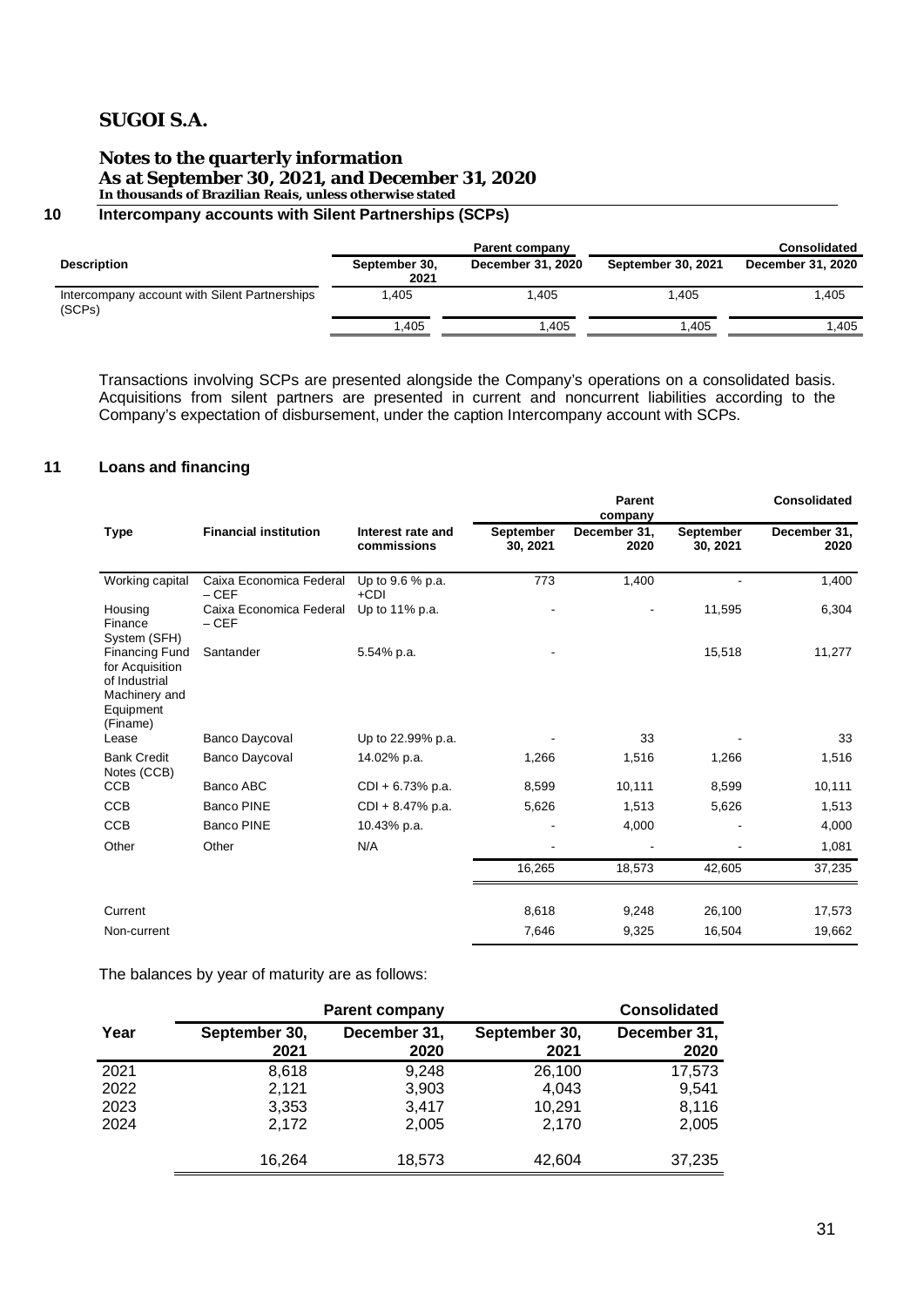**Notes to the quarterly information As at September 30, 2021, and December 31, 2020 In thousands of Brazilian Reais, unless otherwise stated**

The loans have as guarantee the pledge of properties belonging to controlled companies or the portfolio of receivables. In turn, the SFH contract has as guarantee the pledge of the land of the financed venture, as well as financing (related credits) received from clients.

As established by accounting standards in effect, the Company's Management presents the sensitivity analysis of material balances, considering:

- § The probable scenario of interest rate fluctuation estimated by Management:
	- o Estimated interest rate: 8% per year.
- § The possible scenario of interest rate fluctuation, with deterioration of twenty-five percent (25%) in the risk variable considered as probable:
	- o Estimated interest rate: Increase to 9% per year.
- The remote scenario of interest rate fluctuation, with deterioration of fifty percent (50%) in the risk variable considered as probable:
	- o Estimated interest rate: Increase to 10% per year.

Impacts presented in the chart below refer to the total outstanding debt balance.

|                |                                     | <b>Parent company</b> |                 |          |
|----------------|-------------------------------------|-----------------------|-----------------|----------|
| <b>Balance</b> | Risk of increase in                 | 8% p.a.               | 9% p.a.         | 10% p.a. |
|                | interest rate                       | Probable              | <b>Possible</b> | Remote   |
| 16,264         | Accounting effect<br>(cost/expense) | 1.301                 | 1,464           | 1,626    |
|                |                                     | <b>Consolidated</b>   |                 |          |
| <b>Balance</b> | Risk of increase in                 | 8% p.a.               | 9% p.a.         | 10% p.a. |
|                | interest rate                       | Probable              | <b>Possible</b> | Remote   |
| 42.604         | Accounting effect<br>(cost/expense) | 3.408                 | 3,834           | 4,260    |

### **12 Trade accounts payable**

|                                         |                       | <b>Parent company</b> | <b>Consolidated</b>   |                       |  |
|-----------------------------------------|-----------------------|-----------------------|-----------------------|-----------------------|--|
| <b>Maturity</b>                         | September 30,<br>2021 | September 30,<br>2020 | September 30,<br>2021 | September 30,<br>2020 |  |
| Overdue                                 | 186                   | 49                    | 6,234                 | 2,872                 |  |
| Falling due in up to 30 days            | 352                   | 142                   | 11,852                | 11,530                |  |
| Falling due between 31 and<br>60 days   | 42                    |                       | 1,949                 | 1,312                 |  |
| Falling due between 61 and<br>90 days   | 36                    |                       | 934                   | 574                   |  |
| Falling due between 91 and<br>120 days  | 34                    |                       | 2,346                 | 103                   |  |
| Falling due between 121 and<br>180 days | 152                   |                       | 268                   | 201                   |  |
| Falling due after 180 days              |                       |                       | 1,485                 | 37                    |  |
| Total falling due                       | 616                   | 142                   | 18,834                | 13,757                |  |
| Total                                   | 802                   | 191                   | 25,068                | 16,629                |  |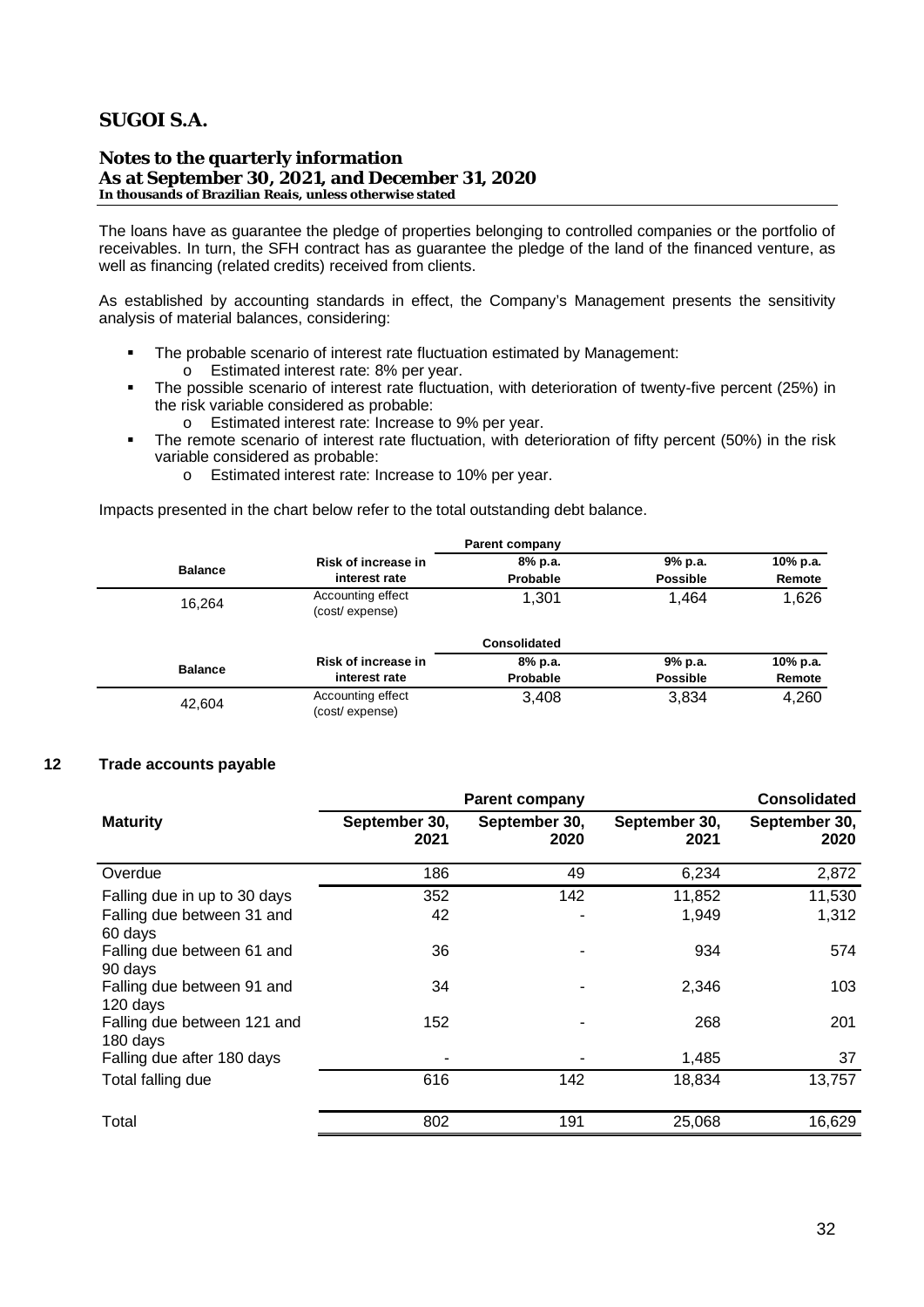### **Notes to the quarterly information As at September 30, 2021, and December 31, 2020 In thousands of Brazilian Reais, unless otherwise stated**

### **13 Labor and tax liabilities**

|                                               | <b>Parent company</b> | <b>Consolidated</b>  |                       |                      |
|-----------------------------------------------|-----------------------|----------------------|-----------------------|----------------------|
| <b>Description</b>                            | September 30,<br>2021 | December 31,<br>2020 | September 30,<br>2021 | December 31,<br>2020 |
| <b>Tax liabilities</b>                        | 501                   | 501                  | 503                   | 503                  |
| Labor liabilities                             | 343                   | 346                  | 723                   | 585                  |
| Taxes withheld at source                      | 89                    | 22                   | 3,157                 | 781                  |
| Special Tax Regime (RET) -<br>Current amounts |                       |                      | 5,662                 | 2,801                |
| RET - Deferred amounts                        |                       |                      | 3,014                 | 1,247                |
|                                               | 933                   | 869                  | 13,058                | 5,917                |
| Current amounts                               | 933                   | 869                  | 7,252                 | 4,670                |
| Noncurrent amounts                            |                       |                      | 5,806                 | 1,247                |

# **14 Accounts payable**

|                                      | <b>Parent company</b> | <b>Consolidated</b>  |                       |                      |
|--------------------------------------|-----------------------|----------------------|-----------------------|----------------------|
| <b>Description</b>                   | September 30,<br>2021 | December 31,<br>2020 | September 30,<br>2021 | December 31,<br>2020 |
| Acquisition of ownership<br>interest | 765                   | 1,680                | 591                   | 1,680                |
| Commission on plots of land          | -                     |                      | 500                   | 500                  |
| Civil/labor contingencies            |                       |                      | 173                   |                      |
| Contract cancellations<br>payable    | ۰                     |                      | 110                   | 497                  |
| Rents payable                        |                       | 1,359                |                       | 1,359                |
| <b>Others</b>                        |                       | 994                  |                       | 994                  |
|                                      | 765                   | 4,033                | 1,374                 | 5,030                |
| <b>Current amounts</b>               | 757                   | 4,033                | 866                   | 4,530                |
| Noncurrent amounts                   | 8                     |                      | 508                   | 500                  |

# **15 Advances from clients and others**

|                                                                                                        | <b>Parent company</b>                                | <b>Consolidated</b>  |                       |                      |
|--------------------------------------------------------------------------------------------------------|------------------------------------------------------|----------------------|-----------------------|----------------------|
| <b>Description</b>                                                                                     | September 30,<br>2021                                | December 31,<br>2020 | September 30,<br>2021 | December 31,<br>2020 |
| Advances from clients - Real<br>estate development<br>Advances from clients -<br><b>Bartered units</b> | $\overline{\phantom{0}}$<br>$\overline{\phantom{0}}$ | -                    | 8.141<br>6.996        | 9,463<br>10,841      |
| Creditors from acquired<br>properties                                                                  | 6.199                                                | 1.042                | 103.481               | 118,445              |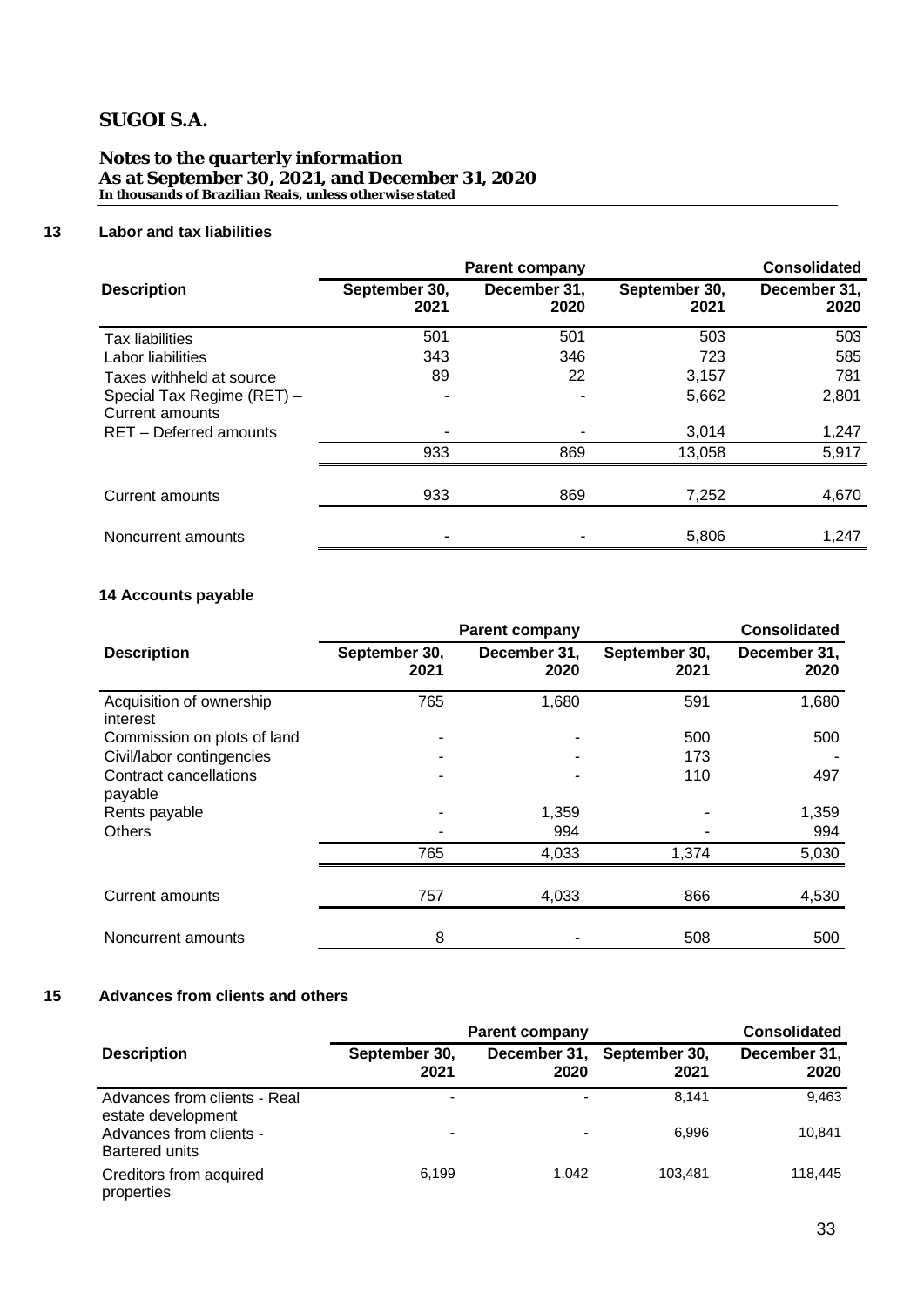# **Notes to the quarterly information As at September 30, 2021, and December 31, 2020**

**In thousands of Brazilian Reais, unless otherwise stated**

| Barters (*)        | $\overline{\phantom{0}}$ | 5,435                    | 70,794  | 78,530  |  |
|--------------------|--------------------------|--------------------------|---------|---------|--|
| Others             | -                        | $\overline{\phantom{a}}$ | 841     | 2,283   |  |
|                    | 6,199                    | 6.477                    | 190,253 | 219,562 |  |
|                    |                          |                          |         |         |  |
| Current amounts    | 6,199                    | 6,477                    | 79,052  | 67,209  |  |
|                    |                          |                          |         |         |  |
| Noncurrent amounts | -                        | $\overline{\phantom{a}}$ | 111,201 | 152,353 |  |

(\*) In certain land acquisition transactions, the Company conducted barters with units to build. These barters were recorded at fair value as inventory of land for development against advances from clients, considering the lump sum of real estate units given as dation in payment, and recognized in the statement of operations considering the same assumptions used for recognition of sales of real estate units.

#### **16 Debentures**

|                        | <b>Parent company</b>        | <b>Consolidated</b>  |                              |                      |
|------------------------|------------------------------|----------------------|------------------------------|----------------------|
| <b>Type</b>            | <b>September</b><br>30, 2021 | December 31,<br>2020 | <b>September</b><br>30, 2021 | December 31,<br>2020 |
| <b>Debentures</b>      |                              | 32,897               |                              | 32,897               |
| (-) Amortization       |                              | (32, 547)            |                              | (32, 547)            |
| Interest on debentures |                              | 6,951                |                              | 6,951                |
|                        |                              | 7,301                |                              | 7,301                |
| <b>Current amounts</b> |                              | 7.301                |                              | 7,301                |

The Company contracted two debentures that were settled at the beginning of 2021. There is no debenture transaction in progress, and the purpose of the table above is just comparing the balance recorded for the current period with the one recorded for the previous year.

### **17 Real Estate Receivables Certificates (CRI)**

|                           | <b>Parent company</b> | <b>Parent company</b> | <b>Consolidated</b>   | <b>Consolidated</b>  |
|---------------------------|-----------------------|-----------------------|-----------------------|----------------------|
| <b>Type</b>               | September 30,<br>2021 | December 31,<br>2020  | September 30,<br>2021 | December 31,<br>2020 |
| CRI                       | 65,000                | 35,000                | 65,000                | 35,000               |
| (-) Amortization          | (4,666)               |                       | (4,666)               |                      |
| Unrecognized charges      |                       | (848)                 |                       | (848)                |
| Interest on CRI           | 1,536                 | 84                    | 1,536                 | 84                   |
|                           | 61,870                | 34,236                | 61,870                | 34,236               |
| <b>Current amounts</b>    | 10,000                | 7,458                 | 10,000                | 7,458                |
| <b>Noncurrent amounts</b> | 51,870                | 26,778                | 51,870                | 26,778               |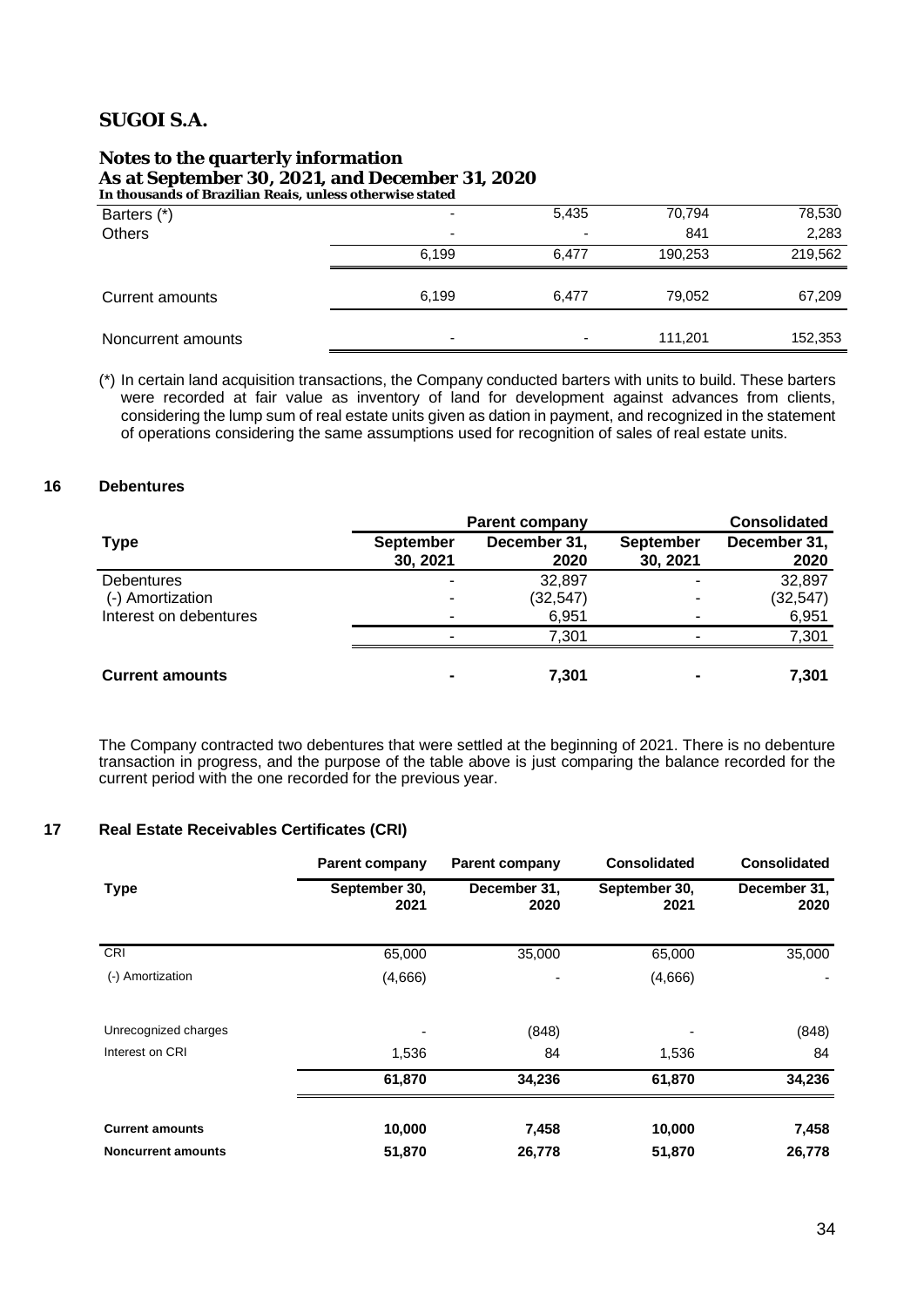#### **Notes to the quarterly information As at September 30, 2021, and December 31, 2020 In thousands of Brazilian Reais, unless otherwise stated**

|                |                                   |                       | <b>Consolidated</b>        |                            |                    |
|----------------|-----------------------------------|-----------------------|----------------------------|----------------------------|--------------------|
| Year           |                                   | September 30,<br>2021 | December 31,<br>2020       |                            |                    |
| 2021           |                                   | 10,000                | 7,458                      |                            |                    |
| 2022           |                                   | 2,500                 | 1,500                      |                            |                    |
| 2023           |                                   | 18,571                | 10,850                     |                            |                    |
| 2024           |                                   | 30,799                | 14,428                     |                            |                    |
|                |                                   | 61,870                | 34,236                     |                            |                    |
| <b>Balance</b> | Risk of increase in interest rate |                       | 8% p.a.<br><b>Probable</b> | 9% p.a.<br><b>Possible</b> | 10% p.a.<br>Remote |
| 61,870         | Accounting effect (cost/expense)  |                       | 4,950                      | 5,568                      | 6,187              |

CRIs are adjusted at CDI plus annual interest of 7% charged on the nominal value, calculated on a business day pro rata basis, with monthly payments as from May 2021 and maturing in November 2024.

### **18 Provisions**

|                             |                           | <b>Consolidated</b> |
|-----------------------------|---------------------------|---------------------|
| <b>Description</b>          | <b>September 30, 2021</b> | December 31, 2020   |
|                             |                           |                     |
| Provision for guarantee (i) | 2,896                     | 2,753               |
| Provision for contingencies | 173                       | 1,617               |
|                             | 3,069                     | 4,370               |

- (i) Provision for guarantee It is recognized during the venture's construction period to cover estimated costs to be incurred in the period of five years after completion of the venture.
- (ii) In the ordinary course of conducting its business, the Company is involved in labor, civil and tax proceedings. Management, relying on its legal counselors' opinion or that of other experts, when applicable, evaluates the possible outcome of ongoing proceedings, and the need to set up provisions for contingencies arising from them. The provision recognized in the consolidated statements, in the amount of R\$ 173 (R\$ 1,617 as at December 31, 2020), refers to civil and labor proceedings in progress, whose likelihood of loss is considered probable by the Company's legal counselors. In addition to the referred amount, R\$ 4,632 in the Consolidated financial statements (R\$ 6,017 as at December 31, 2020) were not recognized, also arising from labor and civil lawsuits whose likelihood of loss was assessed by the Company's legal counselors as possible, which is the reason why Management did not record this amount in the interim financial information.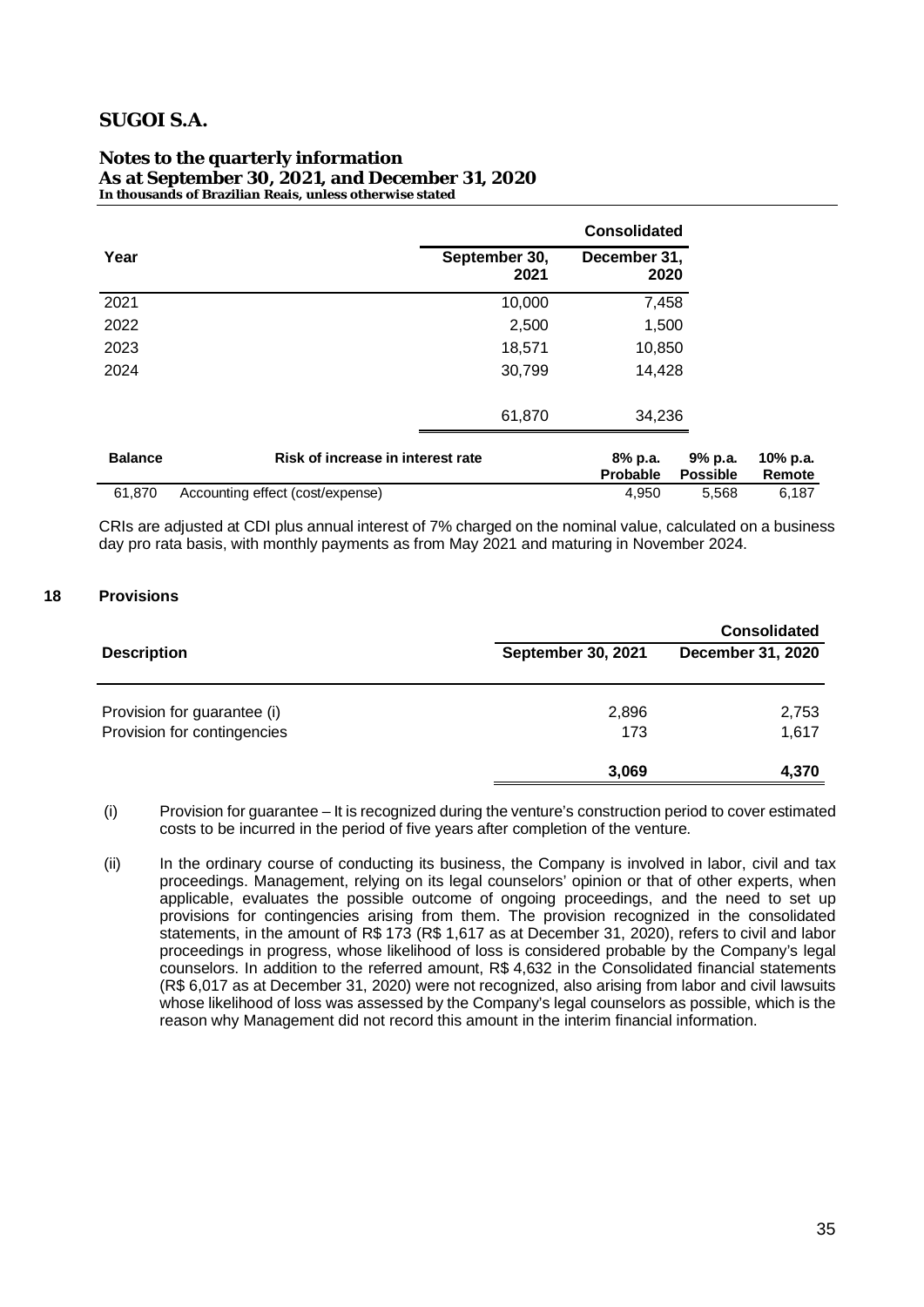### **Notes to the quarterly information As at September 30, 2021, and December 31, 2020 In thousands of Brazilian Reais, unless otherwise stated**

#### **19 Equity**

### **(a) Capital**

The Company's capital consists of one million (1,000,000) shares, fully paid-in and distributed as follows:

|                                           | 2021      | September 30, December 31, 2020 |
|-------------------------------------------|-----------|---------------------------------|
| Number of shares<br>Ronaldo Yoshio Akagui | 500,000   | 500,000                         |
| Thiago de Oliveira Andrade Pazinatto      | 500,000   | 500,000                         |
|                                           | 1,000,000 | 1,000,000                       |

Pursuant to the 7th amendment to the articles of organization made on February 03, 2016, Sugoi changed its legal classification and corporate name and became a corporation, governed by Law No. 6.404 of December 15, 1976 ("Brazilian Corporate Law").

According to the minutes of the General Meeting held on November 24, 2016, Kibutz Participações Ltda. transfers its common registered shares to Kibutz Administração e Participações S.A.

The Company structured its process of registration with CVM in category A, dated July 19, 2016, and is currently registered under code "CVM 23957".

In accordance with the corporate restructuring of the Company carried out on November 29, 2020, "relevant fact", Kibutz Administração e Participações S.A. is no longer the operating holding of Sugoi S.A., and control was transferred to its direct shareholders.

### **(b) Profit**

In accordance with the articles of organization, profit calculated at the end of each year can be distributed, retained (fully or partially) or capitalized, as determined by all shareholders. No minimum amount to be distributed has been established.

### **(c) Earnings (losses) per share**

The table below shows consolidated income (loss) and the calculation of basic and diluted earnings (losses) per share:

|                                                                        | September 30,<br>2021 | September 30,<br>2020 |
|------------------------------------------------------------------------|-----------------------|-----------------------|
| Earnings/(losses), net of income (loss) (in<br><b>Brazilian Reais)</b> | (4,215,000)           | 19,406,000            |
| Number of shares                                                       | 1,000,000             | 1,000,000             |
|                                                                        | (4, 215)              | 19,406                |

Basic earnings (losses) per share are calculated by dividing income (loss) attributable to the Company's controlling shareholders by the weighted average number of common shares outstanding in the period, as established by NBC TG 41 (R2) (CVM Resolution No. 636/10) – Earnings per share.

Diluted earnings (losses) per share are calculated by adjusting the weighted average number of outstanding common shares so as to assume the conversion of all potential diluted common shares.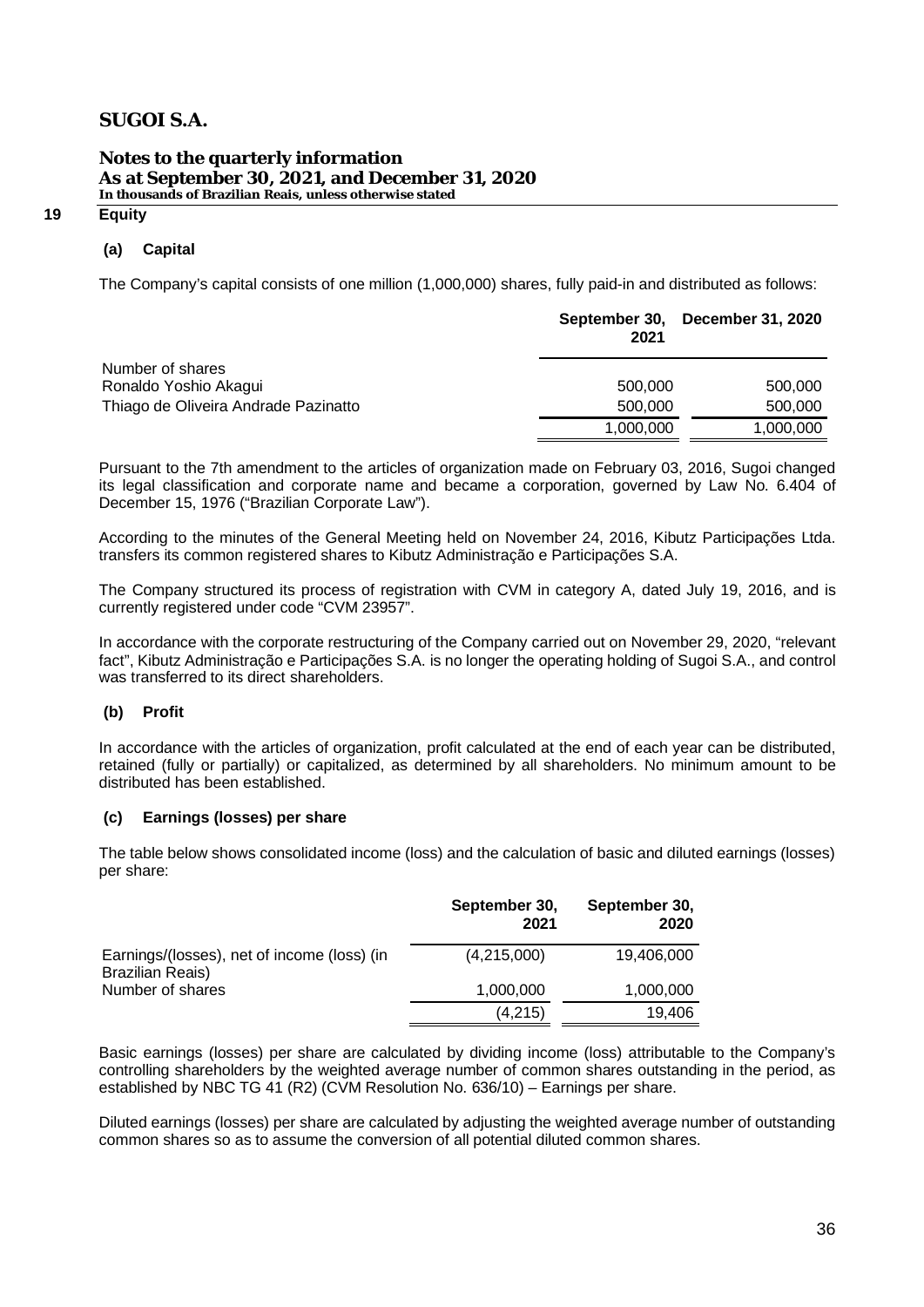**Notes to the quarterly information As at September 30, 2021, and December 31, 2020 In thousands of Brazilian Reais, unless otherwise stated**

There is no difference between basic earnings (losses) per share and diluted earnings (losses), since there are no potential common shares which could be issued and converted in the future.

### **(d) Cumulative translation adjustment**

In this caption, the Company recognizes the effect of foreign exchange differences on its investment in foreign controlled company (Sugoi Development USA, LLC), whose functional currency is the currency to which foreign transactions are subject. The cumulative effect, recognized in a specific caption in equity and in the statement of comprehensive income (loss), will be transferred to income (loss) for the year as a gain or loss only upon disposal or write-off of the investment.

### **20 Net revenues and gross profit**

The reconciliation between gross and net operating revenues is as follows:

|                                                   | <b>Consolidated</b>   |                                       |                       |                                       |  |  |  |
|---------------------------------------------------|-----------------------|---------------------------------------|-----------------------|---------------------------------------|--|--|--|
| <b>Description</b>                                | September 30,<br>2021 | August 01 to<br>September 30,<br>2021 | September 30,<br>2020 | August 01 to<br>September 30,<br>2020 |  |  |  |
| Revenue from properties                           | 152,717               | 53,154                                | 139,051               | 63,320                                |  |  |  |
| Cancelled sales                                   | (1,323)               | (815)                                 | (683)                 | (201)                                 |  |  |  |
| Gross operating revenue                           | 151,394               | 52,339                                | 138,368               | 63,119                                |  |  |  |
| Taxes levied                                      | (5,756)               | (1,861)                               | (2,632)               | (1, 124)                              |  |  |  |
| Net operating revenue                             | 145,638               | 50,478                                | 135,736               | 61,995                                |  |  |  |
| Expenses on land, development and<br>construction | (102,352)             | (34, 870)                             | (88, 243)             | (42, 044)                             |  |  |  |
| Gross profit                                      | 43,286                | 15,608                                | 47,493                | 19,951                                |  |  |  |
| Gross margin percentage - %                       | 29.7%                 | 0.6%                                  | 35.0%                 | $-2.4%$                               |  |  |  |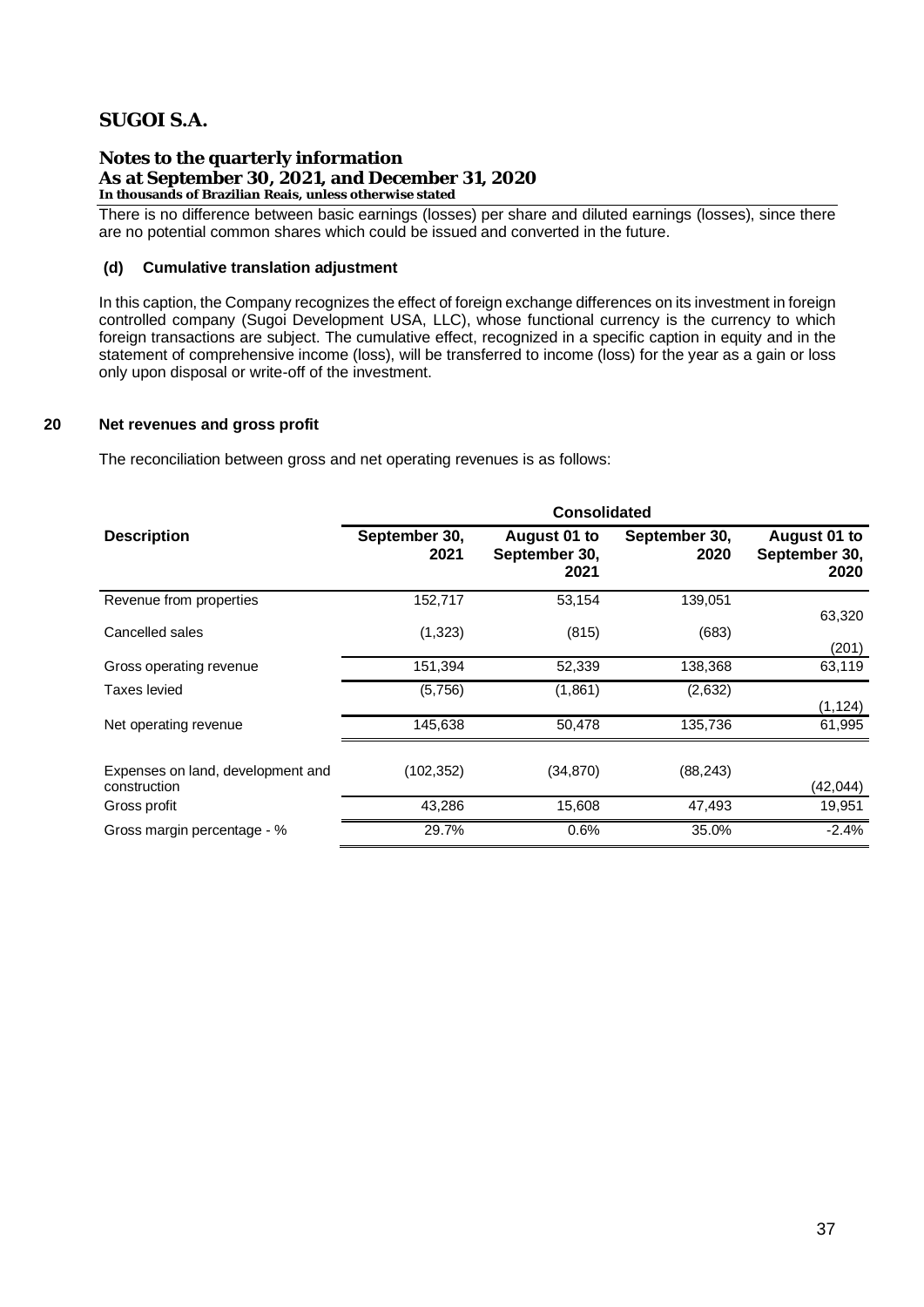**Notes to the quarterly information As at September 30, 2021, and December 31, 2020 In thousands of Brazilian Reais, unless otherwise stated**

### **21 Expenses by nature**

|                                                 | Parent company        |                                     |                       |                                     | Consolidated          |                                     |                       |                                     |
|-------------------------------------------------|-----------------------|-------------------------------------|-----------------------|-------------------------------------|-----------------------|-------------------------------------|-----------------------|-------------------------------------|
| <b>Description</b>                              | September 30,<br>2021 | July 01 to<br>September 30,<br>2021 | September 30,<br>2020 | July 01 to<br>September 30,<br>2020 | September 30,<br>2021 | July 01 to<br>September 30,<br>2021 | September 30,<br>2020 | July 01 to<br>September 30,<br>2020 |
| <b>Selling expenses</b>                         |                       |                                     |                       |                                     |                       |                                     |                       |                                     |
| Commissions                                     |                       | $\overline{\phantom{a}}$            |                       |                                     | (5,600)               | (1,762)                             | (3, 115)              | (1, 579)                            |
| Advising and consulting                         | (1, 419)              | (642)                               | (90)                  | (42)                                | (2, 295)              | (377)                               | (180)                 | (46)                                |
| Advertising and publicity                       | (133)                 | 847                                 | (15)                  | (9)                                 | (5,266)               | (1,523)                             | (3,058)               | (1,619)                             |
| Expenses on sales stands and show<br>apartments |                       |                                     |                       |                                     | (707)                 | (249)                               | (411)                 | (146)                               |
| Rent expenses                                   |                       |                                     |                       |                                     | (144)                 | (124)                               | (354)                 | (121)                               |
| Insurance                                       | (371)                 | (183)                               |                       |                                     | (372)                 | (163)                               |                       |                                     |
| Other selling expenses                          | (1,010)               | (882)                               | (87)                  | (66)                                | (1, 105)              | (1,094)                             | (551)                 | (235)                               |
|                                                 | (2,933)               | (860)                               | (192)                 | (117)                               | (15, 488)             | (5,291)                             | (7,669)               | (3,746)                             |
| <b>General and administrative</b><br>expenses   |                       |                                     |                       |                                     |                       |                                     |                       |                                     |
| Advising and consulting                         | (4,993)               | (2,874)                             | (4,544)               | (1, 954)                            | (6, 223)              | (2,825)                             | (5,612)               | (2, 102)                            |
| Personnel expenses                              | (4,245)               | (1,604)                             | (2,678)               | (885)                               | (4,802)               | (2,038)                             | (2,681)               | (886)                               |
| Rent expenses                                   | (643)                 | (161)                               | (128)                 | 42                                  | (643)                 | (161)                               | (166)                 | 38                                  |
| Expenses on office materials                    | (243)                 | (23)                                | (330)                 | (181)                               | (957)                 | (249)                               | (486)                 | (240)                               |
| Depreciation                                    | (20)                  |                                     | (250)                 | (18)                                | (36)                  | (15)                                | (253)                 | (19)                                |
| Expenses on notary's office and<br>registry     | 813                   | 851                                 | (26)                  | (18)                                | 485                   | 535                                 | (173)                 | (49)                                |
| Provision for contingencies                     |                       |                                     |                       |                                     |                       |                                     | (999)                 | (999)                               |
| Insurance                                       |                       |                                     |                       |                                     | (327)                 | (82)                                | (365)                 | (133)                               |
| Allowance for doubtful account                  | (1,537)               |                                     |                       |                                     | (1,538)               |                                     |                       |                                     |
| Other administrative expenses                   | (1,069)               | (352)                               | (296)                 | (76)                                | (2,037)               | (224)                               | (1, 183)              | (505)                               |
|                                                 | (11, 937)             | (4, 163)                            | (8,252)               | (3,090)                             | (16, 077)             | (5,058)                             | (11, 918)             | (4,895)                             |
|                                                 | (14, 870)             | (5,023)                             | (8, 444)              | (3,207)                             | (31, 565)             | (10, 349)                           | (19, 587)             | (8,641)                             |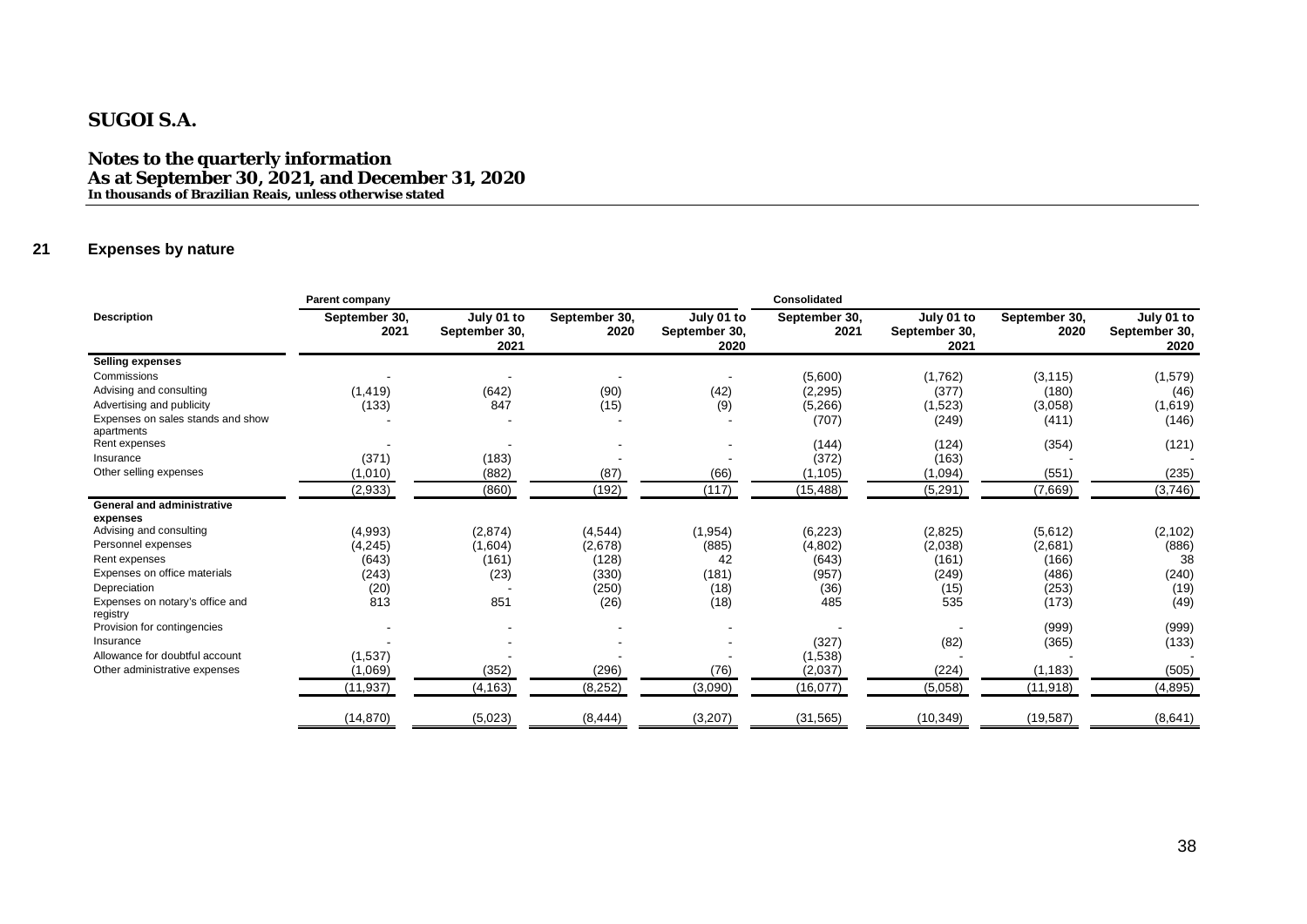**Notes to the quarterly information As at September 30, 2021, and December 31, 2020 In thousands of Brazilian Reais, unless otherwise stated**

### **22. Net financial income (loss)**

|                                      | Parent company           |                                     |                          |                                     | <b>Consolidated</b>   |                                     |                       |                                     |
|--------------------------------------|--------------------------|-------------------------------------|--------------------------|-------------------------------------|-----------------------|-------------------------------------|-----------------------|-------------------------------------|
| <b>Financial expenses</b>            | September 30,<br>2021    | July 01 to<br>September 30,<br>2021 | September 30,<br>2020    | July 01 to<br>September 30,<br>2020 | September 30,<br>2021 | July 01 to<br>September 30,<br>2021 | September 30,<br>2020 | July 01 to<br>September 30,<br>2020 |
| Discounts granted                    | $\overline{\phantom{a}}$ | $\blacksquare$                      | $\overline{\phantom{a}}$ |                                     | (47)                  | (13)                                | (13)                  |                                     |
| Interest losses                      | (6,694)                  | (3,994)                             | (3,701)                  | (2, 226)                            | (8,941)               | (5,203)                             | (4, 741)              | (3, 381)                            |
| Late payment fine                    | (13)                     |                                     | (1)                      | $\overline{\phantom{a}}$            | (219)                 |                                     | (25)                  | $\overline{\phantom{a}}$            |
| Bank fees                            | (440)                    | (261)                               | (52)                     | $\blacksquare$                      | (1,044)               | (473)                               | (470)                 |                                     |
|                                      | (7, 147)                 | (4, 255)                            | (3,754)                  | (2, 226)                            | (10, 251)             | (5,689)                             | (5, 249)              | (3, 381)                            |
| <b>Financial revenues</b>            |                          |                                     |                          |                                     |                       |                                     |                       |                                     |
| Discounts obtained                   | 134                      | 134                                 |                          | $\blacksquare$                      | 201                   | 147                                 | 62                    | 10                                  |
| Interest on financial<br>investments | 144                      | 110                                 | 51                       | (2)                                 | 201                   | 112                                 | 157                   | 63                                  |
|                                      | 278                      | 245                                 | 51                       | (2)                                 | 402                   | 259                                 | 219                   | 73                                  |
|                                      | (6, 869)                 | (4,010)                             | (3,703)                  | (2, 228)                            | (9, 849)              | (5, 430)                            | (5,030)               | (3, 308)                            |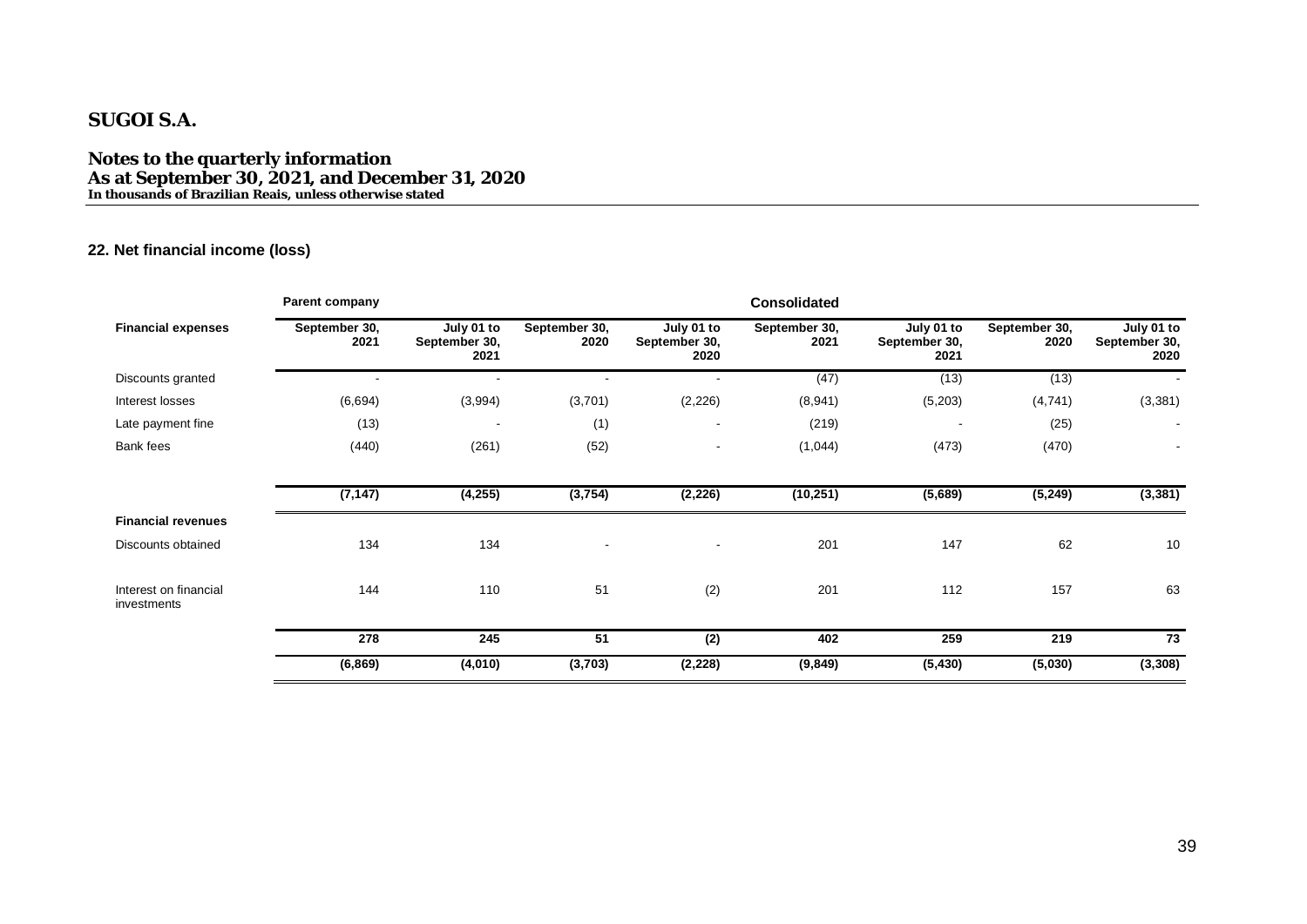#### **Notes to the quarterly information As at September 30, 2021, and December 31, 2020 In thousands of Brazilian Reais, unless otherwise stated**

### **23 Real estate ventures under development**

| <b>Description</b>                                                       | September 30,<br>2021 | July 01 to September<br>30, 2021 | September 30,<br>2020 | July 01 to September<br>30, 2020 |
|--------------------------------------------------------------------------|-----------------------|----------------------------------|-----------------------|----------------------------------|
| Unrecognized contracted sales (Note 4)                                   | 143,827               | (1,960)                          | 178,941               | (22, 707)                        |
| Contracted sales of units as provided<br>for in the contract's clauses   | (24, 592)             | (24, 592)                        |                       |                                  |
| Taxes on sales                                                           | (5,753)               | 78                               | (7, 158)              | 908                              |
|                                                                          | 113,482               | (26, 474)                        | 171,783               | (21, 799)                        |
| Cost of units sold to incur                                              | (61, 506)             | 27,406                           | (121, 753)            | 25,869                           |
| Cost of units sold to incur as provided<br>for in the contract's clauses | (8,300)               | ٠                                |                       |                                  |
|                                                                          | 43,676                | (7, 368)                         | 50,030                | 4,070                            |
| Percentage of unrecognized gross<br>margin                               | 38.5%                 | 2%                               | 29.1%                 | 5%                               |

### (a) The table below shows recognized income from (loss on) ventures under construction.

| <b>Description</b>          | September 30, 2021 | August 01 to<br>September 30, 2021 | September 30, 2020 | August 01 to<br>September 30, 2020 |
|-----------------------------|--------------------|------------------------------------|--------------------|------------------------------------|
| Recognized revenue          | 523,923            | 54,315                             | 373,199            | 110,478                            |
| Taxes on revenues           | (20, 957)          | (2, 173)                           | (14, 928)          | (4, 419)                           |
|                             | 502,966            | 52,142                             | 358,271            | 106,059                            |
| Recognized cost             | (345, 836)         | (32, 360)                          | (250, 676)         | (72, 794)                          |
| Gross profit                | 157,130            | 19,782                             | 107,595            | 33,265                             |
| Recognized gross margin - % | 31.24%             | 1%                                 | 30.03%             | 1%                                 |

(b) The table below shows total budgeted costs to be incurred in the venture.

| <b>Description</b>          | September 30, 2021 | August 01 to<br>September 30, 2021 | <b>September 30, 2020</b> | August 01 to<br>September 30, 2020 |
|-----------------------------|--------------------|------------------------------------|---------------------------|------------------------------------|
| Recognized revenue          | 523,923            | 54,315                             | 373,199                   | 110,478                            |
| Taxes on revenues           | (20, 957)          | (2, 173)                           | (14, 928)                 | (4, 419)                           |
|                             | 502,966            | 52,142                             | 358,271                   | 106,059                            |
| Recognized cost             | (345, 836)         | (32, 360)                          | (250, 676)                | (72, 794)                          |
| Gross profit                | 157,130            | 19,782                             | 107,595                   | 33,265                             |
| Recognized gross margin - % | 31.24%             | 1%                                 | 30.03%                    | 1%                                 |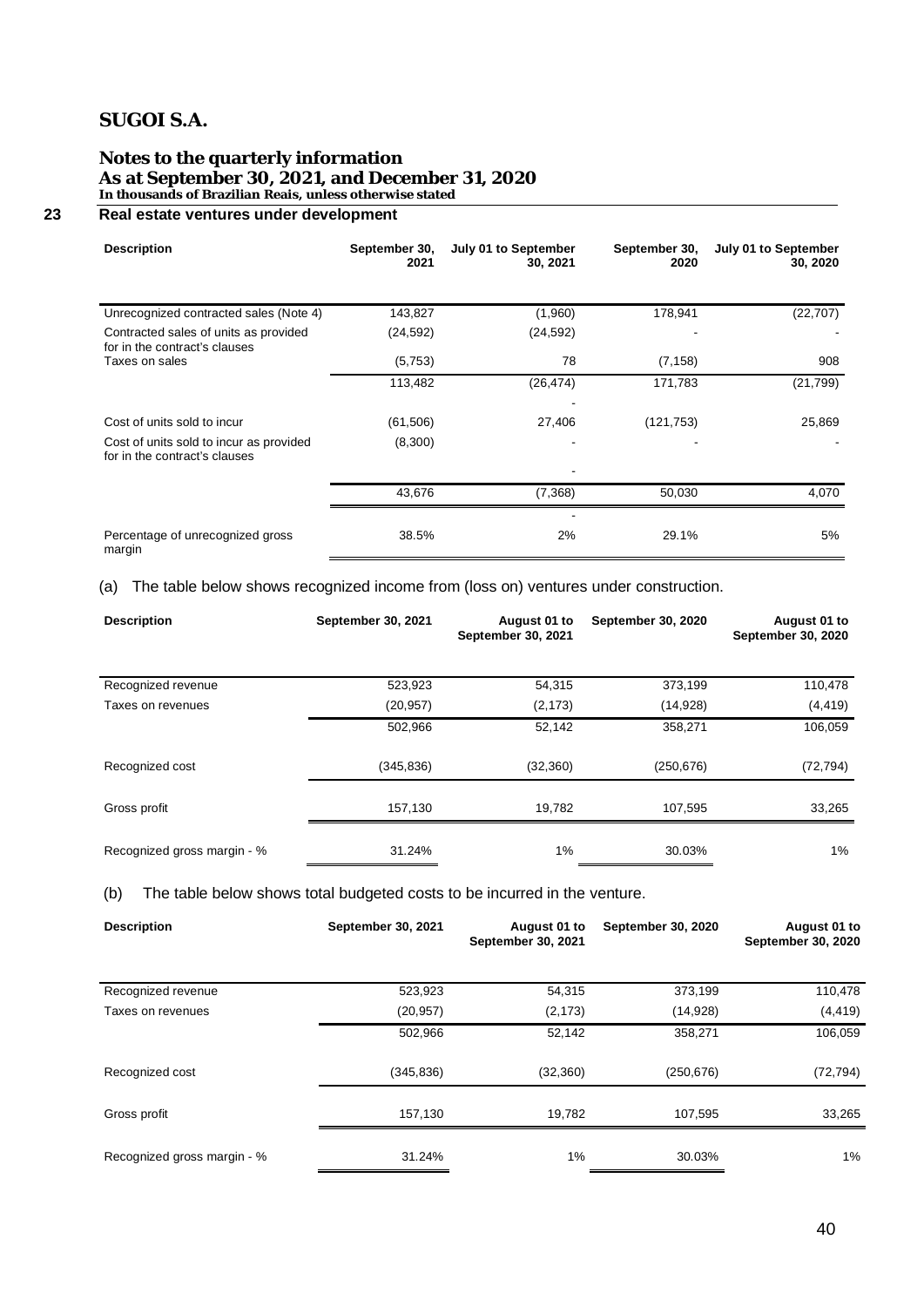**Notes to the quarterly information As at September 30, 2021, and December 31, 2020 In thousands of Brazilian Reais, unless otherwise stated**

#### **24 Insurance**

The Company takes out insurance at amounts considered sufficient by Management to cover possible risks to its assets and/or liabilities.

The work scope of the audit does not include an opinion on the sufficiency of insurance coverage.

#### **25 Management of risks and financial instruments**

#### **(a) Risk management**

The Company has entered into transactions with financial instruments. These instruments are managed based on operating strategies and internal controls, aiming to ensure liquidity, profitability, and security. The engagement of financial instruments for hedging purposes is made by means of periodical analysis of the exposure to the risk intended to be hedged against by Management. The control policy consists of permanently crosschecking agreed conditions against market conditions in effect.

The Company does not invest in derivatives or any other risk instruments for speculation purposes.

The amounts of asset and liability instruments included in the individual and consolidated quarterly information were determined according to the criteria and accounting practices disclosed in specific notes.

The Company is exposed to the following risks resulting from the use of financial instruments:

#### **Credit risk**

Credit risk results from the possibility of the Company incurring losses arising from default of its clients. In order to reduce this risk, the Company analyzes the financial and equity position of its clients by means of a credit granting and qualification program.

#### **Interest rate risk**

Interest rate risk arises from the possibility of the Company reporting gains from or losses on fluctuations in interest rates charged on its financial assets and liabilities. In order to reduce this risk, the Company has entered into contracts for ballasting financial assets and liabilities with fixed rates.

### **Market risk**

Market risk results from the possibility of fluctuations in market prices of raw materials and inputs used in the process of construction of real estate units. These price fluctuations may cause significant changes in the costs of the Company's inventories. In order to reduce this risk, the Company manages the buffer stocks of these raw materials and inputs.

#### **Liquidity risk**

Liquidity risk results from the possibility of reduction in funds intended to pay debts. Management monitors the continual projections of the Company's liquidity requirements to guarantee that it has sufficient cash to meet its operating needs.

Additionally, the Company has balances of financial investments that can be redeemed at any time to cover possible mismatches between the maturity of its contractual obligations and its cash generation.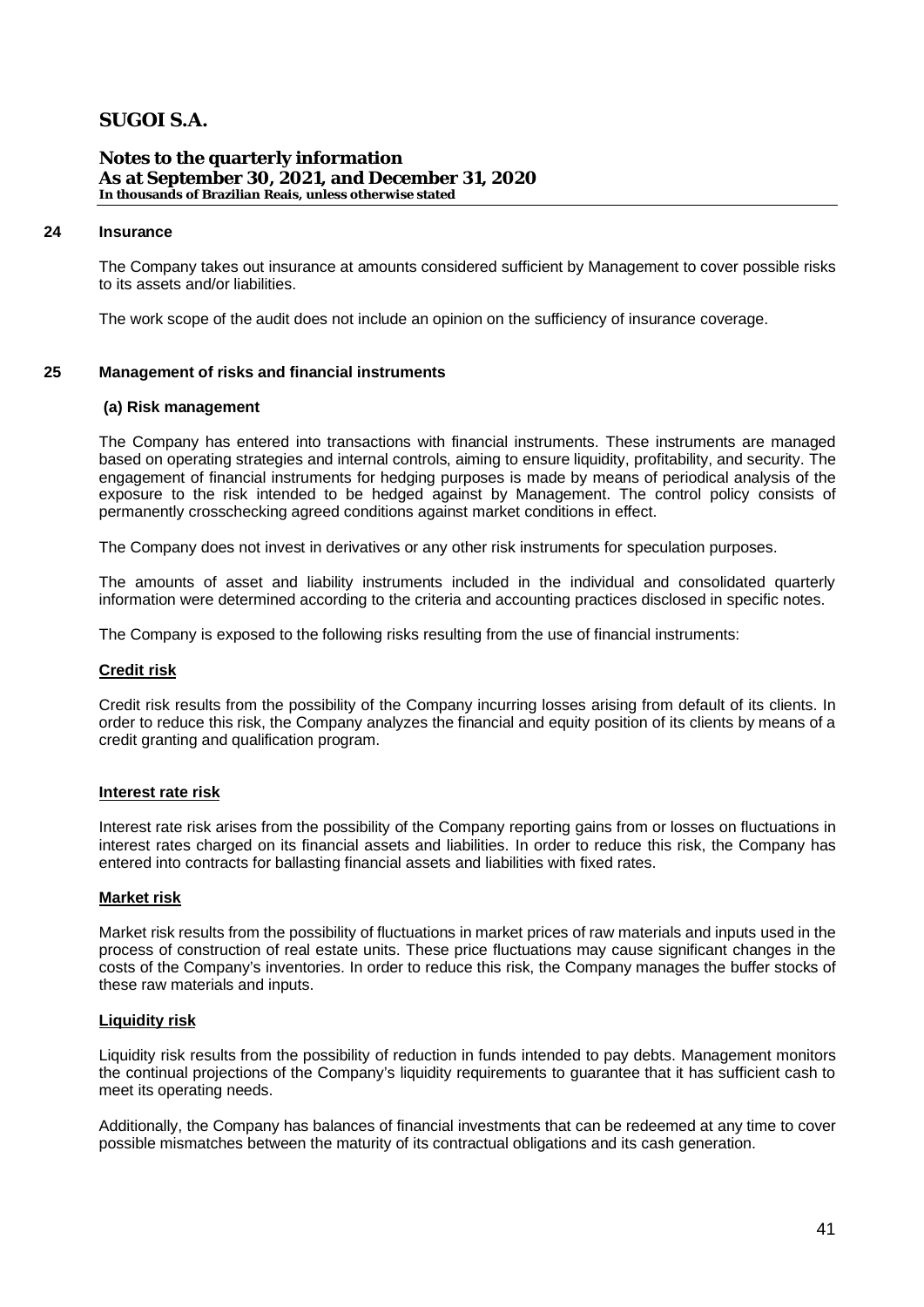**Notes to the quarterly information As at September 30, 2021, and December 31, 2020 In thousands of Brazilian Reais, unless otherwise stated**

### **Operating risk**

Operating risk is the risk of direct or indirect losses due to a range of causes associated with the Company's proceedings, personnel, technology, infrastructure and external factors, except credit, market and liquidity risks, such as those resulting from statutory and regulatory requirements and generally accepted business standards. Operating risks arise from all the Company's transactions.

The Company's purpose is to manage its operating risk to avoid financial losses and negative effects on its reputation, seeking cost cuts to avoid control procedures that curb initiative and creativity.

Top Management is responsible for developing and implementing controls to address operating risks. This responsibility is supported by the development of general standards for managing operating risks in the following areas:

- Requirements for adequate segregation of duties, including independent authorization of operations;
- Requirements for reconciling and monitoring transactions;
- Compliance with regulatory and legal requirements;
- Documentation of controls and procedures;

- Requirements for periodically assessing operating risks and the adequacy of controls and procedures applied to address identified risks;

- Requirements for reporting operating losses and corrective actions proposed;
- Development of contingency plans;
- Professional training and development;
- Ethical and business standards;
- Mitigation of risk, including insurance, when efficient.

### **(b) Financial instruments**

For disclosure purposes, the fair values of financial assets and liabilities, together with their book values, are presented in the statement of financial position under the captions Cash and cash equivalents, Financial investments, Accounts receivable, Other accounts receivable, Trade accounts payable, Other accounts payable, Loans and financing and Related-party transactions.

### **(c) Capital management**

The Company manages its capital for the purpose of safeguarding the continuity of return to its shareholders and for benefiting other interested parties, in addition to maintaining an ideal capital structure to invest in its growth.

### **(d) Derivative financial instruments**

The Company does not conduct transactions with derivatives for the purpose of reducing or eliminating risks inherent in its operations.

### **26 Pandemic – Covid-19 – Coronavirus**

The Company has adopted measures to mitigate the transmission of the virus at construction sites, points of sale or its head office. It has also increased the frequency of its hygiene practices, with daily audit of controls, flexibility in working hours, and adoption of the remote work regime, meeting the guidelines of the World Health Organization (WHO) and Health Surveillance to preserve the physical and psychological health of its employees, dismissing from work all individuals over 60 years of age.